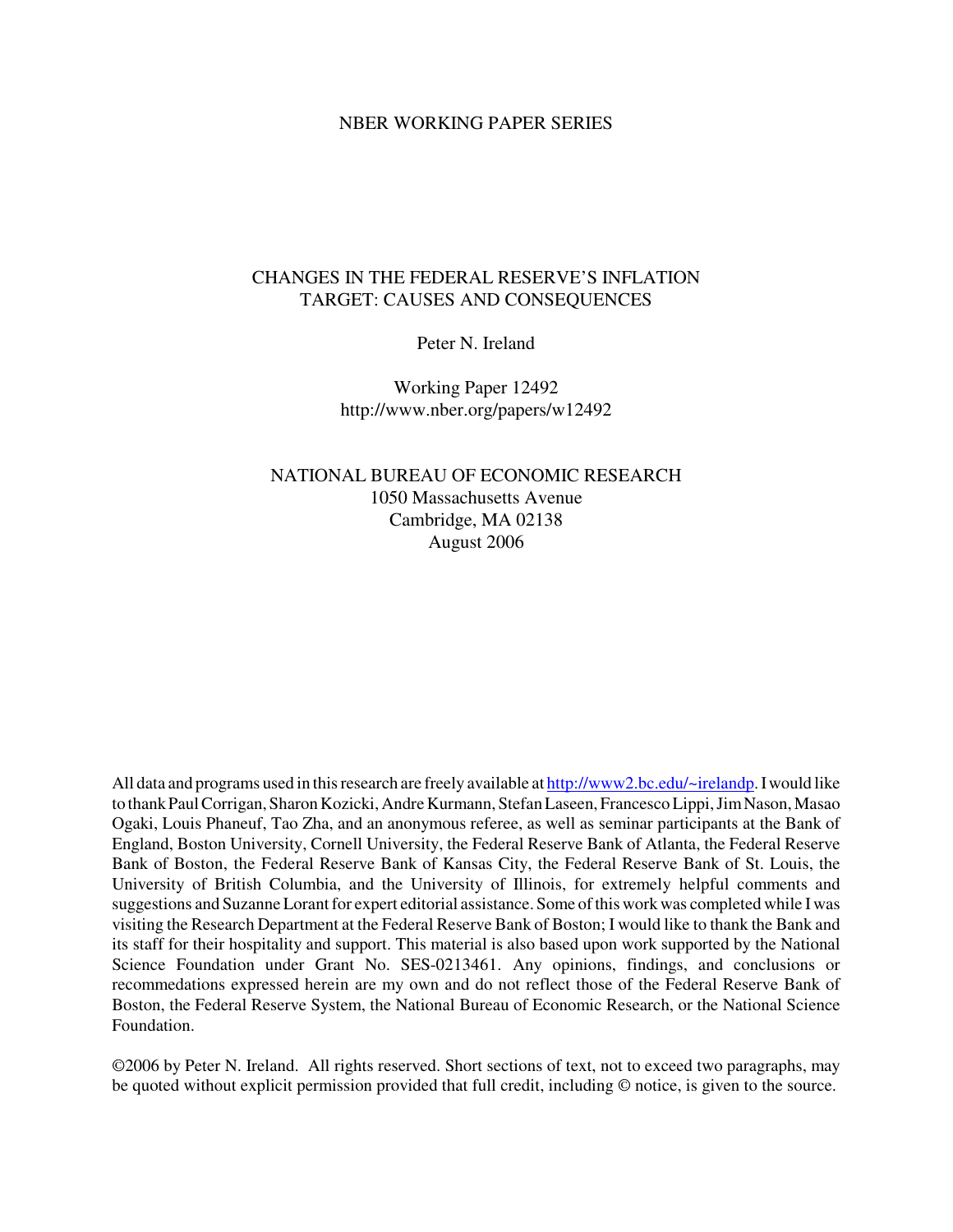Changes in the Federal Reserve's Inflation Target: Causes and Consequences Peter N. Ireland NBER Working Paper No. 12492 August 2006 JEL No. E31, E32, E52

### **ABSTRACT**

This paper estimates a New Keynesian model to draw inferences about the behavior of the Federal Reserve's unobserved inflation target. The results indicate that the target rose from 1¼ percent in 1959 to over 8 percent in the mid-to-late 1970s before falling back below 2½ percent in 2004. The results also provide some support for the hypothesis that over the entire postwar period, Federal Reserve policy has systematically translated short-run price pressures set off by supply-side shocks into more persistent movements in inflation itself, although considerable uncertainty remains about the true source of shifts in the inflation target.

Peter N. Ireland Boston College Department of Economics Administration Building 140 Commonwealth Ave. Chestnut Hill, MA 02467-3806 and NBER irelandp@bc.edu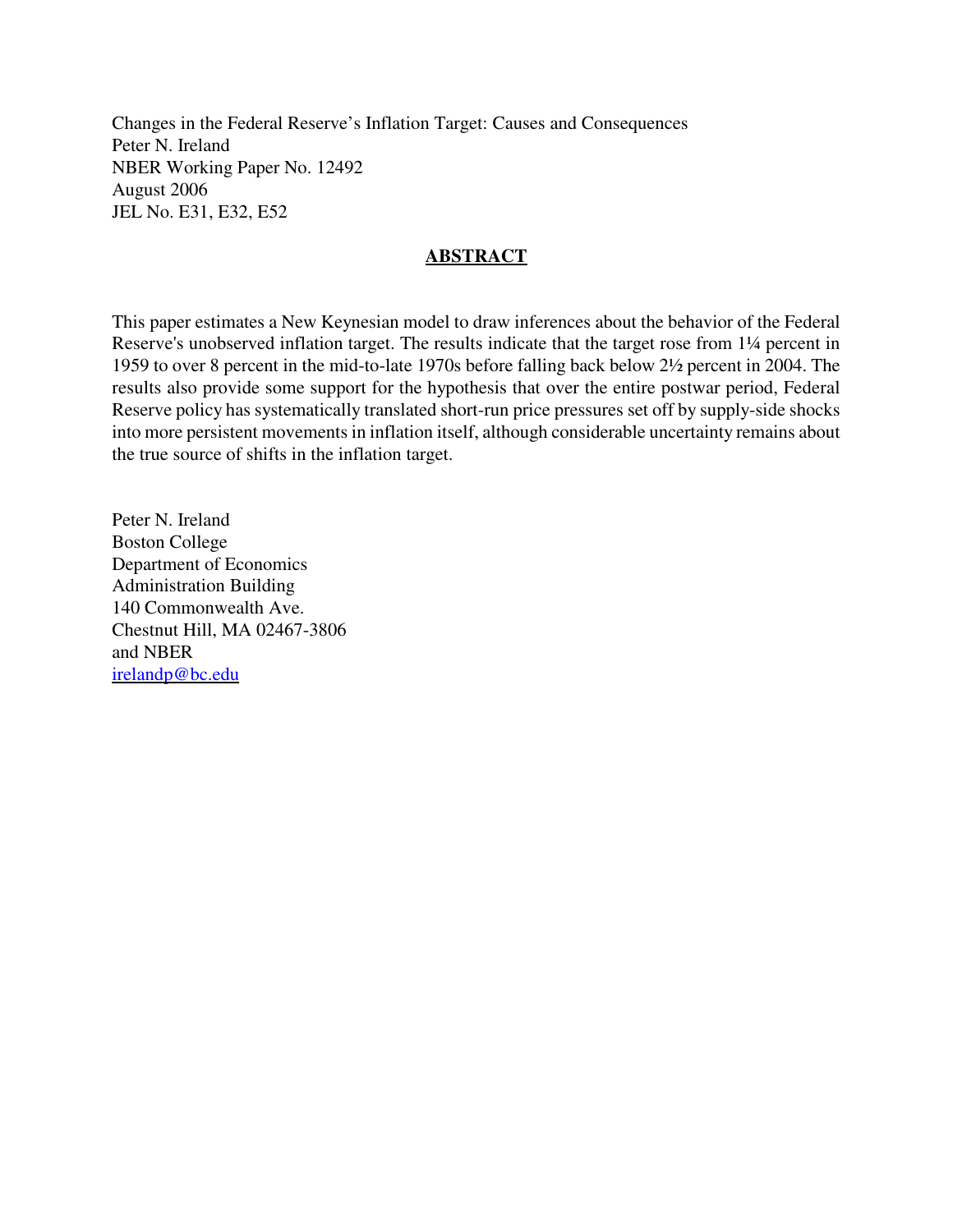## 1 Introduction

"Inflation is always and everywhere a monetary phenomenon." Thus spoke Milton Friedman (1968, p.39).

Once controversial, Friedman's words now form part of conventional wisdom for academic economists and central bankers alike, provided they are appropriately qualified as follows: transitory movements in the measured rate of inflation can be driven by shocks of various kinds, but large and persistent movements in inflation cannot occur without the help of monetary policy. Indeed, Friedman himself draws this distinction when defining (p.21) the "inflation" in his statement as a "steady and sustained rise in prices."

An interest rate rule for monetary policy of the type proposed by Taylor (1993) highlights exactly the same principles. Under the simplest such rule, the central bank adjusts the short-term nominal interest rate r around its average or steady-state level  $r^*$  in response to deviations of output y and inflation  $\pi$  from their target or steady-state levels  $y^*$  and  $\pi^*$ according to

$$
r = r^* + \omega_y(y - y^*) + \omega_\pi(\pi - \pi^*),
$$

where  $\omega_y$  and  $\omega_\pi$  are both positive coefficients. When it adopts such a rule, the central bank accepts responsibility for choosing the inflation target  $\pi^*$  and for choosing a policy response coefficient  $\omega_{\pi}$  that is large enough to stabilize the actual inflation rate  $\pi$  around its target  $\pi^*$ . In the short run, movements in measured inflation  $\pi$  may occur for many reasons, but in the long run, inflation remains tied down by monetary policy.

Nothing dictates that the central bank's inflation target must remain constant over time, however. In fact, Figure 1 shows that even in the relatively stable postwar U.S. economy, inflation exhibits large and persistent swings, trending upwards throughout the 1960s and 1970s before reversing course and falling during the 1980s and 1990s. Friedman's "always and everywhere" dictum strongly suggests that movements of the size and persistence seen in Figure 1 could not have taken place without ongoing shifts in the Federal Reserve's inflation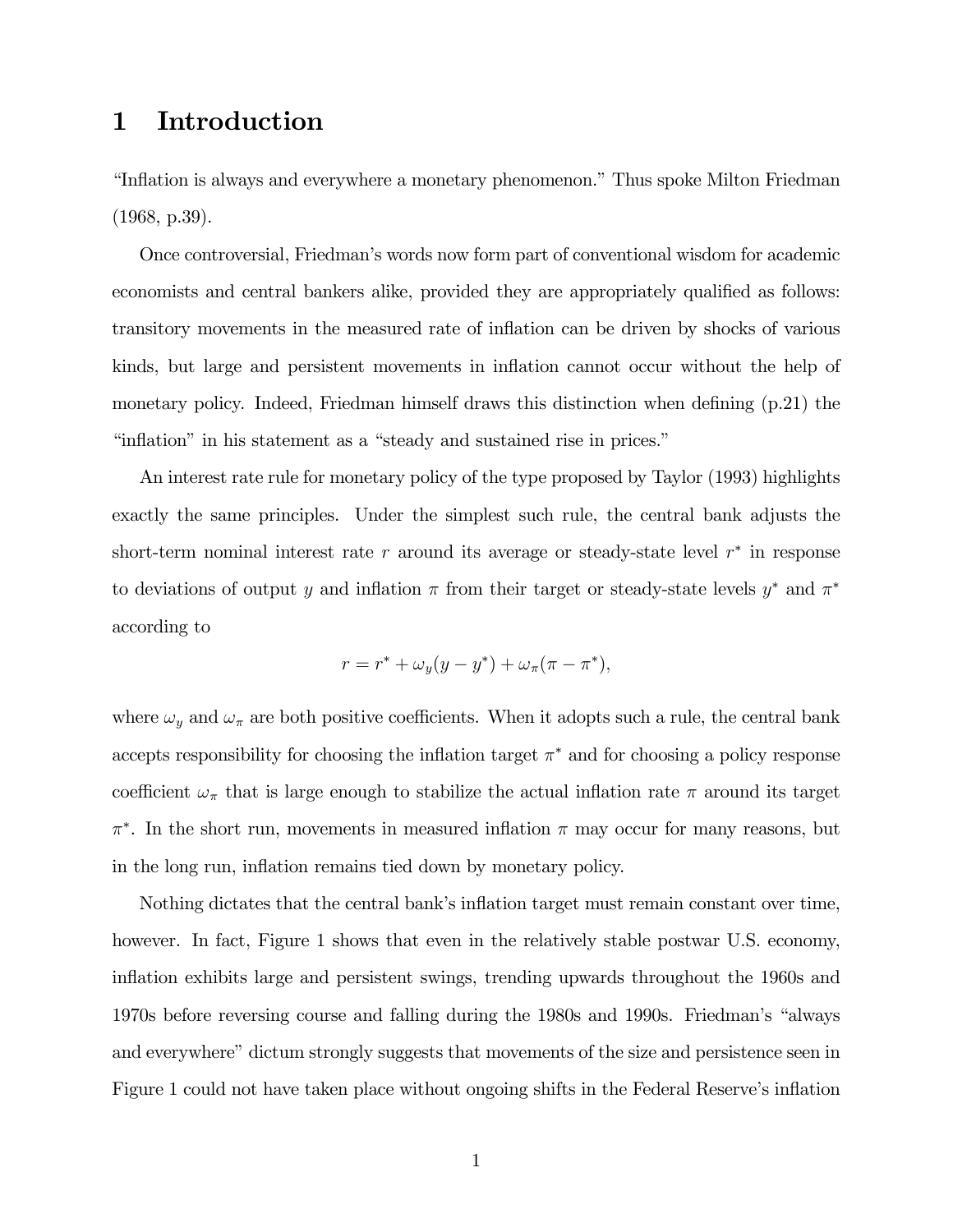target. But the Federal Reserve has never explicitly revealed the setting for its inflation target. Hence, a statistical or econometric model must be used to glean information about the Federal Reserve's inflation target from data on observable variables–that is, to disentangle those movements seen in Figure 1 that reflect shifts in the inflation target from those that are attributable to other types of shocks.

This paper develops such a model, drawing on contemporary macroeconomic theory to provide the identifying restrictions needed to shed light on the patterns, causes, and consequences of changes in the Federal Reserve's inflation target. The macroeconomic theory comes from a standard New Keynesian framework like those presented by Clarida, Gali, and Gertler (1999) and Woodford (2003) and used throughout much of the recent literature on monetary policy and the monetary business cycle. This model offers up a tight description, not just of Federal Reserve policy, but also of the optimizing behavior of the households and firms that populate the U.S. economy. Hence, estimates of the structural parameters of this simultaneous-equation model not only provide a detailed interpretation of historical movements in output, inflation, and interest rates as seen in the U.S. data, but also allow for an equally detailed consideration of counterfactual scenarios such as: what would the behavior of these variables have looked like if, instead, the Federal Reserve had maintained a constant inflation target throughout the postwar period?

Blinder (1982), Hetzel (1998), and Mayer (1998) all attribute the upward secular trend in inflation shown in Figure 1 for the period before 1980 to a systematic tendency for Federal Reserve policy to translate the short-run price pressures set off by adverse supply shocks into more persistent movements in the inflation rate itself–part of an effort by policymakers to avoid at least some of the contractionary impact those shocks would otherwise have had on the real economy. Symmetrically, Bomfim and Rudebusch (2000) and Orphanides and Wilcox (2002) suggest that at times during the post-1980 period, the Federal Reserve took advantage of favorable supply-side disturbances to "opportunistically" work the inflation rate back down. To capture these ideas, the model developed here includes a generalized Taylor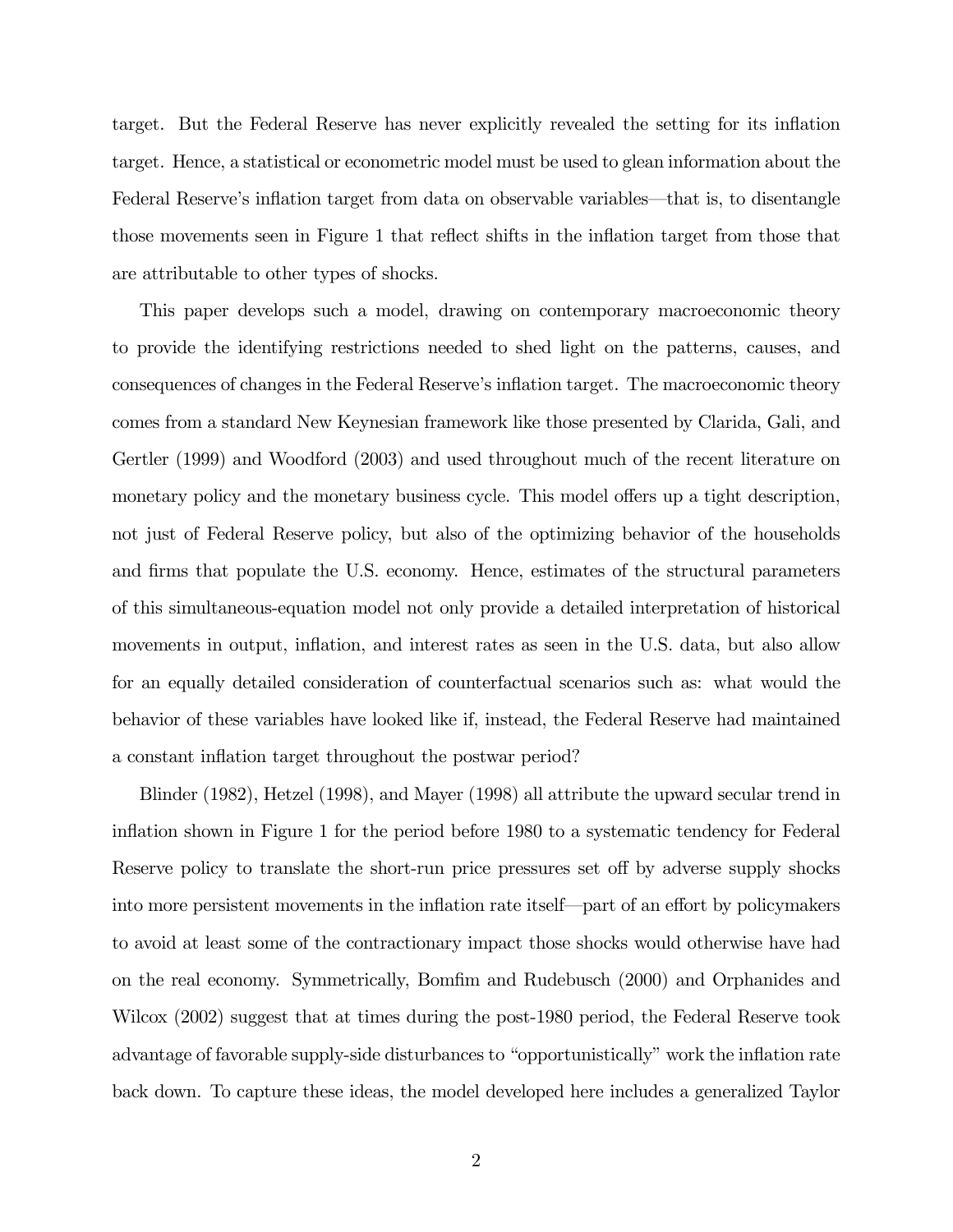rule that allows the Federal Reserve's inflation target to respond systematically to shocks hitting the economy from the supply side. The estimation results provide some support for a unified version of these stories that applies to the entire postwar period, although the same results also indicate that considerable uncertainty remains as to exactly why the Federal Reserve allowed inflation to move as much as it did.

Before going on to provide a more detailed description of the model and results, mention should be made of three related sets of contributions to the recent literature. First, Kozicki and Tinsley (2001), Rudebusch and Wu (2004), Gurkaynak, Sack, and Swanson (2005), and Dewachter and Lyrio (2006) argue that the behavior of both short- and long-term interest rates in the U.S. data becomes easier to reconcile with the expectations hypothesis of the term structure if one allows for shifts in the long-run inflation rate. Thus, these previous studies help motivate the analysis performed here, which focuses solely on macroeconomic variables in an effort to estimate more sharply exactly when those shifts took place and why.

Second, Erceg and Levin (2003), Smets and Wouters (2003), Roberts (2004), Cogley and Sbordone (2005), Gavin, Keen, and Pakko (2005), and Salemi (2005) also develop macroeconomic models that allow for continual movement in the Federal Reserve's inflation target. However, each of these previous studies focuses on a different set of issues: Erceg and Levin (2003), on private agents' inability to disentangle transitory from persistent movements in the inflation target and the role that this incomplete information plays in accounting for the inflationary dynamics observed during the Volcker disinflation in the United States; Smets and Wouters (2003), on the ability of their larger-scale New Keynesian model to track the postwar U.S. data on an expanded number of variables both in and out of sample; Roberts (2004), on the ability of his model to capture the changing relationships between U.S. unemployment and inflation since 1980; Cogley and Sbordone (2005), on the stability of the estimated parameters of a Phillips curve relationship in the face of changes elsewhere in the economy; Gavin, Keen, and Pakko (2005), on the ability of their model to account for the persistence of inflation and the relative volatilities of money growth and inflation in the post-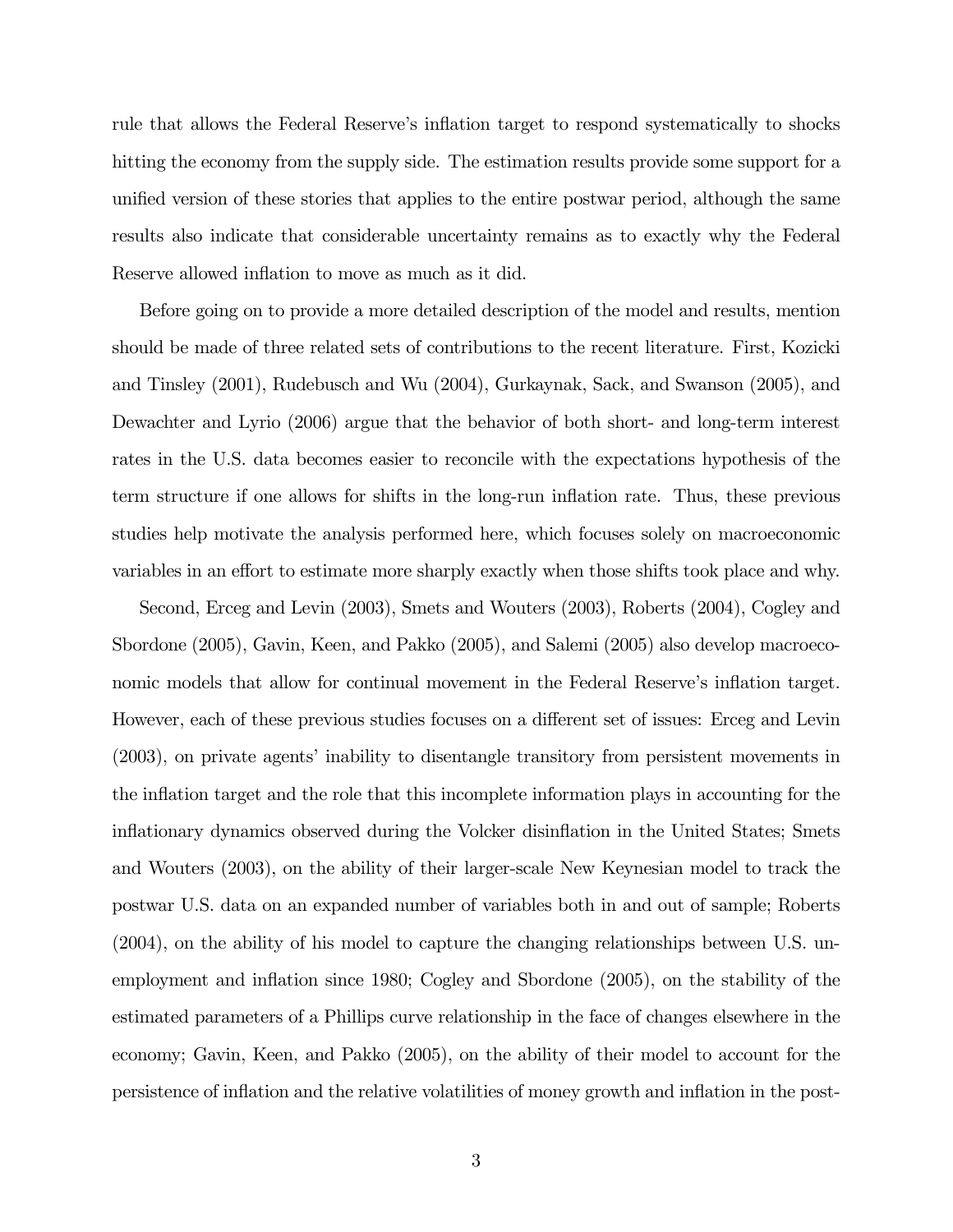1980 U.S. data; and Salemi (2005), on the relative weights placed by the Federal Reserve on its stabilization objectives for output, inflation, and interest rates over the postwar period. Thus, none of these previous studies focuses as this paper does on obtaining estimates of the Federal Reserve's continually-changing inflation target; and none of these previous studies attempts as this paper does to model specifically those target changes as deliberate policy responses to other shocks that have hit the economy, in order to tie together the stories told earlier by Blinder (1982), Hetzel (1998), and Mayer (1998) on the one hand and Bomfim and Rudebusch (2000) and Orphanides and Wilcox (2002) on the other.

Third and finally, in work that relates most closely to the present study, Kozicki and Tinsley (2005) develop an empirical model–a generalized vector autoregression–that allows for changes in the Federal Reserve's inflation target that are imperfectly perceived by private agents and that reflect, in part, the response of the central bank to supply shocks that have hit the U.S. economy over the postwar period. But whereas Kozicki and Tinsley focus on the differing responses of the economy to shocks of various kinds as implied by their generalized model versus a more conventional vector autoregression that assumes a constant inflation target and full information possessed by private agents, the focus here, again, lies in characterizing more sharply the nature and sources of variation in the Federal Reserve's inflation target itself and linking the econometric results to the earlier accounts of Blinder (1982), Hetzel (1998), Mayer (1998), Bomfim and Rudebusch (2000) and Orphanides and Wilcox (2002). The analysis presented here also extends and complements Kozicki and Tinsley's earlier work by imposing more structure on the data, fully exploiting the behavioral relationships implied by the New Keynesian model.

## 2 The Model

The model developed here shares its basic features with many recent New Keynesian formulations, including the benchmark models of Clarida, Gali, and Gertler (1999) and Woodford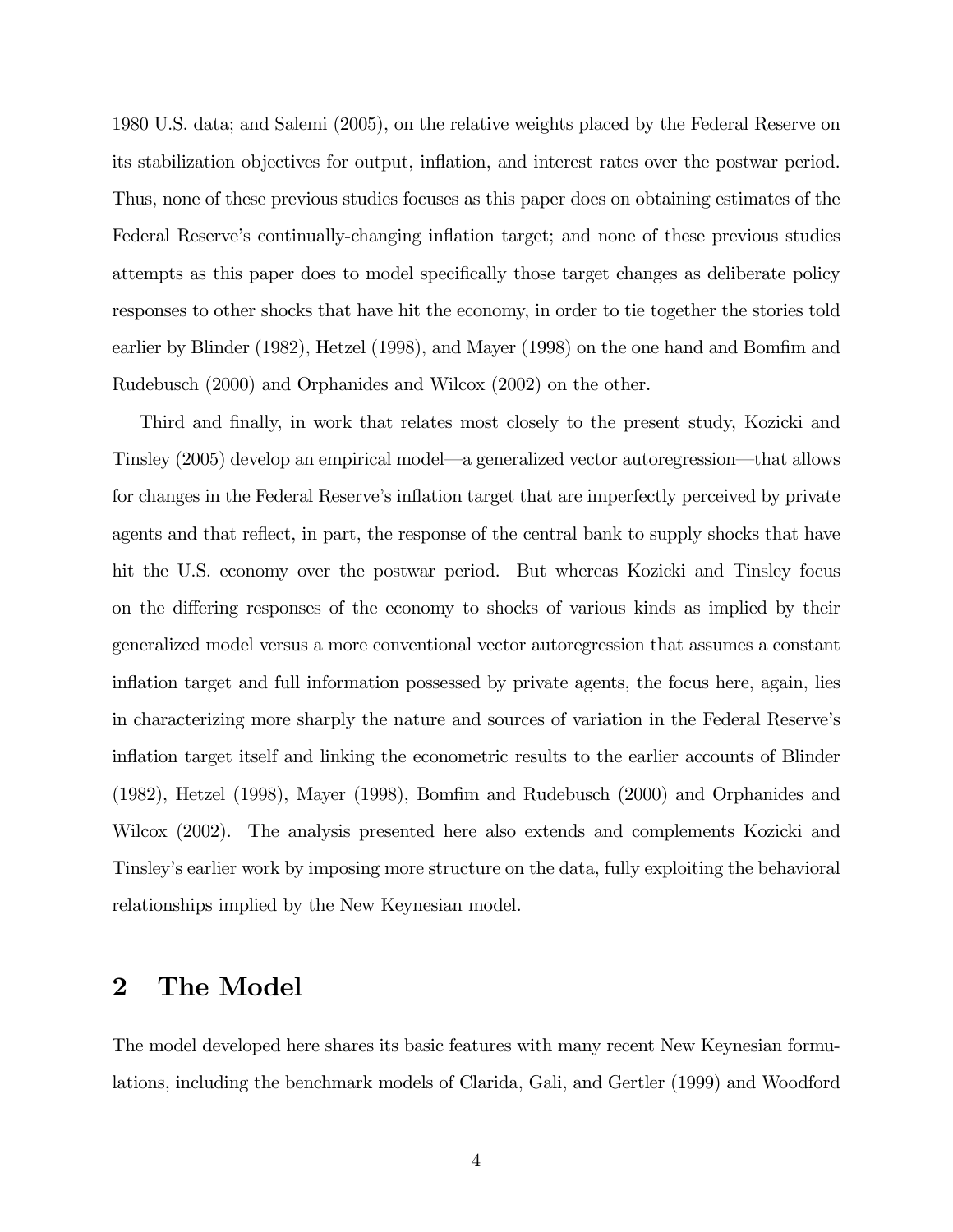$(2003)$ , but resembles most closely the specification used in Ireland  $(2004a)$ . As noted above, one extension to previous models that appears for the first time here is a generalized Taylor (1993) rule for monetary policy that allows the central bank's inflation target to adjust in response to other shocks that hit the economy. Indeed, the use of this tightly parameterized structural model, as opposed to a more loosely constrained vector autoregression or unobserved components model, allows for the simultaneous identification not just of movements in the inflation target but also of the exogenous supply-side disturbances that, according to Blinder (1982), Hetzel (1998), and Mayer (1998), prompted the Federal Reserve to accommodate higher and higher rates of inflation throughout the 1960s and 1970s. And, again, as noted above, the use of this tightly parameterized structural model responds to the Lucas (1976) critique, allowing for a detailed consideration of the counterfactual scenario in which, instead, the Federal Reserve held the line on inflation in the face of those shocks.

The model economy consists of a representative household, a representative finishedgoods-producing firm, a continuum of intermediate-goods-producing firms indexed by  $i \in$  $[0, 1]$ , and a central bank. During each period  $t = 0, 1, 2, \dots$ , each intermediate-goodsproducing firm manufactures a distinct, perishable intermediate good. Hence, intermediate goods may also be indexed by  $i \in [0,1]$ , where firm i produces good i. The model retains enough symmetry, however, to allow the analysis to focus on the activities of a representative intermediate-goods-producing firm, which produces the generic intermediate good  $i$ . Thus, a description of the model boils down to a description of the optimizing behavior of the three representative private agents–the household, the finished-goods-producing firm, and the intermediate-goods-producing firm–together with a description of the generalized Taylor rule adopted by the central bank.

The representative household enters each period  $t = 0, 1, 2, ...$  with money  $M_{t-1}$  and bonds  $B_{t-1}$ . At the beginning of the period, the household receives a lump-sum nominal transfer  $T_t$  from the central bank. Next, the household's bonds mature, throwing off  $B_{t-1}$ additional units of money. The household uses some of this money to purchase  $B_t$  new bonds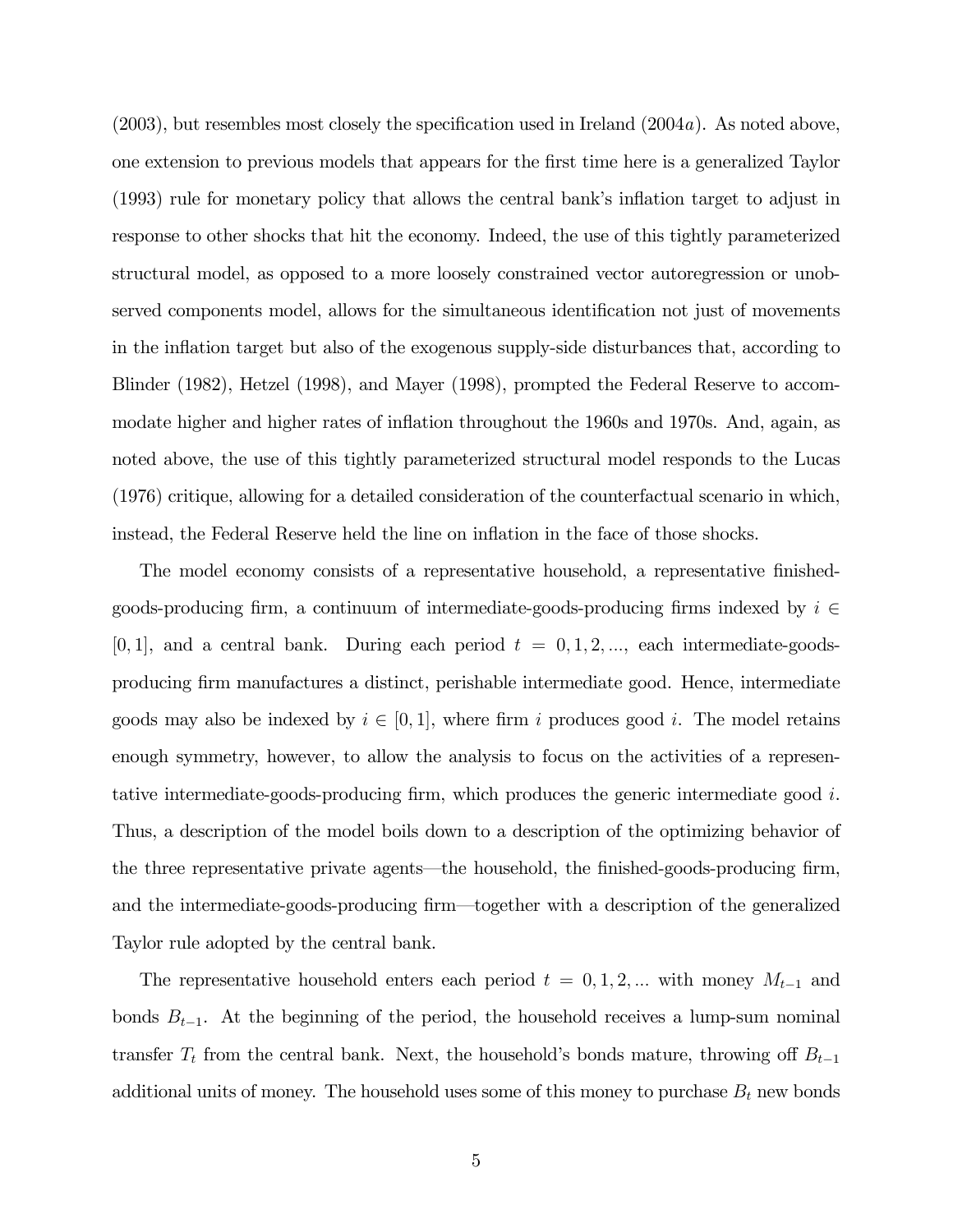at the price of  $1/R_t$  units of money per bond, where  $R_t$  denotes the gross nominal interest rate between t and  $t + 1$ . During the period, the household supplies a total of  $h_t$  units of labor to the various intermediate-goods-producing firms and gets paid at the nominal wage rate  $W_t$ . Also during the period, the household consumes  $C_t$  units of the finished good, purchased at the nominal price  $P_t$  from the representative finished-goods-producing firm. At the end the period, the household receives nominal profits  $D_t$  in the form of dividends paid by the intermediate-goods-producing firms. The household then carries  $M_t$  units of money into period  $t + 1$ ; its budget constraint requires that

$$
M_{t-1} + T_t + B_{t-1} + W_t h_t + D_t \ge P_t C_t + M_t + B_t / R_t \tag{1}
$$

for all  $t = 0, 1, 2, ...$ 

Facing the budget constraint (1), the household chooses  $C_t$ ,  $h_t$ ,  $B_t$ , and  $M_t$  for all  $t =$  $0, 1, 2, \ldots$  to maximize the expected utility function

$$
E_0 \sum_{t=0}^{\infty} \beta^t a_t [\ln(C_t - \gamma C_{t-1}) + \ln(M_t/P_t) - h_t],
$$

where the discount factor  $\beta$  and the habit formation parameter  $\gamma$  both lie between zero and one:  $1 > \beta > 0$  and  $1 \ge \gamma \ge 0$ . The preference shock  $a_t$  follows the stationary autoregressive process

$$
\ln(a_t) = \rho_a \ln(a_{t-1}) + \sigma_a \varepsilon_{at} \tag{2}
$$

for all  $t = 0, 1, 2, ...,$  with  $1 > \rho_a \geq 0$  and  $\sigma_a \geq 0$ , where the serially uncorrelated innovation  $\varepsilon_{at}$  has the standard normal distribution. Utility is additively separable in consumption, real money balances, and hours worked; as shown by Driscoll (2000) and Ireland (2004b), this additive separability is needed to derive a conventional specification for the model's IS relationship that, in particular, excludes terms involving money and employment. Given this additive separability, the logarithmic specification for utility from consumption is needed, as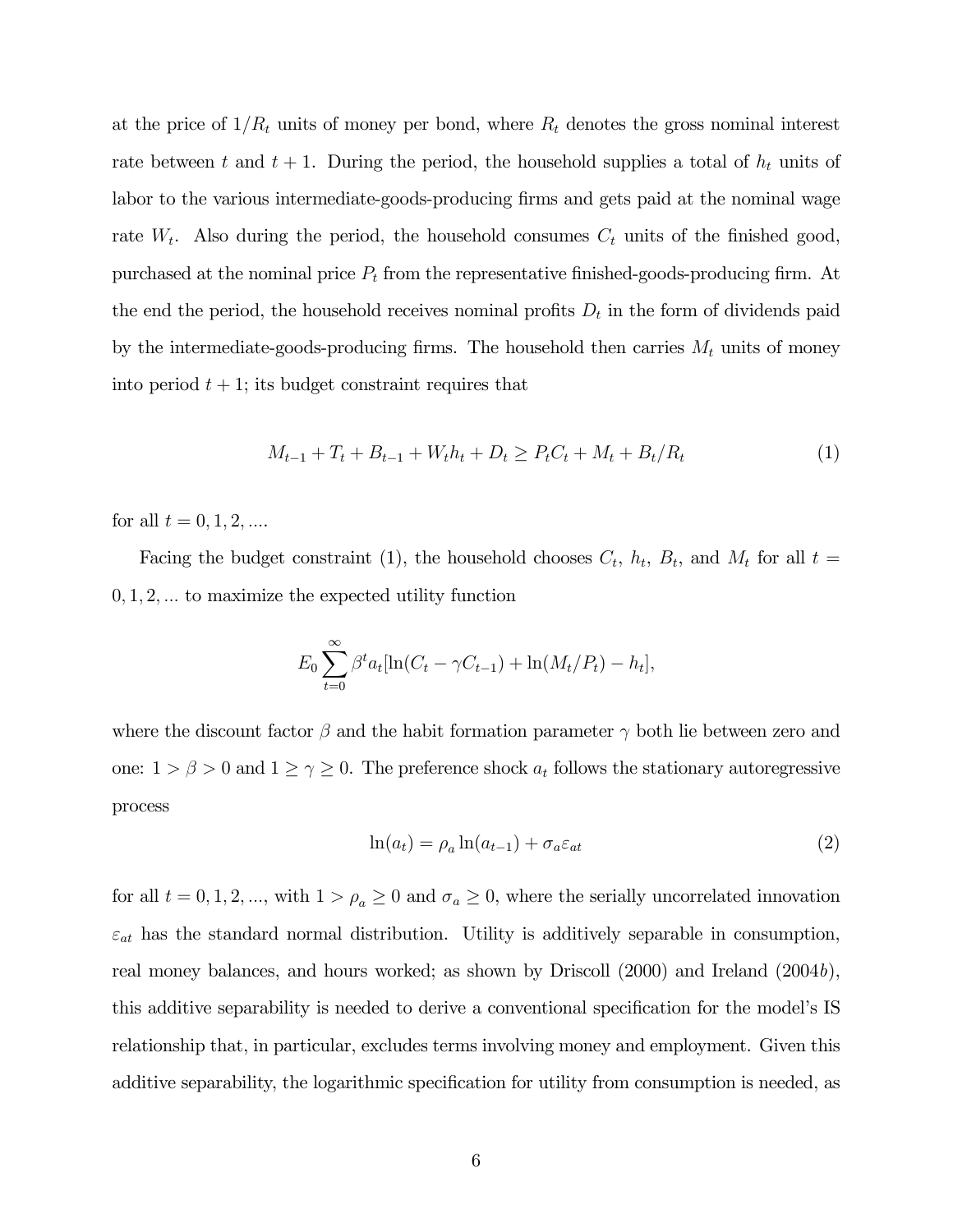shown by King, Plosser, and Rebelo (1988), for the model to remain consistent with balanced growth. Finally, habit formation is introduced into preferences following Fuhrer (2000), who shows that this feature–and the partially backward-looking consumption it implies–helps New Keynesian models like this one replicate the observed effects on real spending of shocks of various kinds.

The representative finished-goods-producing firm uses  $Y_t(i)$  units of each intermediate good  $i \in [0,1]$ , purchased at the nominal price  $P_t(i)$  during each period  $t = 0,1,2,...$ , to manufacture  $Y_t$  units of the finished good according to the constant-returns-to-scale technology described by

$$
\left[\int_0^1 Y_t(i)^{(\theta_t - 1)/\theta_t} di\right]^{\theta_t/(\theta_t - 1)} \ge Y_t,
$$
\n(3)

where  $\theta_t$  follows the stationary autoregressive process

$$
\ln(\theta_t) = (1 - \rho_\theta) \ln(\theta) + \rho_\theta \ln(\theta_{t-1}) + \sigma_\theta \varepsilon_{\theta t} \tag{4}
$$

for all  $t = 0, 1, 2, \dots$ , with  $1 > \rho_{\theta} \geq 0$  and  $\sigma_{\theta} \geq 0$ , and where the serially uncorrelated innovation  $\varepsilon_{\theta t}$  has the standard normal distribution. The firm acts to maximize its profits; the first-order conditions for this problem are

$$
Y_t(i) = [P_t(i)/P_t]^{-\theta_t} Y_t
$$

for all  $i \in [0, 1]$  and  $t = 0, 1, 2, ...$ 

These optimality conditions reveal that  $-\theta_t$  measures the time-varying elasticity of demand for each intermediate good  $i \in [0, 1]$ . Hence, as in Smets and Wouters (2003), Steinsson (2003), and Ireland (2004a), random shocks to  $\theta_t$  translate into shocks to the intermediategoods-producing firms' desired markups of price over marginal cost; in equilibrium, they act like cost-push shocks of the kind introduced into the New Keynesian model by Clarida, Gali, and Gertler (1999). Competition drives the finished-goods-producing firm's profits to zero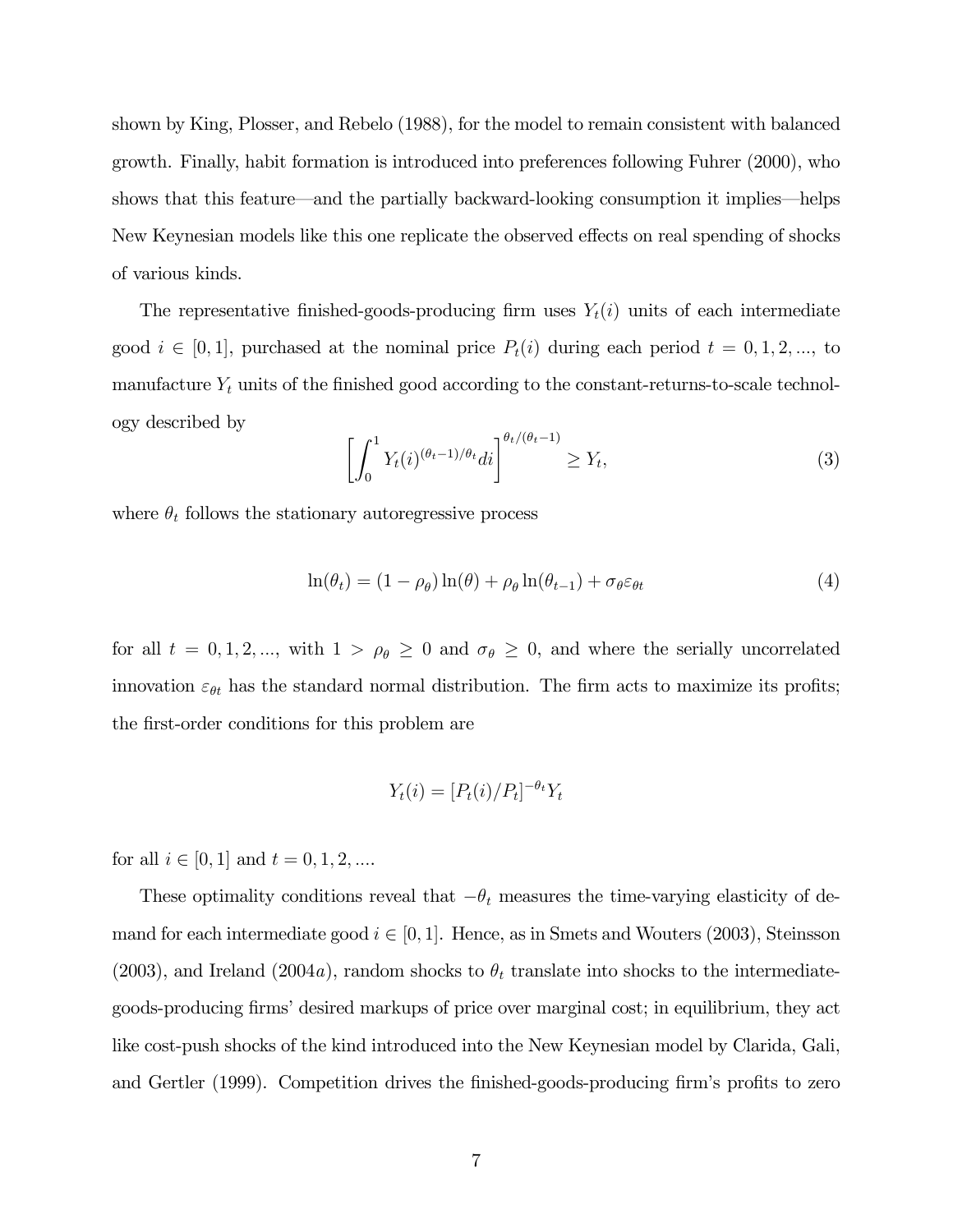in equilibrium, determining  $P_t$  as

$$
P_t = \left[ \int_0^1 P_t(i)^{1-\theta_t} di \right]^{1/(1-\theta_t)}
$$

for all  $t = 0, 1, 2, ...$ 

The representative intermediate-goods-producing firm hires  $h_t(i)$  units of labor from the representative household during each period  $t = 0, 1, 2, ...$  to manufacture  $Y_t(i)$  units of intermediate good i according to the constant-returns-to-scale technology described by

$$
Z_t h_t(i) \ge Y_t(i). \tag{5}
$$

The aggregate technology shock follows a random walk with drift:

$$
\ln(Z_t) = \ln(z) + \ln(Z_{t-1}) + \sigma_z \varepsilon_{zt} \tag{6}
$$

for all  $t = 0, 1, 2, \dots$ , with  $z > 1$  and  $\sigma_z \geq 0$ , where the serially uncorrelated innovation  $\varepsilon_{zt}$  has the standard normal distribution. This random walk assumption for the technology shock serves to distinguish its effects from those of the cost-push shock: as supply-side disturbances, both shocks tend to move output and inflation in opposite directions in the short run, but only the technology shock has permanent effects on the level of output.

Since the intermediate goods substitute imperfectly for one another in producing the finished good, the representative intermediate-goods-producing firm sells its output in a monopolistically competitive market: during period t, the firm sets the nominal price  $P_t(i)$  for its output, subject to the requirement that it satisfy the representative finished-goods-producing firm's demand at that chosen price. And, as in Rotemberg (1982), the intermediate-goodsproducing firm faces a quadratic cost of adjusting its price between periods, measured in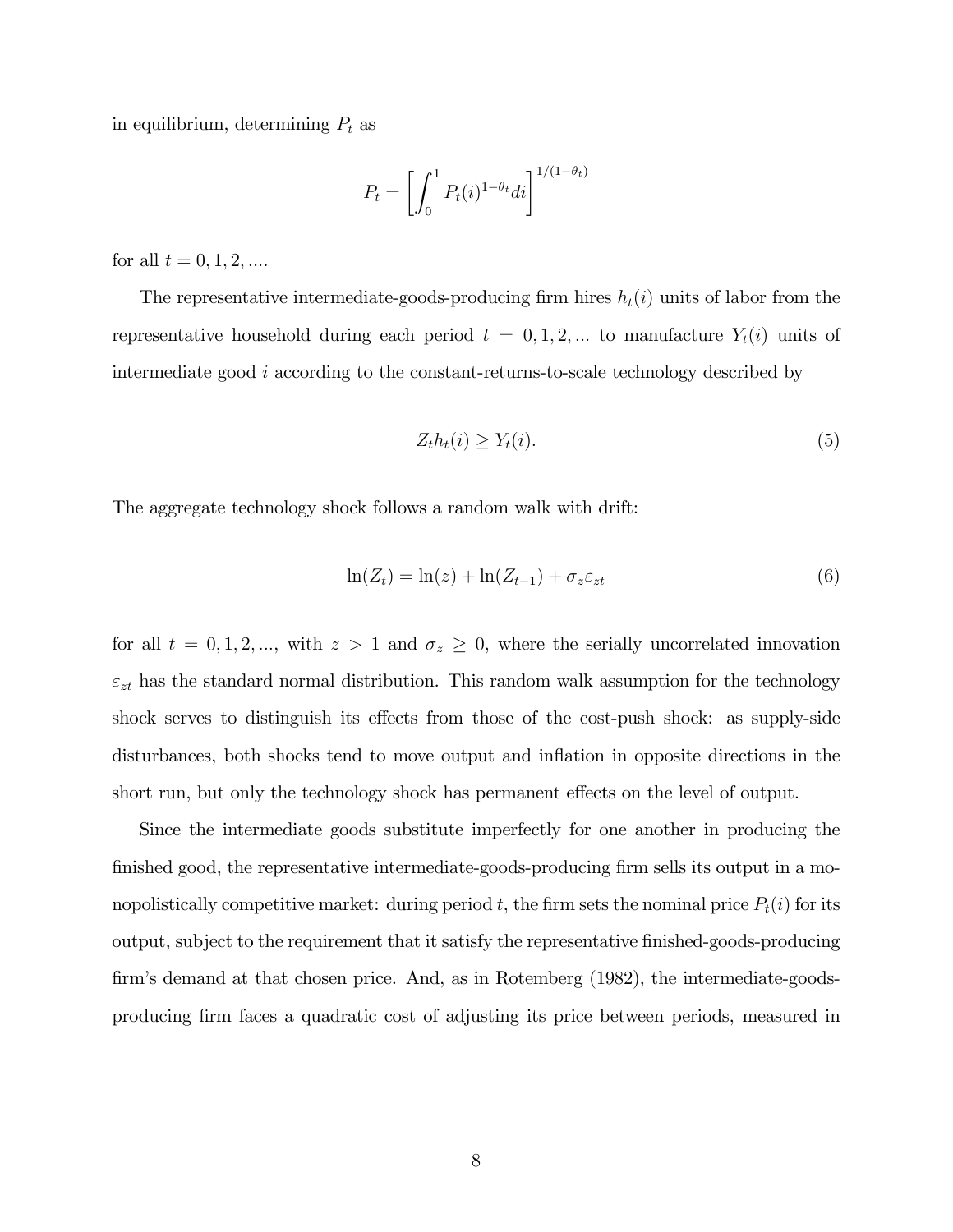terms of the finished good and given by

$$
\frac{\phi}{2} \left[ \frac{P_t(i)}{\Pi_{t-1}^{\alpha} (\Pi_t^*)^{1-\alpha} P_{t-1}(i)} - 1 \right]^2 Y_t,
$$

where  $\phi \geq 0$  governs the magnitude of the adjustment cost,  $\Pi_t = P_t/P_{t-1}$  so that  $\Pi_{t-1}$ denotes the gross inflation rate between periods  $t-2$  and  $t-1$ ,  $\prod_{t}^{*}$  denotes the central bank's inflation target for period t, and the parameter  $\alpha$  lies between zero and one:  $1 \ge \alpha \ge 0$ . According to this specification, the extent to which price setting is backward instead of forward looking depends on how close  $\alpha$  is to one. In particular, as shown below, when  $\alpha = 0$  so that firms find it costless to adjust their prices in line with the central bank's inflation target, the model's Phillips curve relation becomes purely forward looking. At the opposite extreme, when  $\alpha = 1$  so that firms find it costless to adjust their prices in line with the previous period's inflation rate, the backward-looking term in the Phillips curve becomes approximately equal in importance to the forward-looking term, as in Fuhrer and Moore's (1995a, 1995b) framework. In any case, the cost of price adjustment makes the intermediate-goods-producing firm's problem dynamic: it chooses  $P_t(i)$  for all  $t = 0, 1, 2, ...$ to maximize its total market value, as described below in Appendix A.

The central bank conducts monetary policy according to the generalized Taylor (1993) rule

$$
\ln(R_t) - \ln(R_{t-1}) = \rho_\pi \ln(\Pi_t/\Pi_t^*) + \rho_{gy} \ln(g_t^y/g^y) + \ln(v_t)
$$
\n(7)

for all  $t = 0, 1, 2...$ , where the response coefficients  $\rho_{\pi} > 0$  and  $\rho_{gy} \ge 0$  are chosen by the central bank. Here, as in Fuhrer and Moore  $(1995b)$ , the central bank increases the short-term nominal interest rate  $R_t$  whenever the inflation rate rises above its target  $\Pi_t^*$ ; a strictly positive value for  $\rho_{\pi}$  helps provide for the existence of a unique rational expectations equilibrium under an interest rate rule of this type. Since the level of output  $Y_t$  inherits a unit root from the random walk process (6) for the technology shock  $Z_t$ , (7) dictates that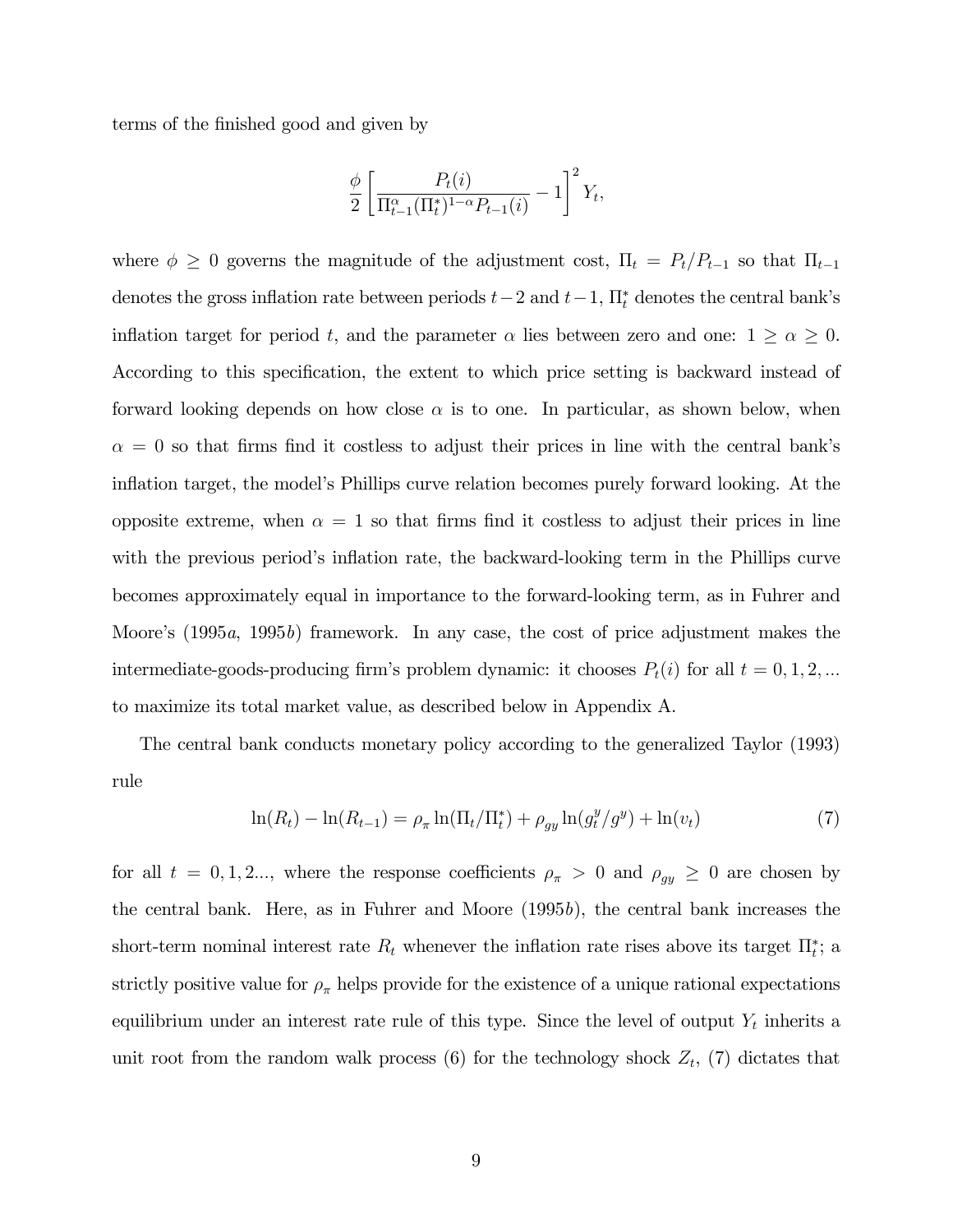the central bank respond instead to the growth rate of output

$$
g_t^y = Y_t/Y_{t-1} \tag{8}
$$

as a stationary measure of real economic activity, increasing the short-term nominal interest rate whenever growth output growth rises above its steady-state level  $g^y = z$ . The transitory monetary policy shock  $v_t$  in (7) follows the stationary autoregressive process

$$
\ln(v_t) = \rho_v \ln(v_{t-1}) + \sigma_v \varepsilon_{vt} \tag{9}
$$

for all  $t = 0, 1, 2, \dots$ , with  $1 > \rho_v \ge 0$  and  $\sigma_v \ge 0$ , where the serially uncorrelated innovation  $\varepsilon_{vt}$  has the standard normal distribution.

As noted above, a novel feature of the generalized Taylor rule (7) incorporated into this model is the time-varying inflation target  $\Pi_t^*$ , which evolves according to

$$
\ln(\Pi_t^*) = \ln(\Pi_{t-1}^*) - \delta_\theta \varepsilon_{\theta t} - \delta_z \varepsilon_{zt} + \sigma_\pi \varepsilon_{\pi t} \tag{10}
$$

for all  $t = 0, 1, 2, \dots$ , where the response coefficients  $\delta_{\theta} \ge 0$  and  $\delta_{z} \ge 0$  are again chosen by the central bank, where  $\sigma_{\pi} \geq 0$ , and where the serially uncorrelated innovation  $\varepsilon_{\pi t}$ has the standard normal distribution. This addition to the Taylor rule allows the inflation target to vary exogenously when  $\sigma_{\pi}$  is strictly positive and also allows the central bank to systematically adjust its inflation target in response to either or both of the two supply shocks: the cost-push shock  $\theta_t$  and the technology shock  $Z_t$ . Since adverse supply shocks (negative realizations of  $\varepsilon_{\theta t}$  and  $\varepsilon_{zt}$ ) work to increase goods' prices, and favorable supply shocks (positive realizations of  $\varepsilon_{\theta t}$  and  $\varepsilon_{zt}$ ) work to decrease goods' prices, strictly positive values for  $\delta_{\theta}$  and  $\delta_{z}$  help the model bring together and formalize the stories told by Blinder (1982), Hetzel (1998), Mayer (1998), Bomfim and Rudebusch (2000), and Orphanides and Wilcox (2002), according to which the Federal Reserve acted systematically over the postwar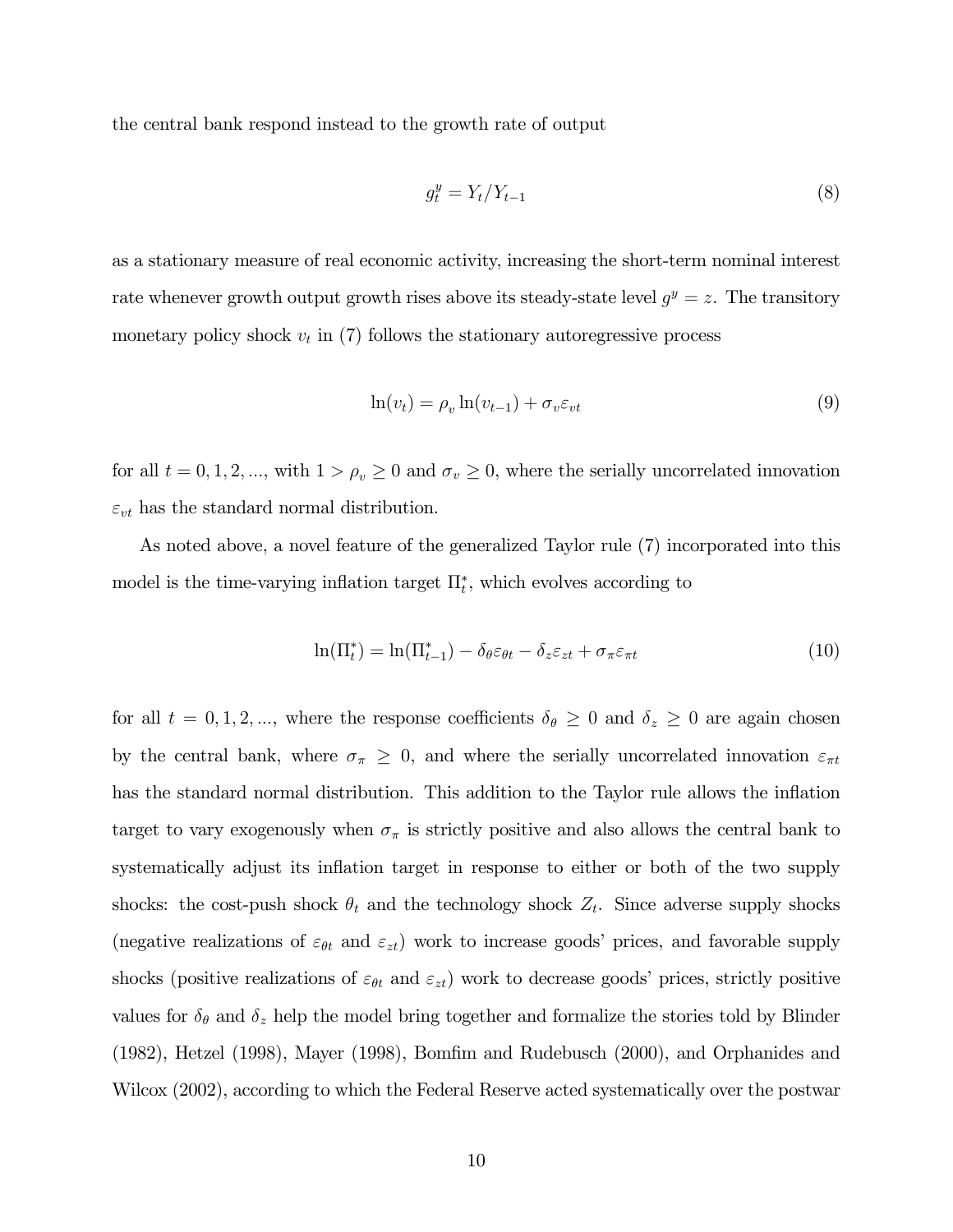period to translate the short-run price pressures set off by these shocks into more persistent movements in the inflation rate itself.

Finally, the random walk specification for the inflation target that is built into (10) represents an identifying assumption that, in very much the same spirit as the random walk assumption (6) for technology, helps to distinguish the effects of changes in the inflation target from those generated by the model's other four shocks. This identifying assumption, motivated by Friedman's (1968) "always and everywhere" dictum, can be stated more simply as: permanent changes in measured inflation  $\Pi_t$  cannot occur without corresponding changes in the central bank's inflation target  $\Pi_t^*$ .

Preliminary econometric analysis of this New Keynesian model allowed the central bank, through an expanded version of the Taylor rule (7), to adjust the short-term nominal interest rate not only in response to movements in inflation and output growth, but also in response to movements in a welfare-theoretic measure of the output gap, defined below in Appendix B as the deviation of actual equilibrium output from its efficient, or Pareto optimal, level. As well, preliminary analysis allowed the central bank, through an expanded version of (10), to adjust its inflation target not only in response to the cost-push and technology shocks, but also in response to the preference shock. Inevitably, however, the estimation routine pushed the associated response coefficients towards zero, and so, for simplicity, these additional variables were dropped from the final specification used here.

In a symmetric equilibrium, all intermediate-goods-producing firms make identical decisions, so that  $Y_t(i) = Y_t$ ,  $h_t(i) = h_t$ , and  $P_t(i) = P_t$  for all  $i \in [0, 1]$  and  $t = 0, 1, 2, ...$ In addition, the market-clearing conditions for money and bonds,  $M_t = M_{t-1} + T_t$  and  $B_t = B_{t-1} = 0$  must hold for all  $t = 0, 1, 2, ...$  The real variables  $Y_t$  and  $C_t$  inherit unit roots from the process (6) for technology, as does  $\Lambda_t$ , defined in Appendix A as the Lagrange multiplier on the budget constraint (1) from the representative household's problem. However, the transformed variables  $y_t = Y_t/Z_t$ ,  $c_t = Y_t/Z_t$ ,  $\lambda_t = Z_t \Lambda_t$ , and  $z_t = Z_t/Z_{t-1}$  all remain stationary, as does the output growth rate  $g_t^y$ . Similarly, the nominal variables  $\Pi_t$  and  $R_t$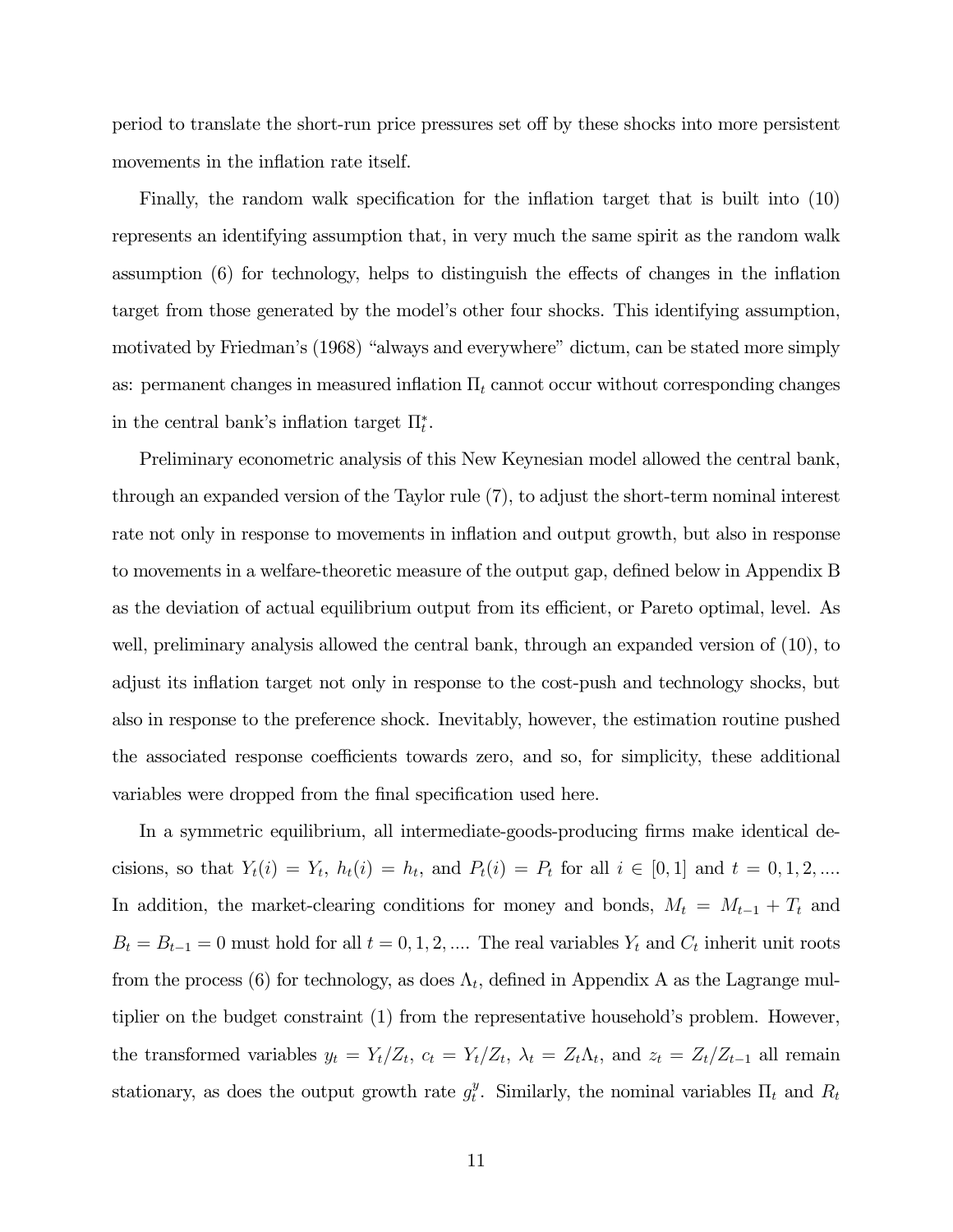inherit unit roots from the process (10) for the inflation target  $\Pi_t^*$ ; however, the transformed variables  $\pi_t = \Pi_t / \Pi_t^*$ ,  $r_t = R_t / \Pi_t^*$ , and  $\pi_t^* = \Pi_t^* / \Pi_{t-1}^*$  remain stationary, as do the growth rate of inflation

$$
g_t^{\pi} = \Pi_t / \Pi_{t-1} \tag{11}
$$

and the ratio of the nominal interest rate to the inflation rate

$$
r_t^{r\pi} = R_t / \Pi_t. \tag{12}
$$

Appendix A lists the model's equilibrium conditions, including the first-order conditions describing the optimizing behavior of the representative household and intermediate-goodsproducing firm. When rewritten in terms of the model's stationary variables, these conditions imply that in the absence of shocks, the economy converges to a steady-state growth path, along which  $y_t = y = [(\theta-1)/\theta][(z-\beta\gamma)/(z-\gamma)], c_t = c = [(\theta-1)/\theta][(z-\beta\gamma)/(z-\gamma)],$  $\pi_t = 1, r_t = r = z/\beta, g_t^y = g^y = z, g_t^{\pi} = 1, r_t^{\tau \pi} = r^{\tau \pi} = z/\beta, \lambda_t = \lambda = \theta/(\theta - 1), a_t = 1,$  $\theta_t = \theta$ ,  $z_t = z$ ,  $v_t = 1$ , and  $\pi_t^* = 1$  for all  $t = 0, 1, 2, \dots$  The stationary system can therefore be log-linearized around its steady state to describe how the economy responds to shocks. Let  $\hat{y}_t = \ln(y_t/y)$ ,  $\hat{c}_t = \ln(c_t/c)$ ,  $\hat{\pi}_t = \ln(\pi_t)$ ,  $\hat{r}_t = \ln(r_t/r)$ ,  $\hat{g}_t^y = \ln(g_t^y/g^y)$ ,  $\hat{g}^\pi_t\ =\ \ln(g^\pi_t),\ \hat{r}^{r\pi}_t\ =\ \ln(r^{r\pi}_t/r^{r\pi}),\ \hat{\lambda}_t\ =\ \ln(\lambda_t/\lambda),\ \hat{a}_t\ =\ \ln(a_t),\ \hat{\theta}_t\ =\ \ln(\theta_t/\theta),\ \hat{z}_t\ =\ \ln(z_t/z),$  $\hat{v}_t = \ln(v_t)$ , and  $\hat{\pi}_t^* = \ln(\pi_t^*)$  measure the percentage deviation of each stationary variable from its steady-state level. A first-order Taylor approximation to the economy's aggregate resource constraint implies that  $\hat{c}_t = \hat{y}_t$ : price adjustment costs are of second-order importance around the steady state growth path. First-order approximations to the remaining equilibrium conditions equations then imply

$$
(z - \gamma)(z - \beta\gamma)\hat{\lambda}_t = \gamma z \hat{y}_{t-1} - (z^2 + \beta\gamma^2)\hat{y}_t + \beta\gamma z E_t \hat{y}_{t+1} + (z - \gamma)(z - \beta\gamma\rho_a)\hat{a}_t - \gamma z \hat{z}_t, (13)
$$

$$
\hat{\lambda}_t = E_t \hat{\lambda}_{t+1} + \hat{r}_t - E_t \hat{\pi}_{t+1},\tag{14}
$$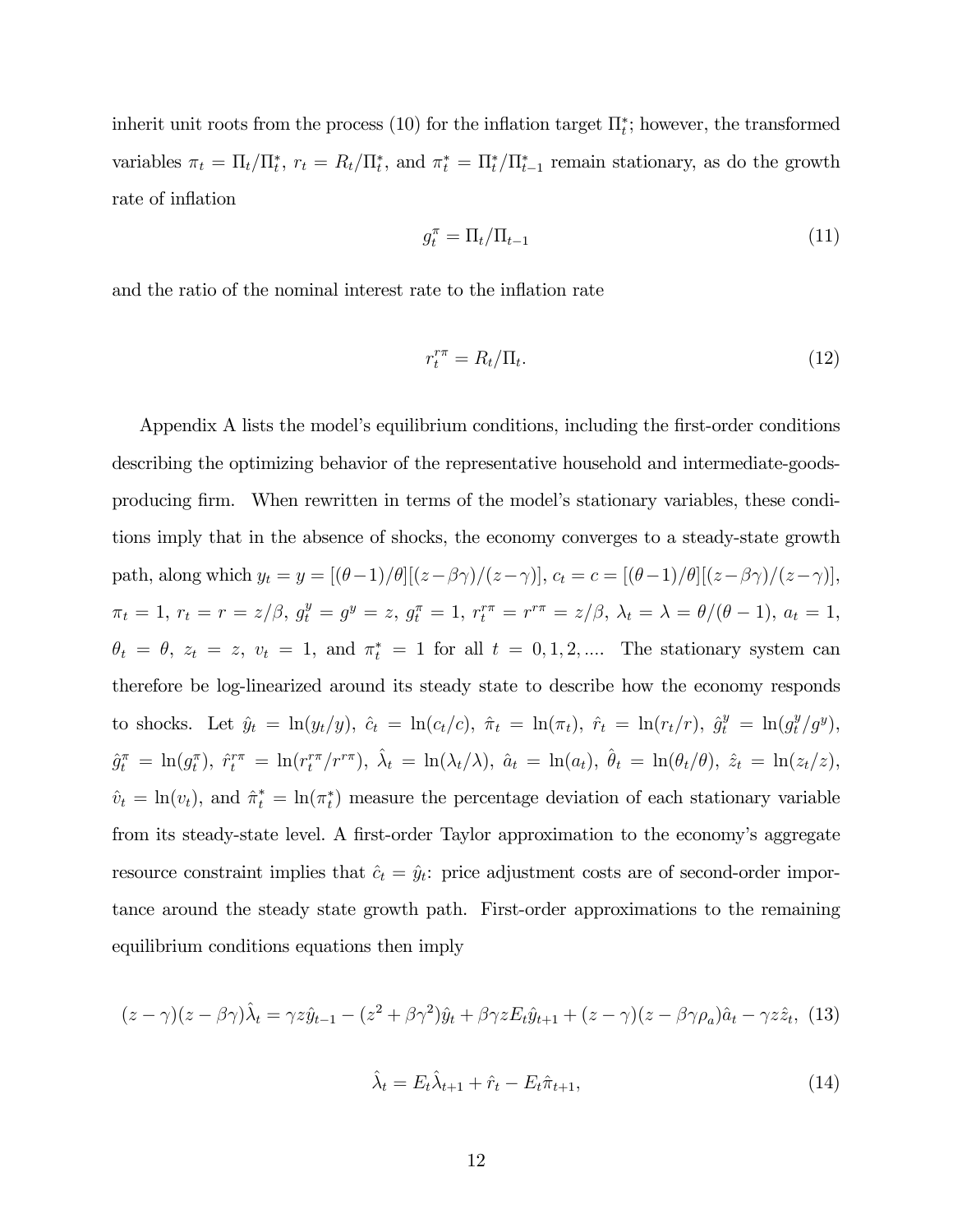$$
(1 + \beta \alpha)\hat{\pi}_t = \alpha \hat{\pi}_{t-1} + \beta E_t \hat{\pi}_{t+1} + \psi(\hat{a}_t - \hat{\lambda}_t) - \hat{e}_t - \alpha \hat{\pi}_t^*,
$$
(15)

$$
\hat{r}_t - \hat{r}_{t-1} = \rho_\pi \hat{\pi}_t + \rho_{gy} \hat{g}_t^y - \hat{\pi}_t^* + \hat{v}_t, \tag{16}
$$

$$
\hat{\pi}_t^* = \sigma_\pi \varepsilon_{\pi t} - \delta_e \varepsilon_{et} - \delta_z \varepsilon_{zt},\tag{17}
$$

$$
\hat{g}_t^y = \hat{y}_t - \hat{y}_{t-1} + \hat{z}_t,\tag{18}
$$

$$
\hat{g}_t^{\pi} = \hat{\pi}_t - \hat{\pi}_{t-1} + \hat{\pi}_t^*,
$$
\n(19)

$$
\hat{r}_t^{\tau \pi} = \hat{r}_t - \hat{\pi}_t,\tag{20}
$$

$$
\hat{a}_t = \rho_a \hat{a}_{t-1} + \sigma_a \varepsilon_{at},\tag{21}
$$

$$
\hat{e}_t = \rho_e \hat{e}_{t-1} + \sigma_e \varepsilon_{et},\tag{22}
$$

$$
\hat{z}_t = \sigma_z \varepsilon_{zt},\tag{23}
$$

and

$$
\hat{v}_t = \rho_v \hat{v}_{t-1} + \sigma_v \varepsilon_{vt} \tag{24}
$$

for all  $t = 0, 1, 2, \dots$ , where, in (15), (17), and (22), the cost-push shock  $\hat{\theta}_t$  has been renormalized as  $\hat{e}_t = (1/\phi)\hat{\theta}_t$ , and the new parameters  $\psi$ ,  $\delta_e$ ,  $\rho_e$ , and  $\sigma_e$  have been defined as  $\psi = (\theta - 1)/\phi$ ,  $\delta_e = \delta_\theta$ ,  $\rho_e = \rho_\theta$ , and  $\sigma_e = \sigma_\theta/\phi$ , so that, like  $\varepsilon_{\theta t}$ ,  $\varepsilon_{et}$  has the standard normal distribution.

Since (18)-(20) simply restate the definitions of the output growth rate  $\hat{g}_t^y$ , the inflation growth rate  $\hat{g}_t^{\pi}$ , and the ratio of the nominal interest rate to the inflation rate  $\hat{r}_t^{\pi\pi}$  and since (21)-(24) simply describe the processes for the exogenous preference, cost-push, technology, and monetary policy shocks, the model's economic content is concentrated in (13)-(17). In particular, (14) takes the form of a New Keynesian IS curve linking the marginal utility of consumption during period t to its own expected future value and to the value of the  $ex$ ante real interest rate, while (13) measures the marginal utility of consumption and includes both forward- and backward-looking terms based on the habit formation specification for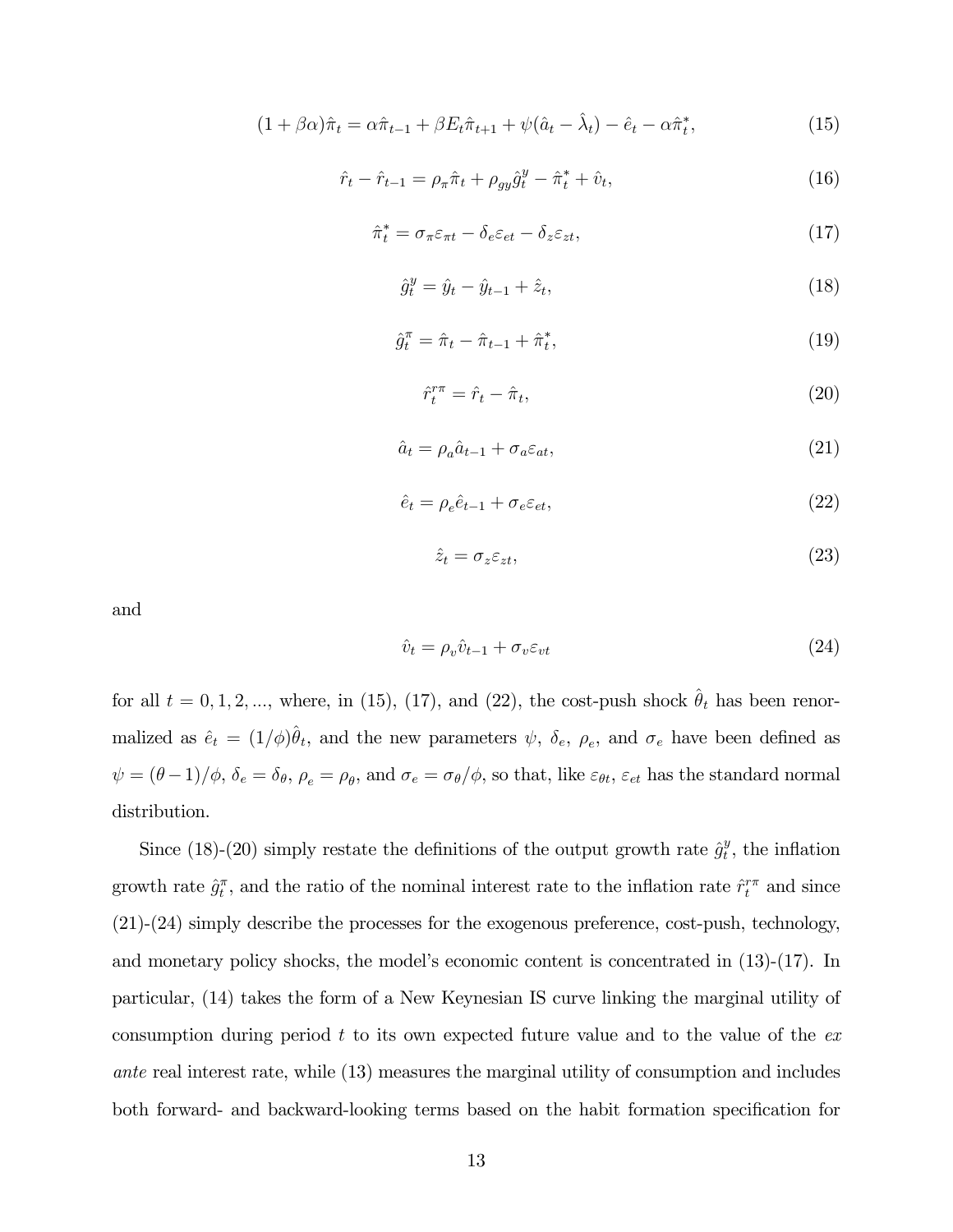preferences. Equation (15) takes the form of a hybrid forward- and backward-looking New Keynesian Phillips curve, with the parameter  $\alpha$  from the price adjustment cost formulation indexing the degree of backward-looking behavior, the parameter  $\psi$  multiplying the real marginal cost term  $\hat{a}_t - \hat{\lambda}_t$ , and the cost-push shock  $\hat{e}_t$  entering additively. In particular and as noted above, (15) reveals that when  $\alpha = 0$ , the model's Phillips curve relationship becomes purely forward looking, in the sense that the term involving lagged inflation  $\hat{\pi}_{t-1}$ drops out of the specification; when  $\alpha = 1$ , on the other hand, the model's Phillips curve resembles Fuhrer and Moore's (1995a, 1995b), in the sense that the forward- and backwardlooking terms  $E_t\hat{\pi}_{t+1}$  and  $\hat{\pi}_{t-1}$  receive approximately equal weights. Finally, (16) and (17) describe the conduct of monetary policy, including the possibly endogenous evolution of the central bank's inflation target as well as the Taylor-type adjustment of the nominal interest rate taken to stabilize actual inflation around its target.

## 3 Empirical Strategy and Results

Blanchard and Kahn (1980) and Klein (2000) describe methods for solving systems of linearized expectational difference equations such as (13)-(24). These methods provide solutions that quite conveniently take the same form as a state-space econometric model: in this case, the solution links the behavior of the stationary model's three observable variables–the growth rate of output  $\hat{g}_t^y$ , the growth rate of inflation  $\hat{g}_t^{\pi}$ , and the ratio of the nominal interest rate to the inflation rate  $\hat{r}_t^{r\pi}$ —to the remaining, unobservable variables. Hence, the Kalman filtering algorithms outlined by Hamilton (1994, Ch.13) can be applied to obtain maximum likelihood estimates of the model's structural parameters and to optimally exploit information contained in the observable data to draw inferences about the behavior of the unobservables including, most importantly, the unobservable inflation target  $\hat{\pi}_t^*$ .

Here, this econometric exercise uses quarterly U.S. data running from 1959:1 through 2004:2. In these data, readings on seasonally-adjusted real gross domestic product in chained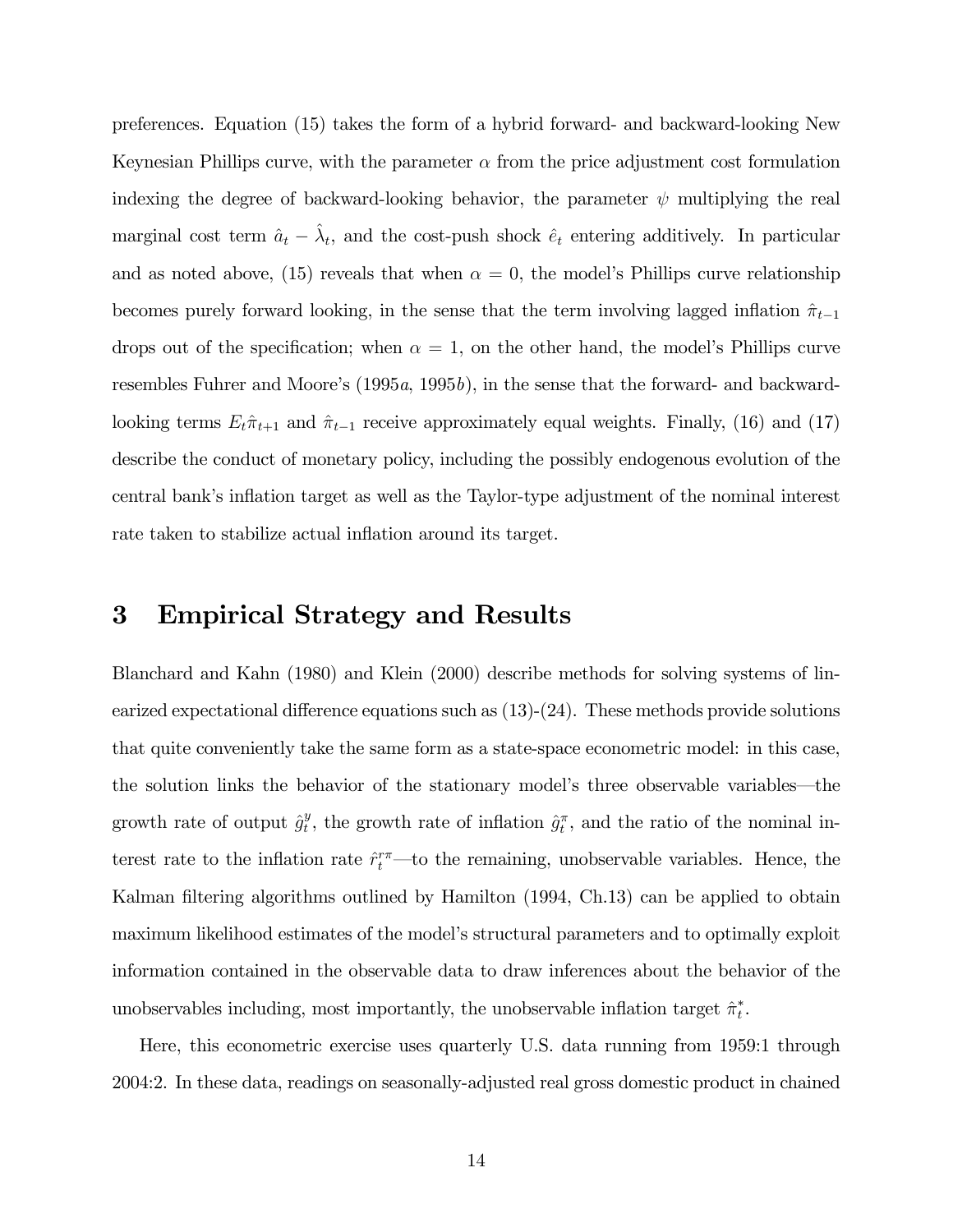2000 dollars, expressed in per-capita terms by dividing by the civilian noninstitutional population, age 16 and over, provide the measure of output  $Y_t$ . Readings on the seasonallyadjusted GDP implicit price deflator provide the measure of the nominal price level  $P_t$ , and readings on the three-month U.S. Treasury bill provide the measure of the short-term nominal interest rate  $R_t$ . Prior to their use in the estimation exercise, these raw series get passed through the same stationary-inducing transformations required to solve the theoretical model. Hence, the empirical model assumes that all three series contain unit roots but that the inflation and interest rates are cointegrated so that, again, the growth rate of output, the growth rate of inflation, and the ratio of the nominal interest rate to the inflation rate are the most relevant stationary variables.

Under the additional assumption that the innovations  $\varepsilon_{at}$ ,  $\varepsilon_{et}$ ,  $\varepsilon_{zt}$ ,  $\varepsilon_{vt}$ , and  $\varepsilon_{\pi t}$  are mutually as well as serially uncorrelated, the model has 17 parameters: z,  $\beta$ ,  $\psi$ ,  $\gamma$ ,  $\alpha$ ,  $\rho_{\pi}$ ,  $\rho_{gy}$ ,  $\rho_a$ ,  $\rho_e$ ,  $\rho_v$ ,  $\sigma_a$ ,  $\sigma_e$ ,  $\sigma_z$ ,  $\sigma_v$ ,  $\sigma_\pi$ ,  $\delta_e$ , and  $\delta_z$ . Values  $z = 1.0047$  and  $\beta = 0.9995$  for the first two parameters on this list of fixed prior to estimation in order to insure that the steady-state rate of output growth  $g^y = z$  and the steady-state ratio of the nominal interest rate to the inflation rate  $r^{\tau\tau} = z/\beta$  as implied by the theoretical model match the average values of the same two variables as measured in the data. The model implies that along the steady-state growth path, the growth rate of inflation is zero and, indeed, in the U.S. data, the sample average of the growth rate of inflation is quite small: Figure 1 reveals that, in levels, the inflation rate ends the 45-year sample period at approximately the same point at which it begins, so that the average quarterly rate of change in inflation over four-and-a-half decades is only 0.000016, that is, 0.0016 of one percent or 0.16 basis points. Hence, all variables are accurately de-meaned prior to estimation, again in a manner consistent with the implications of the theoretical model.

Preliminary attempts to estimate the model's remaining 15 parameters consistently led to very small values of  $\psi$ , the coefficient on real marginal cost in the Phillips curve (15); since  $\psi = (\theta - 1)/\phi$ , these small values for  $\psi$  correspond to very large values for the price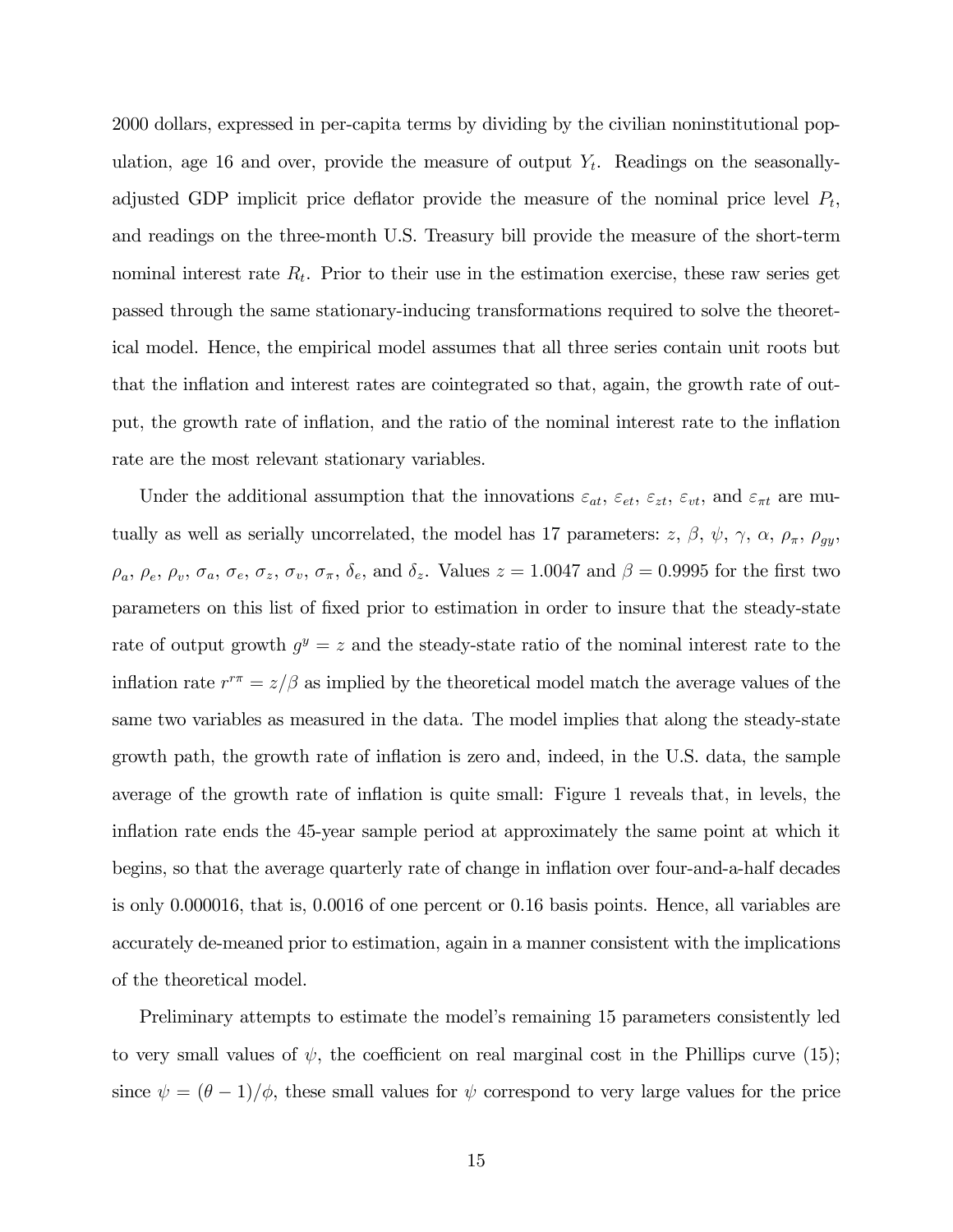adjustment cost parameter  $\phi$ . Hence, in deriving the results described below, the same setting  $\psi = 0.10$  used in Ireland (2004a, 2004b) is also imposed prior to estimation. The formulas displayed by Gali and Gertler (1999, p.211) provide a convenient way of interpreting this setting for  $\psi$ : in a model in which firms set prices in a staggered fashion according to Calvo's (1983) formulation instead of facing an explicit cost of price adjustment as they do here, a value of  $\psi = 0.10$  for the coefficient on the real marginal cost term in a purely forward-looking New Keynesian Phillips curve implies that individual goods prices remain fixed, on average, for 3.7 quarters–or just under one year.

With these three parameter values fixed in advance, Table 1 presents maximum likelihood estimates of the model's remaining parameters. The standard errors, also shown in Table 1, come from a parametric bootstrapping procedure similar to those used by Malley, Philippopoulos, and Woitek (2005) and Cho and Moreno (2006) and described in more detail by Efron and Tibshirani (1993, Ch.6). This procedure simulates the estimated model in order to generate 1,000 samples of artificial data for the growth rate of output, the growth rate of inflation, and the ratio of the nominal interest rate to the inflation rate, each containing the same number of observations as the original sample of actual U.S. data, then re-estimates the model 1,000 times using these artificial data sets. The standard errors shown in Table 1 correspond to the standard deviations of the individual parameter estimates taken across these 1,000 replications.

To assist in interpreting many of the results presented below, the table reports three sets of estimates: the first obtained from an unconstrained version of the model with an "endogenous inflation target" in which all 14 parameters are estimated freely, the second obtained from a constrained version of the model with an "exogenous inflation target" in which  $\delta_e$  and  $\delta_z$  remain fixed at zero while the remaining 12 parameters are estimated freely, and the third obtained from another constrained version of the model with "backwardlooking price setting" in which  $\alpha$  remains fixed at one while the remaining 13 parameters are estimated freely. For all three versions of the model, the estimates imply a degree of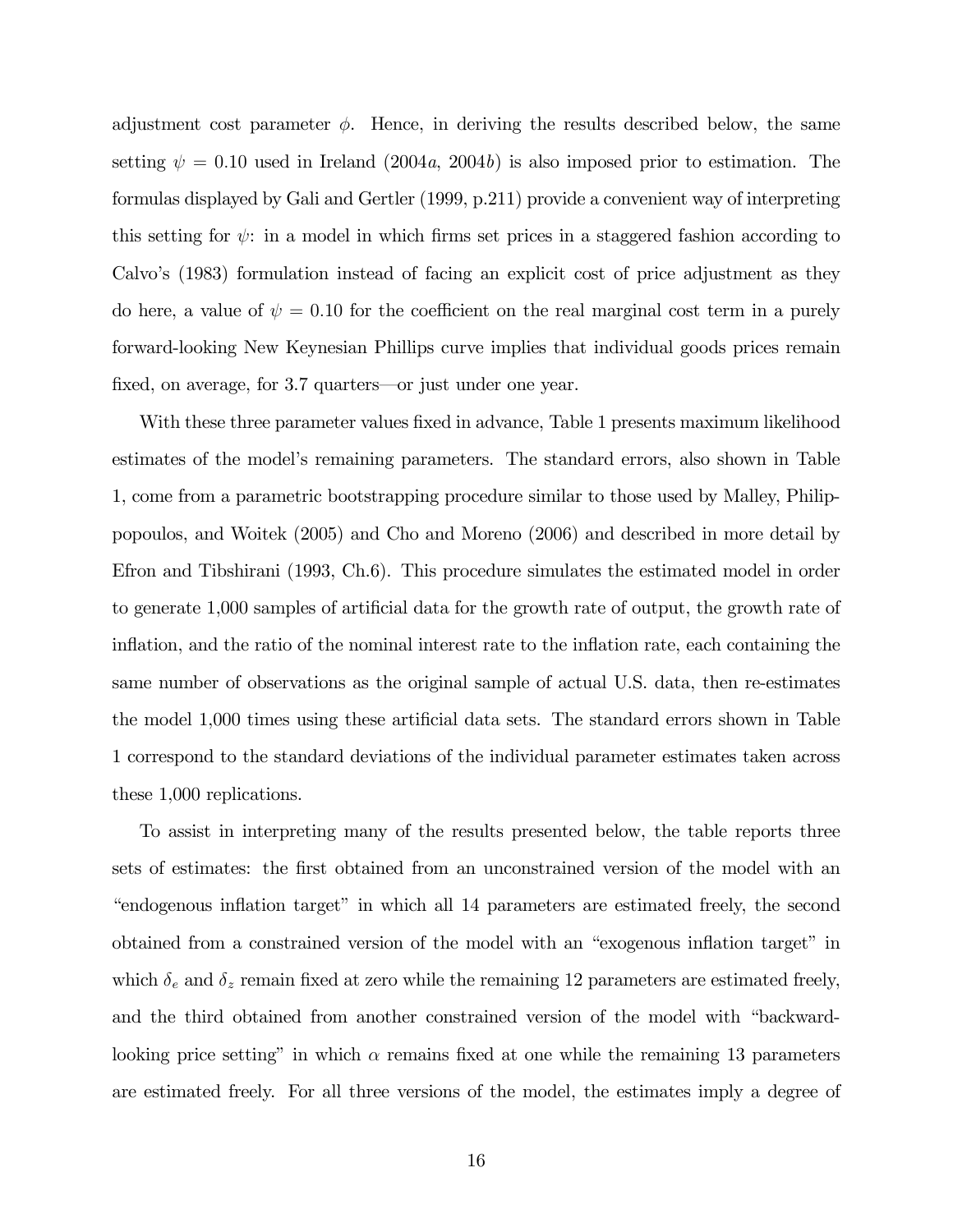backward-looking behavior of consumption, as measured by a habit-formation parameter  $\gamma$ around 0.25, that is significant both economically and statistically. For all three versions of the model, the estimates reveal that both inflation and output growth enter significantly into the Taylor rule for the nominal interest rate; the policy response to inflation, however, appears considerably more vigorous than the associated response to output growth. And for all three versions of the model, the estimates suggest that the preference shock is highly persistent while the cost-push and monetary policy shocks are much less so. The estimates of the volatility parameters  $\sigma_a$ ,  $\sigma_e$ ,  $\sigma_z$ , and  $\sigma_v$  for the innovations also remain of roughly the same order of magnitude looking across the three specifications.

For the unconstrained, "endogenous target" model, the estimates  $\sigma_{\pi} = 0.0000, \delta_e =$ 0.0010, and  $\delta_z = 0.0002$  attribute all movements in the inflation target to the Federal Reserve's deliberate response to the two supply shocks: the exogenous shock to the inflation target plays no role in explaining the data. A clear interpretation of these parameter estimates emerges from Figure 2, which plots impulse responses generated from this version of the model. In particular, the figure shows that under the estimated policy rule, the inflation target falls by 41 basis points following a favorable one-standard-deviation cost-push shock; the model's linearity then implies that, symmetrically, the inflation target rises by the same amount following a similarly-sized adverse cost-push disturbance. The figure also reveals that by adjusting the inflation target in this manner, the Federal Reserve's policy works to completely insulate output from the effects of those cost-push shocks: under the estimated policy, a favorable cost-push shock causes output to fall very slightly, by 4 basis points, before returning to its steady-state level. The smaller estimated value for  $\delta_z$  implies a correspondingly smaller 6.4-basis-point adjustment of the inflation target following a one-standard-deviation technology shock.

Comparing the point estimates of  $\delta_e$  and  $\delta_z$  with their standard errors suggests that the policy response to the cost-push shock is more important, not just economically, as shown in Figure 2, but statistically as well. However, Table 1 also reports the maximized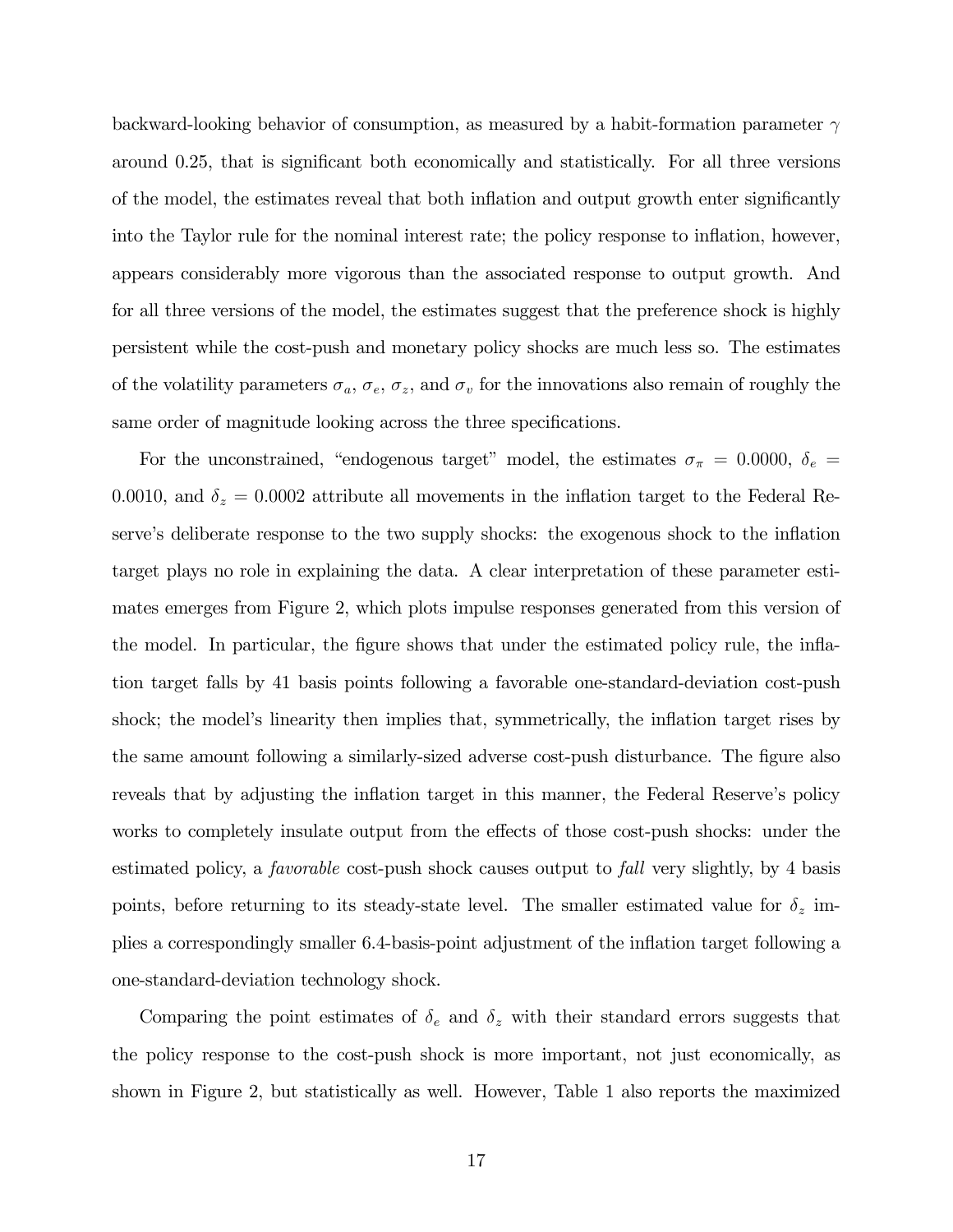value  $L^*$  of the log-likelihood function for each version of the model. Since the "exogenous" target" model is a constrained version of the endogenous target model, the likelihood ratio statistic of 1.62, formed by doubling the difference between  $L^*$  for the two models, suggests that, in fact, the null hypothesis that  $\delta_e = 0$  and  $\delta_z = 0$  cannot be rejected with any reasonable degree of confidence. Thus, while the estimates of the best-fitting, endogenous target model do provide some support for a combined version of the stories told by Blinder (1982), Hetzel (1998), Mayer (1998), Bomfim and Rudebusch (2000), and Orphanides and Wilcox (2002), according to which the Federal Reserve acted consistently over the postwar period to translate the purely transitory price pressures brought about by supply shocks– particularly cost-push shocks–into more persistent movements in inflation, considerable uncertainty remains about the true source of movements in the Federal Reserve's inflation target, so that one cannot statistically reject the exogenous target model that depicts those movements as purely random.

On the other hand, for both the endogenous and exogenous target models, the estimate of the Phillips curve parameter  $\alpha$  measuring the degree of backward-looking behavior in price setting lies up against its lower bound of zero and has a small standard error. What's more, the maximized value of the log-likelihood function falls considerably when the constrained  $\alpha = 1$  is imposed in estimating the model with backward-looking price setting: a likelihood ratio test firmly rejects the null hypothesis that this constraint is true. Why is backward-looking behavior in price setting found to be unimportant here, contrasting with the earlier results of Fuhrer and Moore (1995a, 1995b) and many others? Two features of the model estimated here that are often absent from those that suggest a more prominent role for backward-looking price setting help account for this finding. First, Rotemberg (1997) argues that the inflation persistence explained by the backward-looking terms in Fuhrer and Moore's Phillips curve can also be accounted for in a purely forward-looking model with serially correlated behavioral disturbances and here, indeed, both the preference and technology shocks follow highly persistent autoregressive processes. Second and perhaps more impor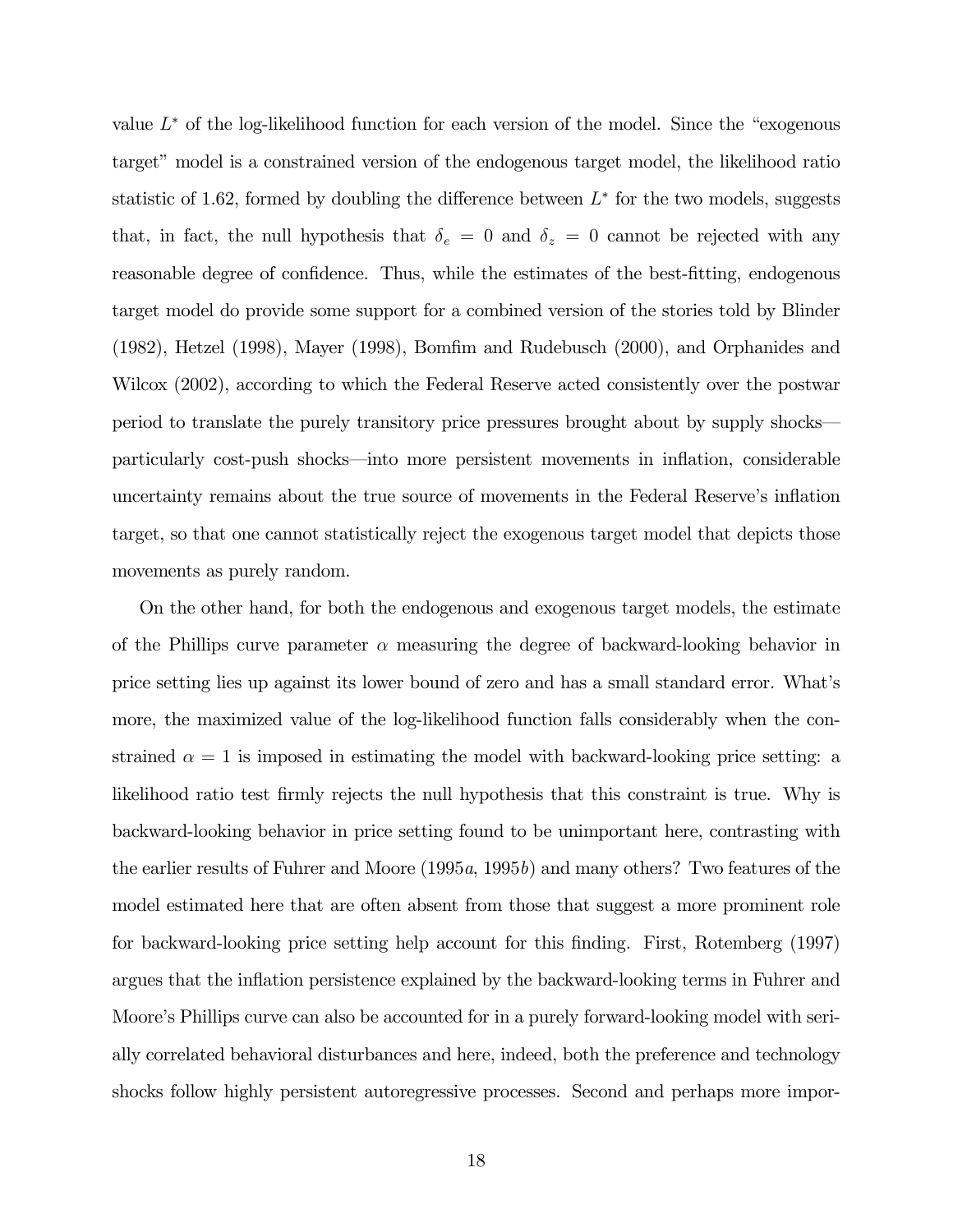tant, Kozicki and Tinsley (2003) suggest that shifts in the central bank's inflation target can also substitute for backward-looking terms in the Phillips curve in explaining inflation persistence. In fact, Cogley and Sbordone (2005) obtain this same result: an estimated coefficient of zero on the backward-looking term in a New Keynesian Phillips curve that also allows for drift in the Federal Reserve's inflation target. Hence, the results from Table 1 indicate that here, the introduction of a backward-looking term in the Phillips curve not only turns out to be unnecessary for explaining the postwar U.S. data, but actually leads to a significant deterioration in the model's statistical fit.

The basic workings of the better-fitting and statistically indistinguishable endogenous and exogenous target models are most conveniently illustrated by tracing out the impulse responses generated by the exogenous target variant, since in that case, the effects of the cost-push and technology shocks are not distorted by the coincident changes in the inflation target. Hence, Figure 3 displays these impulse responses. The graphs confirm that the preference shock acts as an exogenous demand-side disturbance, moving output, inflation, and the short-term nominal interest rate in the same direction. The cost-push and technology shocks, by contrast, act as supply-side disturbances, moving output and inflation in opposite directions. As noted above, the random walk specification for technology serves to distinguish between the effects of these two supply-side shocks: a favorable cost-push shock leads to a purely transitory increase in output, whereas a favorable technology shock permanently raises the level of output. In addition, the larger and more persistent increase in output growth that follows the technology shock implies that under the estimated Taylor rule, the nominal interest rate rises after the technology shock but falls after the cost-push shock.

A one-standard-deviation innovation to the transitory monetary policy shock works to increase the annualized short-term nominal interest rate by about 36 basis points and keeps the interest rate above its steady-state level for two years. This exogenous monetary tightening generates a decline in output of about 30 basis points and a fall in inflation of about 50 basis points; these movements in output and inflation, like that of the interest rate itself,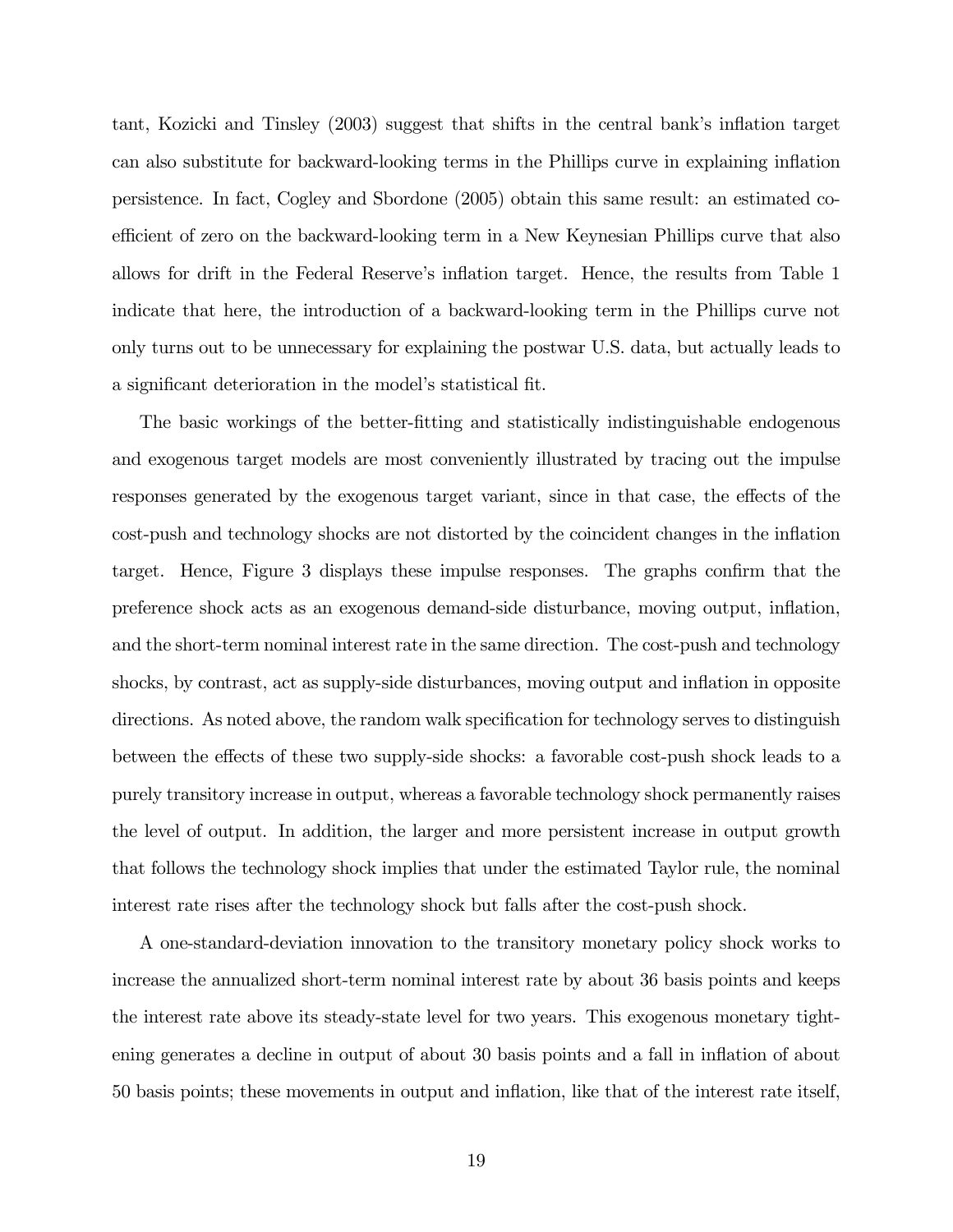persist over a period of two years. Meanwhile, a one-standard-deviation shock to the inflation target leads to a permanent 40-basis-point increase in both the inflation and nominal interest rates. As inflation overshoots in the short run, while the nominal interest rate adjusts only gradually, the real interest rate falls, generating an 11-basis point rise in output that persists for more than two years.

The last column of Figure 3 shows the how the welfare-theoretic measure of the output gap, defined in Appendix B as the percentage deviation of output in equilibrium from its efficient or Pareto optimal level, responds to each of the model's five shocks. The cost-push, monetary policy, and inflation target shocks do not influence the efficient level of output in this model; hence, the output gap moves in lockstep with output itself after each of these shocks. On the other hand, the preference and technology shocks do impact on the efficient level of output, generating impulse responses in the output gap that differ from those in output. Most notably, the efficient level of output rises more strongly than equilibrium output, so that the output gap declines even as output rises, after a positive technology shock. Gali (2003) emphasizes this result: that the behavior of output and the output gap can differ quite markedly in New Keynesian models such as the one used here.

Tables 2 and 3 present forecast error variance decompositions performed with the endogenous and exogenous target models. According to both model variants, technology shocks represent the dominant source of movements in output, although preference and monetary policy shocks do play a supporting role in driving short-run output fluctuations. Preference shocks become more important in accounting for movements in the nominal interest rate. And both model variants attribute low-frequency movements in inflation to changes in the inflation target, although the unconstrained model interprets these movements as reflecting the Federal Reserve's deliberate policy response to cost-push shocks, whereas the constrained model views them instead as purely exogenous.

Figures 4 and 5 superimpose estimates of the Federal Reserve's inflation target on the graph of actual U.S. inflation shown originally as Figure 1. These estimates reflect informa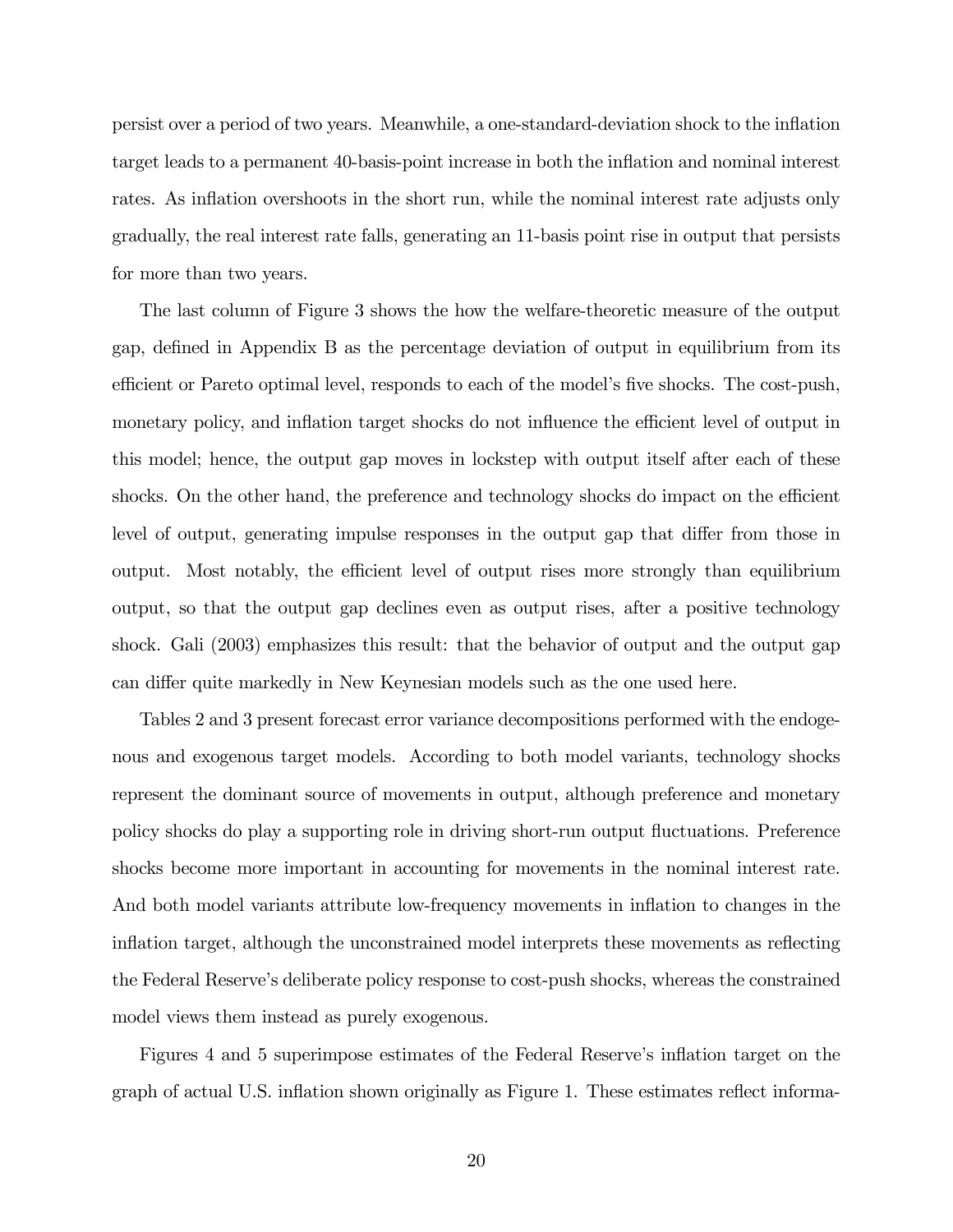tion contained in the full sample, that is, they are generated using the smoothing algorithms described by Hamilton (1994, pp.394-397) and generalized by Kohn and Ansley (1983) to handle cases like the one that arises here, where the state covariance matrix turns out to be singular. Consistent with all of the previous results, the two model variants have very similar implications for the evolving path of the inflation target, although the sources of the inferred movements differ: those in Figure 4 are interpreted as reflections of the Federal Reserve's deliberate response to supply-side disturbances–mainly cost-push shocks–while those in Figure 5 are taken as purely exogenous. For the endogenous target model, Figure 4 shows that the estimated inflation target rises from 1.24 percent in 1959:1 to twin peaks of 8.52 percent in 1974:4 and 8.12 percent in 1980:4. The estimated target hits its post-1980 low of 1.80 percent in both 1998:2 and 2002:1 before rising to 2.48 percent in 2004:2. Meanwhile, for the exogenous target model, Figure 5 indicates that the estimated target starts at 1.18 percent in 1959:1, peaks at 7.98 percent in 1974:4 and 8.02 percent in 1980:4, falls to its post-1980 low of 1.70 percent in both 1998:2 and 2002:1, and stands at 2.14 percent in 2004:2. The estimates of the Federal Reserve's inflation target shown here in Figures 4 and 5 appear slightly more volatile and hit higher peaks than those obtained and displayed by Kozicki and Tinsley (2001, Figure 6, p.643) and Cogley and Sbordone (2005, Figure 2, p.14), but bear a closer resemblance to those derived by Kozicki and Tinsley (2003, Figure 2, p.19), which have the target rising to about 7 percent in the mid-1970s and remaining high until the early 1980s.

As noted above, the structural model developed and estimated here responds positively to the Lucas (1976) critique by cleanly separating out the parameters describing the central bank's policy rule–parameters that will change when the conduct of monetary policy changes–from those describing private tastes and technologies–which ought to remain invariant to shifts in the policy rule. Hence, the estimated model provides a detailed answer to questions such as: how would the U.S. economy have behaved if, instead of allowing inflation to rise and fall, the Federal Reserve had maintained a constant inflation target throughout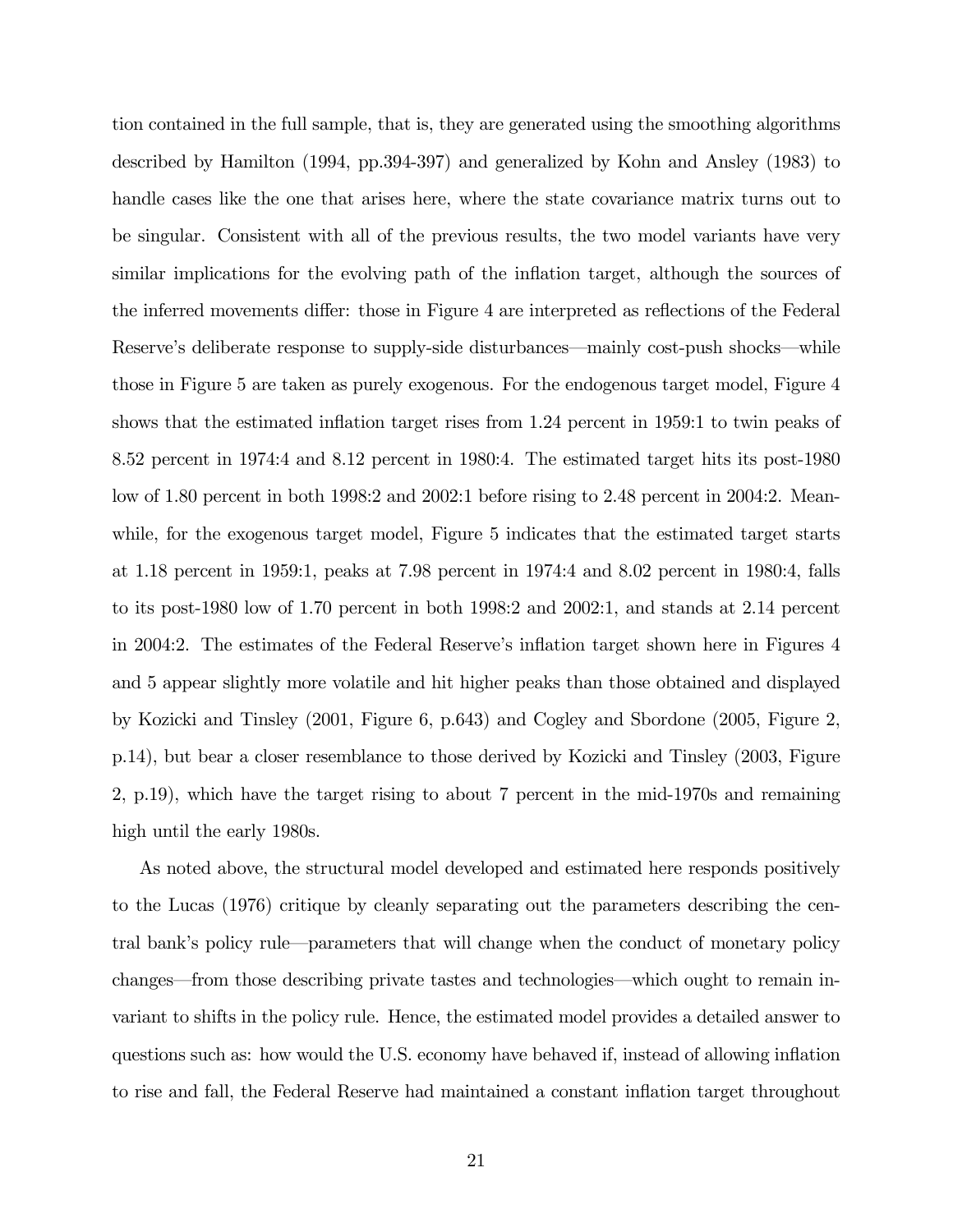the postwar period? Along those lines, Figures 6 and 7 compare the actual paths for inflation, the short-term nominal interest rate, and output growth as observed in the historical data to those that, according to the endogenous and exogenous target versions of the model, would have been realized under a constant inflation target, that is, in the counterfactual case where instead of equalling their estimated values, the parameters  $\sigma_{\pi}$ ,  $\delta_{e}$ , and  $\delta_{z}$  all equal zero. Each figure also compares the model's implications for the evolution of the output gap under the historical (estimated) and counterfactual policy rules.

Of course, inflation becomes much more stable under the counterfactual scenario. In particular, estimates from the endogenous target model indicate that without changes in the inflation target, U.S. inflation would have peaked at only 3.92 percent in 1975:1, while estimates from the exogenous target model imply that inflation would have hit a postwar high of 4.56 percent, also in 1975:1. Through the Fisher effect, the nominal interest rate follows the inflation rate by becoming lower and more stable under the counterfactual scenario. However, the two stationary measures of real economic activity, output growth and the output gap, look much the same under the counterfactual scenario as they do historically. This last finding echoes those shown previously in Tables 2 and 3, which attribute virtually all of the observed movements in output to a combination of preference, technology, and monetary policy shocks in the short run and to technology shocks in the long run, but also raises the question of how sensitive the results are to changes in the parameter  $\alpha$ , measuring the degree of backward-looking behavior in price setting.

Hence, Figures 8-10 display impulse responses, smoothed estimates of the Federal Reserve's inflation target, and the results of the counterfactual simulation derived using the constrained model with backward-looking price setting described previously in Table 1. As noted above, this model variant sets  $\alpha = 1$ , so that the Phillips curve specification contains forward- and backward-looking elements of roughly equal importance, similar to those used by Fuhrer and Moore  $(1995a, 1995b)$ . Naturally, some of the implications of this constrained, "backward-looking" model differ from those of the two better-fitting endogenous and exoge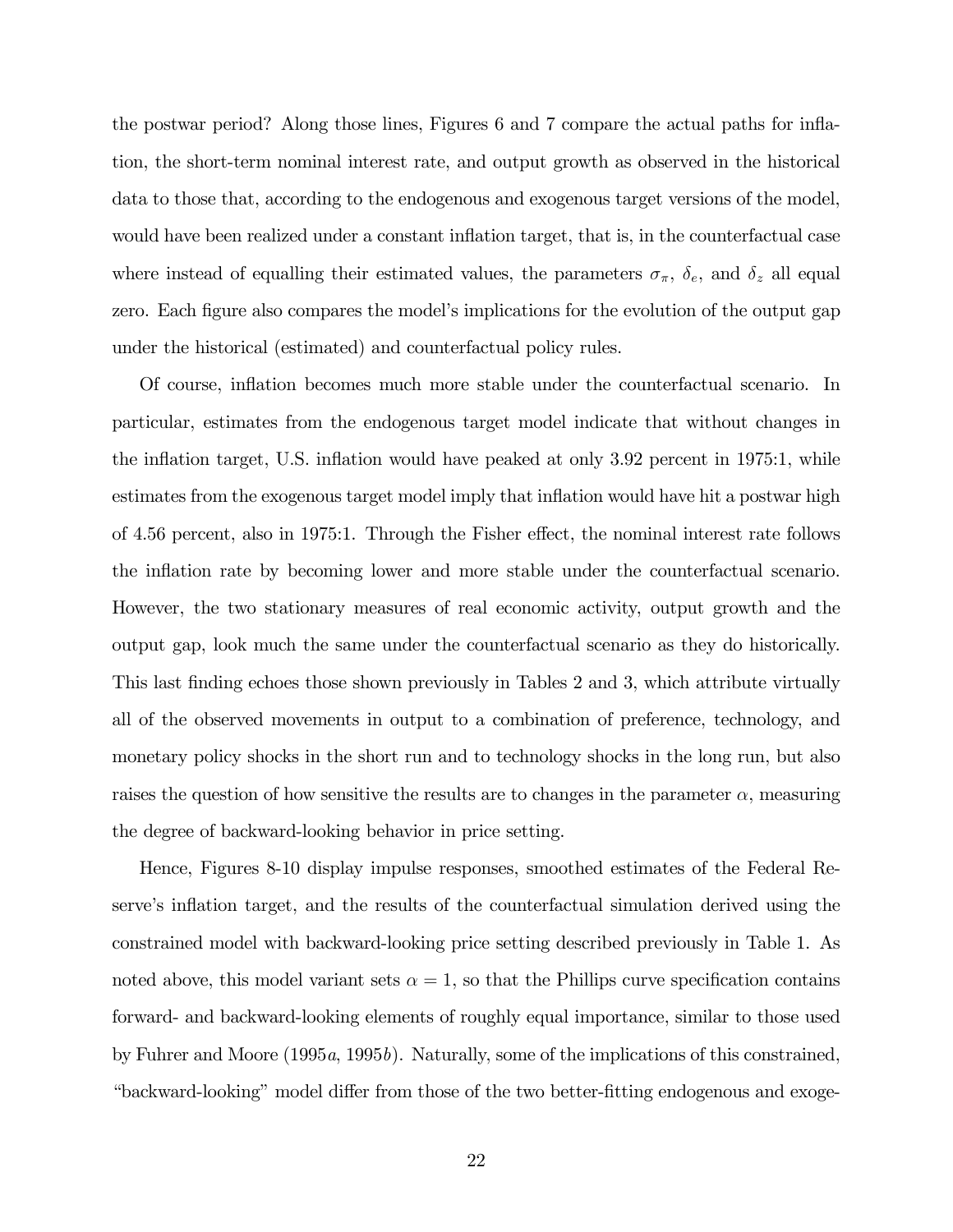nous target model variants for which the estimated value of  $\alpha$  equals zero. The impulse responses shown in Figure 8, for example, reveal that for the backward-looking model, an exogenous shock that increases the inflation target by 24 basis points causes output to rise by 14 basis points on impact. Since, Figure 3 indicates that in the exogenous target model a shock that increases the inflation target by 40 basis points causes output to rise by 11 basis points on impact, the output effects of changes in the inflation become more than twice as large with  $\alpha = 1$  as they are with  $\alpha = 0$ .

Figure 9 plots a series for the estimated inflation target derived using the backwardlooking model that is smoother than those shown in Figures 4 and 5. The inflation target in Figure 9 also peaks at lower rates–7.14 percent in both 1974:4 and 1980:4–than those in Figures 4 and 5. According to Figure 10, therefore, even in the counterfactual scenario with a constant inflation target, U.S. inflation would have risen above 5 percent, to a peak of 5.72 percent in 1974:4. But while, as shown in Figure 8, the output effects of any given shift in the inflation target are larger in the backward-looking model, the estimated movements in the inflation target shown in Figure 9 are smaller. Hence, using a much different Phillips curve specification, Figure 10 actually confirms the robustness of the general conclusion suggested earlier by Figures 6 and 7: that by maintaining a constant inflation target throughout the postwar period, the Federal Reserve could have lowered both the level and volatility of inflation without adding much instability to the real economy.

# 4 Conclusions, Interpretations, Directions for Future Work

The estimates of the Federal Reserve's inflation target shown in Figures 4 and 5, together with the counterfactual histories traced out in Figures 6 and 7, bring the analysis full circle, back to Friedman's (1968) "always and everywhere" quote shown at the outset. These figures, derived from an estimated New Keynesian model, suggest that the Federal Reserve's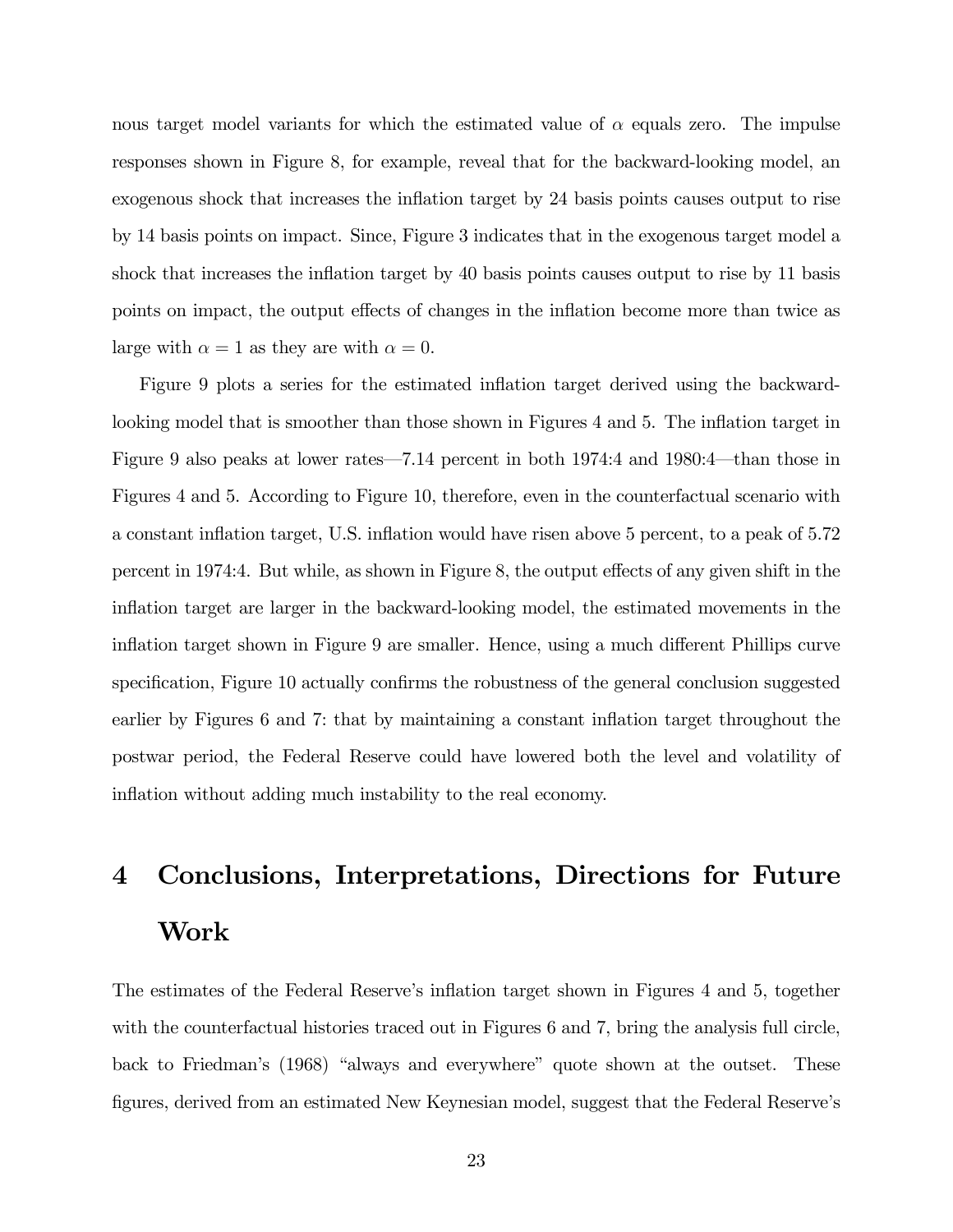inflation target rose from about 1 1/4 percent in 1959 to hit twin peaks at or above 8 percent in 1974 and 1980 before falling back below 2 1/2 percent by the end of the sample period in 2004. These figures also suggest that absent those target changes, U.S. inflation would never have exceeded 4 or 4 1/2 percent. Thus, by attributing the bulk of inflation's rise and fall to Federal Reserve policy, the results confirm that to a large extent indeed, postwar U.S. inflation is a "monetary phenomenon."

What's more, estimates from the best-fitting, endogenous target version of the model provide some support for stories told previously by Blinder (1982), Hetzel (1998), and Mayer (1998), which attribute the rise in U.S. inflation during the 1960s and 1970s to a systematic tendency for Federal Reserve policy to translate short-run price pressures set off by adverse supply-side shocks–particularly cost-push shocks–into more persistent movements in the inflation rate itself. And, symmetrically, those same estimates confirm Bomfim and Rudebusch (2000) and Orphanides and Wilcox's (2002) suggestion that, since 1980, the Federal Reserve has acted "opportunistically" to bring inflation back down in the aftermath of more favorable supply-side disturbances. But while the results bring together these two sets of stories to provide a unified explanation of inflation's long-run rise and fall, they also indicate that considerable uncertainty remains about the true source of movements in the Federal Reserve's inflation target: the best-fitting version of the model, which interprets those movements as part of a deliberate policy response to exogenous supply-side shocks hitting the economy, turns out to be statistically indistinguishable from the alternative, exogenous target variant that depicts movements in the inflation target as purely random.

Stepping back from these literal interpretations of the two model variants and looking more broadly at the results, some links to other recent contributions to the literature on postwar U.S. monetary history begin to appear. The results from the endogenous target model, for instance, also provide some support for Ireland (1999) and Chappell and Mc-Gregor's (2004) interpretation of the data, according to which Kydland and Prescott (1977) and Barro and Gordon's (1983) time-consistency problem accounts for the Federal Reserve's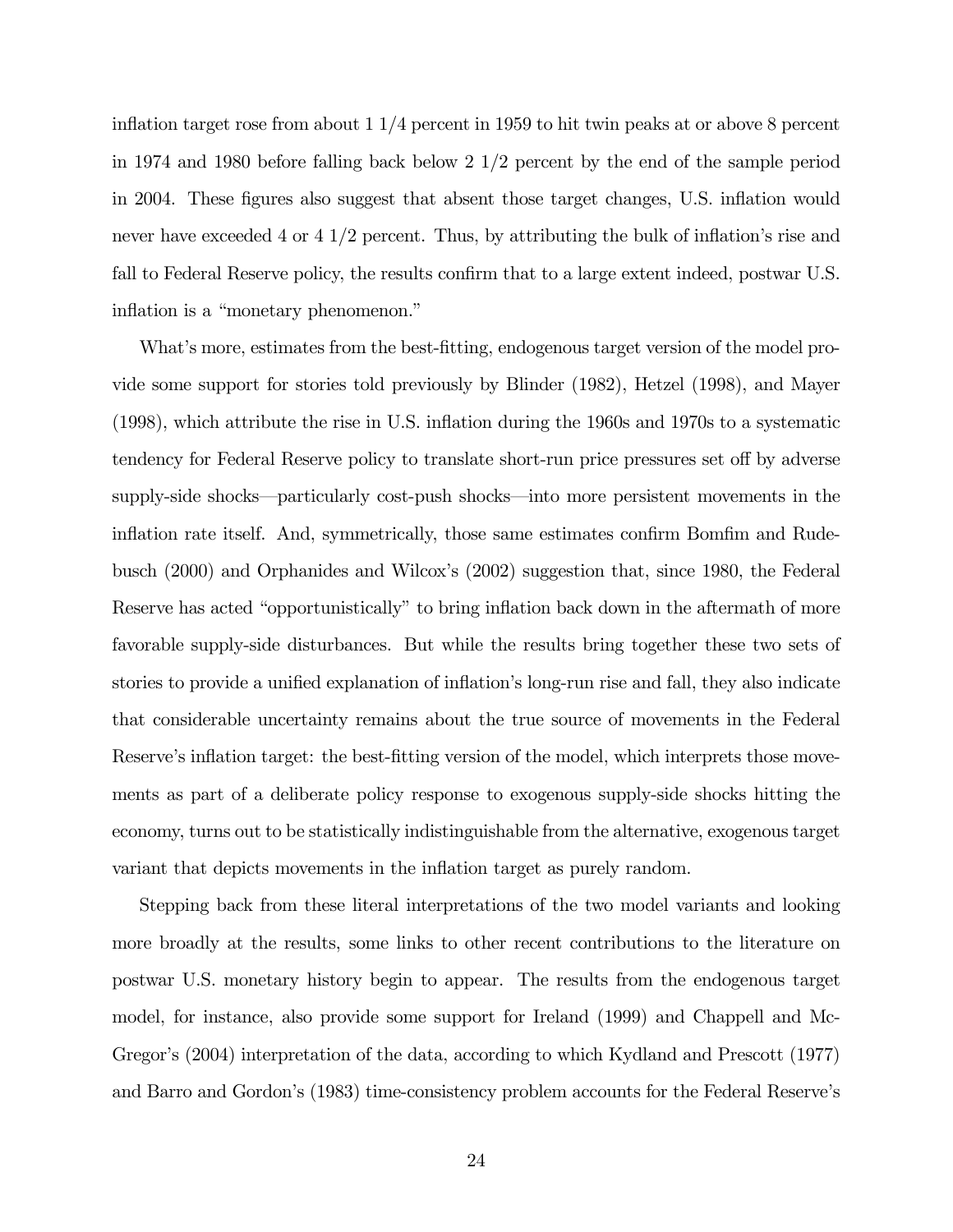unwillingness to prevent inflation from rising in the face of adverse supply-side shocks as well as its ability to bring inflation back down following more favorable supply-side disturbances. Alternatively, to the extent that the adverse supply shocks that hit the U.S. economy during the 1970s can be blamed for inaccuracies in official estimates of the output gap, the results obtained here can be squared with Orphanides' (2002) account of how mismeasurement of the output gap led Federal Reserve officials to mistakenly adopt an overly accommodative monetary policy throughout that decade, fueling the coincident rise in inflation. Finally, the results from the exogenous target model might be reinterpreted in line with Sargent's (1999) hypothesis that Federal Reserve officials actively pushed inflation higher during the 1960s and 1970s in a futile effort to exploit a misperceived Phillips curve trade-off. Clearly, further extensions to and refinements of the empirical New Keynesian model developed here are called for, in an effort to discriminate more sharply between these competing views of the data, to understand more fully the policy mistakes of the past, and to guard more reliably against similar mistakes in the future.

## 5 Appendix A: Equilibrium Conditions

This Appendix derives the model's equilibrium conditions, which take the form of (13)-(24) after they are log-linearized.

The representative household chooses  $C_t$ ,  $h_t$ ,  $B_t$ , and  $M_t$  for all  $t = 0, 1, 2, ...$  to maximize its expected utility subject to the budget constraint (1) for all  $t = 0, 1, 2, ...$  The first-order conditions for this problem can be written as

$$
\Lambda_t = \frac{a_t}{C_t - \gamma C_{t-1}} - \beta \gamma E_t \left( \frac{a_{t+1}}{C_{t+1} - \gamma C_t} \right),\tag{25}
$$

$$
a_t = \Lambda_t(W_t/P_t),\tag{26}
$$

$$
\Lambda_t = \beta R_t E_t (\Lambda_{t+1}/\Pi_{t+1}),\tag{27}
$$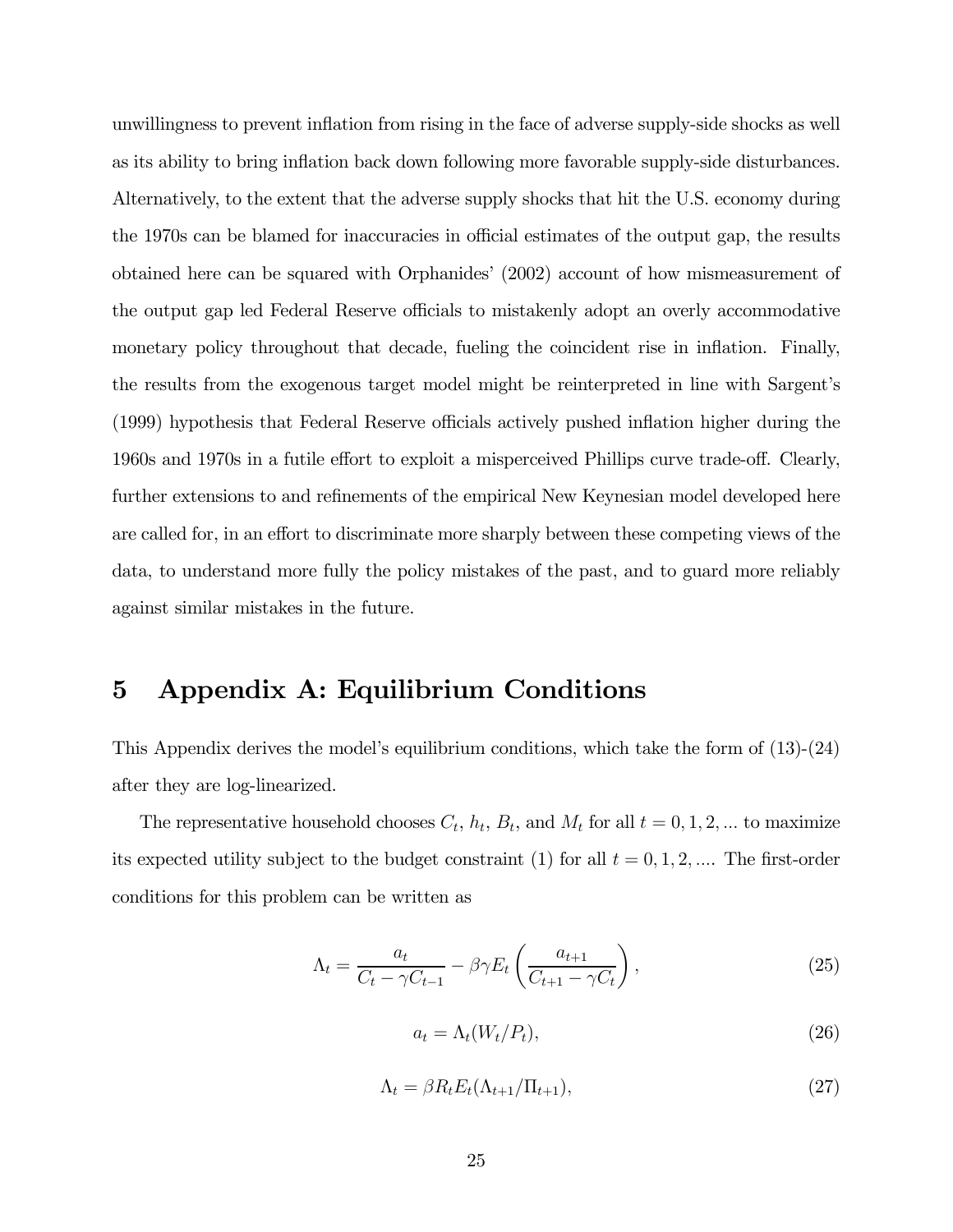$$
M_t/P_t = (a_t/\Lambda_t)[R_t/(R_t - 1)],
$$
\n(28)

and (1) with equality for all  $t = 0, 1, 2, \dots$ , where  $\Lambda_t$  denotes the nonnegative Lagrange multiplier on the budget constraint expressed in real terms for period  $t$ . Equation (25) identifies the multiplier  $\Lambda_t$  with the marginal utility of consumption during period t, adjusted to account for the habit-persistence effects that carry over into  $t + 1$ . Since utility is linear in hours worked, (26) equates the marginal rate of substitution between consumption and leisure to the real wage. The Euler equation (27) relates the intertemporal marginal rate of substitution to the real interest rate, while (28) takes the form of a money demand relationship, implying that real balances rise as consumption rises and the nominal interest rate falls.

The representative intermediate-goods-producing firm chooses  $P_t(i)$  for all  $t = 0, 1, 2, ...$ to maximize its real market value, given by

$$
E_0 \sum_{t=0}^{\infty} \beta^t \Lambda_t [D_t(i)/P_t],
$$

where  $\beta^t \Lambda_t$  measures the marginal utility value to the representative household of an additional unit of real profits received in the form of dividends during period  $t$  and where

$$
\frac{D_t(i)}{P_t} = \left[\frac{P_t(i)}{P_t}\right]^{1-\theta_t} Y_t - \left[\frac{P_t(i)}{P_t}\right]^{-\theta_t} \left(\frac{W_t}{P_t}\right) \left(\frac{Y_t}{Z_t}\right) - \frac{\phi}{2} \left[\frac{P_t(i)}{\Pi_{t-1}^{\alpha}(\Pi_t^*)^{1-\alpha} P_{t-1}(i)} - 1\right]^2 Y_t \tag{29}
$$

measures the firm's real profits during period  $t$  in light of the requirement that it sell its output on demand at price  $P_t(i)$ . The first-order conditions for this problem are

$$
0 = (1 - \theta_t) \left[ \frac{P_t(i)}{P_t} \right]^{-\theta_t} + \theta_t \left[ \frac{P_t(i)}{P_t} \right]^{-\theta_t - 1} \left( \frac{W_t}{P_t} \right) \left( \frac{1}{Z_t} \right)
$$
\n
$$
-\phi \left[ \frac{P_t(i)}{\Pi_{t-1}^{\alpha} (\Pi_t^*)^{1-\alpha} P_{t-1}(i)} - 1 \right] \left[ \frac{P_t}{\Pi_{t-1}^{\alpha} (\Pi_t^*)^{1-\alpha} P_{t-1}(i)} \right]
$$
\n
$$
+\beta \phi E_t \left\{ \left( \frac{\Lambda_{t+1}}{\Lambda_t} \right) \left[ \frac{P_{t+1}(i)}{\Pi_t^{\alpha} (\Pi_{t+1}^*)^{1-\alpha} P_t(i)} - 1 \right] \left[ \frac{P_{t+1}(i)}{\Pi_t^{\alpha} (\Pi_{t+1}^*)^{1-\alpha} P_t(i)} \right] \left[ \frac{P_t}{P_t(i)} \right] \left( \frac{Y_{t+1}}{Y_t} \right) \right\}
$$
\n(30)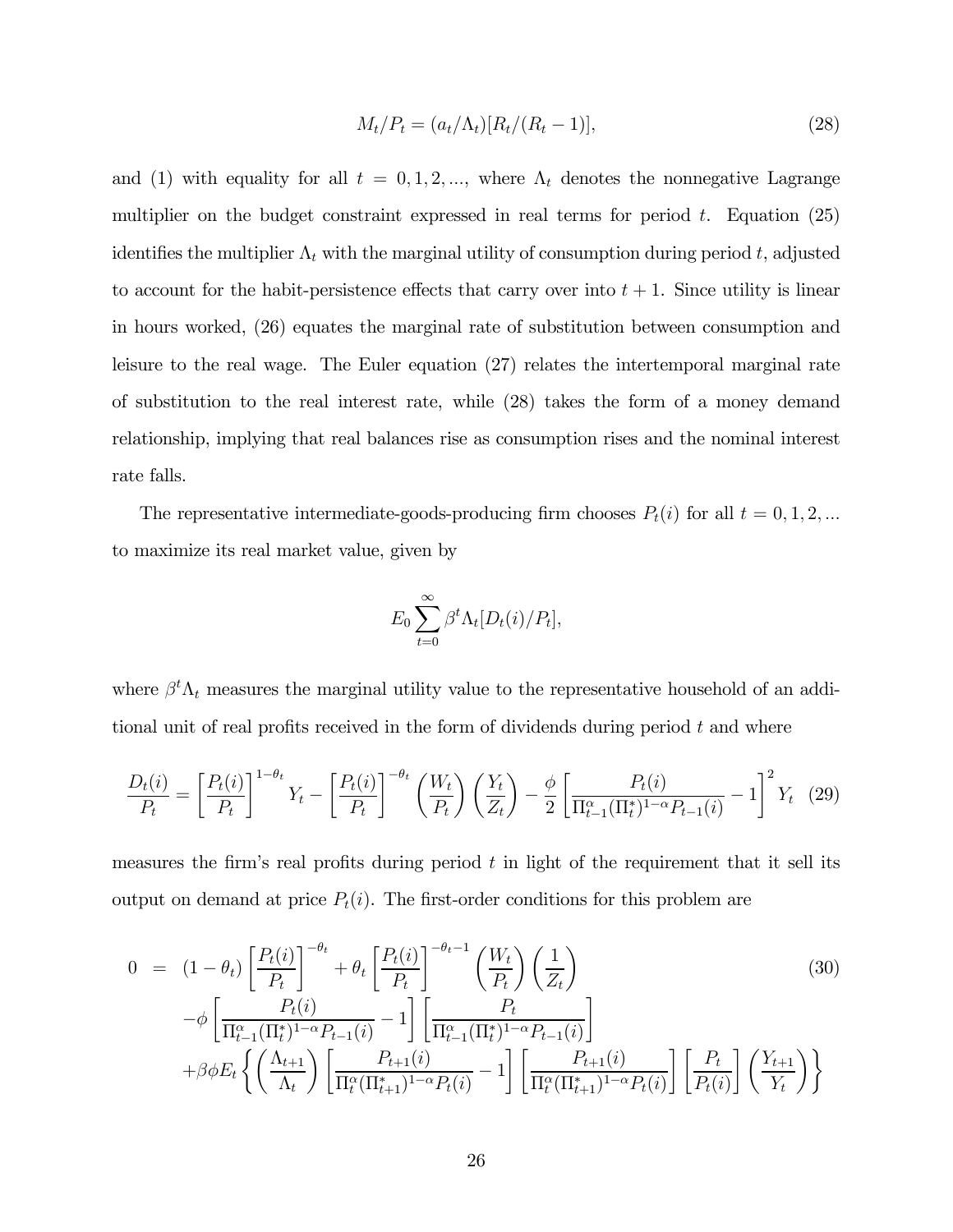and (5) with equality for all  $t = 0, 1, 2, \dots$  In the absence of price adjustment costs, when  $\phi = 0$ , (30) simply implies that the firm sets its price  $P_t(i)$  as a markup  $\theta_t/(\theta_t - 1)$  over marginal cost  $W_t/Z_t$ . Hence, as suggested above,  $\theta_t/(\theta_t - 1)$  can be interpreted as the firm's desired markup, and random fluctuations in  $\theta_t$  act as shocks to the firm's desired markup. Costly price adjustment  $(\phi > 0)$  then implies that actual markups deviate from, but tend to gravitate towards, their desired level as firms respond optimally to the shocks that hit the economy.

After imposing the symmetry conditions  $Y_t(i) = Y_t$ ,  $h_t(i) = h_t$ ,  $D_t(i) = D_t$ , and  $P_t(i) = P_t$ for all  $i \in [0, 1]$  and  $t = 0, 1, 2, ...$  and the market-clearing conditions  $M_t = M_{t-1} + T_t$  and  $B_t = B_{t-1} = 0$  for all  $t = 0, 1, 2, ...,$  and using (5), (26), (28), and (29) to solve for  $h_t$ ,  $W_t$ ,  $M_t$ , and  $D_t$ , the household's budget constraint (1) can be rewritten as the economy's aggregate resource constraint

$$
Y_t = C_t + \frac{\phi}{2} \left[ \frac{\Pi_t}{\Pi_{t-1}^{\alpha} (\Pi_t^*)^{1-\alpha}} - 1 \right]^2 Y_t,
$$
\n(31)

and the intermediate-goods-producing firm's optimal price adjustment rule (30) simplifies to

$$
\theta_t - 1 = \theta_t \left( \frac{a_t}{\Lambda_t Z_t} \right) - \phi \left[ \frac{\Pi_t}{\Pi_{t-1}^{\alpha} (\Pi_t^*)^{1-\alpha}} - 1 \right] \left[ \frac{\Pi_t}{\Pi_{t-1}^{\alpha} (\Pi_t^*)^{1-\alpha}} \right] \tag{32}
$$
\n
$$
+ \beta \phi E_t \left\{ \left( \frac{\Lambda_{t+1}}{\Lambda_t} \right) \left[ \frac{\Pi_{t+1}}{\Pi_t^{\alpha} (\Pi_{t+1}^*)^{1-\alpha}} - 1 \right] \left[ \frac{\Pi_{t+1}}{\Pi_t^{\alpha} (\Pi_{t+1}^*)^{1-\alpha}} \right] \left( \frac{Y_{t+1}}{Y_t} \right) \right\}
$$

for all  $t = 0, 1, 2, \dots$  Equations (31) and (32), together with (2), (4), (6)-(12), (25), and (27), form a system of equilibrium conditions that completely determines the behavior of the thirteen variables  $Y_t$ ,  $C_t$ ,  $\Pi_t$ ,  $R_t$ ,  $g_t^y$ ,  $g_t^{\pi}$ ,  $r_t^{\tau\pi}$ ,  $\Lambda_t$ ,  $a_t$ ,  $\theta_t$ ,  $Z_t$ ,  $v_t$ , and  $\Pi_t^*$ . When rewritten in terms of the model's stationary variables and log-linearized, this system takes the form of  $(13)-(24)$ .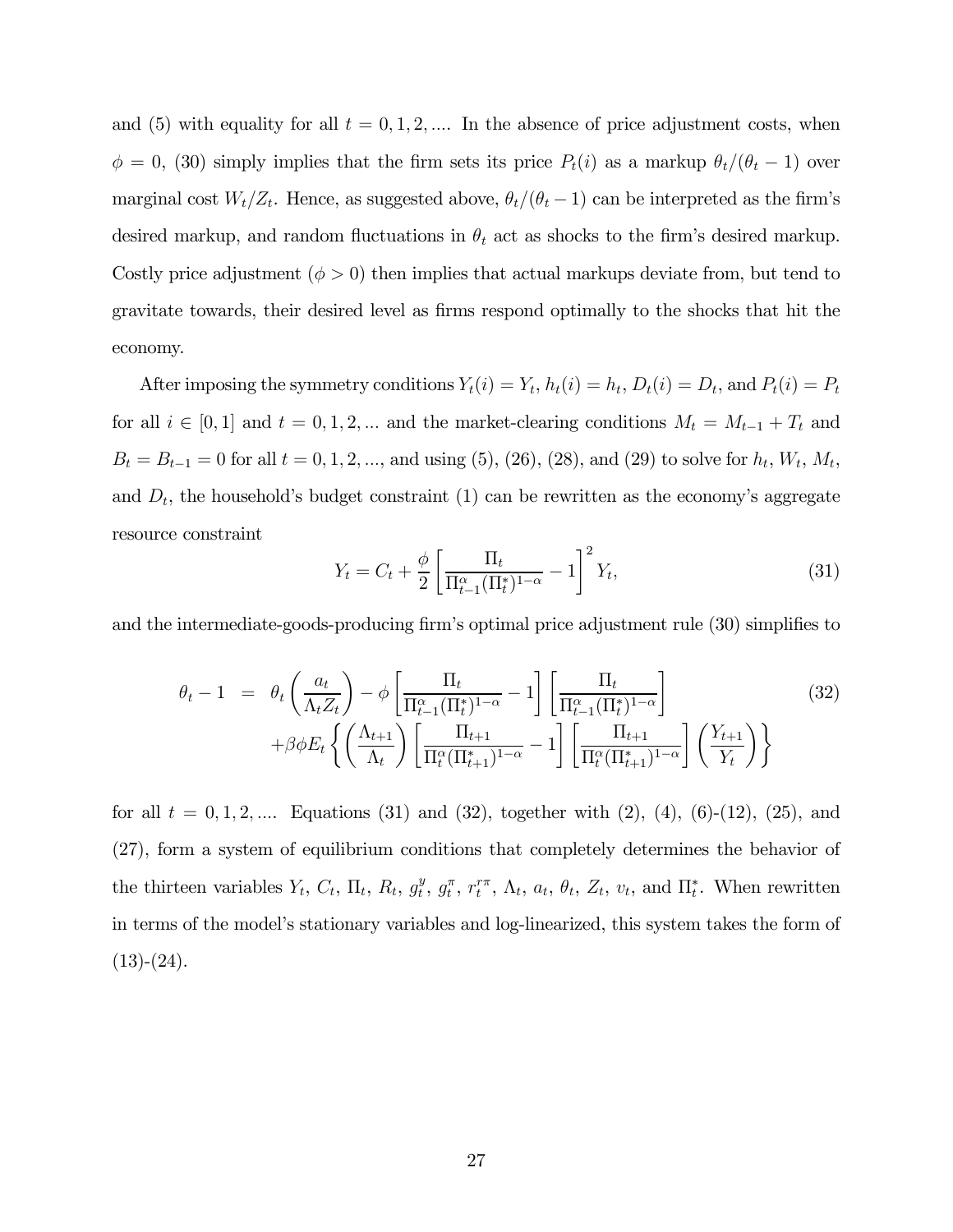# 6 Appendix B: The Efficient Level of Output and the Output Gap

This appendix derives conditions that define the economy's efficient, or Pareto optimal, level of output and a corresponding welfare-theoretic notion of the output gap.

Consider a social planner who can circumvent the frictions that make markets for the intermediate goods monopolistically competitive in equilibrium, that give rise to the explicit costs of nominal price adjustment, and that imply that real money balances appear in representative household's utility function. This social planner chooses an amount  $Q_t$  of the finished good to allocate to the household's consumption and an amount  $n_t(i)$  of the household's time to allocate to production of each intermediate good  $i \in [0, 1]$  for all  $t = 0, 1, 2, ...$ in order to maximize the household's expected utility, now measured by

$$
E_0 \sum_{t=0}^{\infty} \beta^t a_t \left[ \ln(Q_t - \gamma Q_{t-1}) - \int_0^1 n_t(i) di \right]
$$

subject only to the aggregate feasibility constraint

$$
Z_t \left[ \int_0^1 n_t(i)^{(\theta_t - 1)/\theta_t} di \right]^{\theta_t/(\theta_t - 1)} \ge Q_t \tag{33}
$$

for all  $t = 0, 1, 2, \dots$ , reflecting the use of the same constant-returns-to-scale technologies described by (3) and (5). The first-order conditions for this social planner's problem can be written as

$$
\Xi_t = \frac{a_t}{Q_t - \gamma Q_{t-1}} - \beta \gamma E_t \left( \frac{a_{t+1}}{Q_{t+1} - \gamma Q_t} \right),\tag{34}
$$

$$
a_t = \Xi_t Z_t (Q_t / Z_t)^{1/\theta_t} n_t(i)^{-1/\theta_t}
$$
\n(35)

for all  $i \in [0, 1]$ , and (33) with equality for all  $t = 0, 1, 2, \dots$ , where  $\Xi_t$  denotes the nonnegative Lagrange multiplier on  $(33)$  for period t.

Equation (35) implies that it is optimal for the social planner to choose  $n_t(i) = n_t$  for all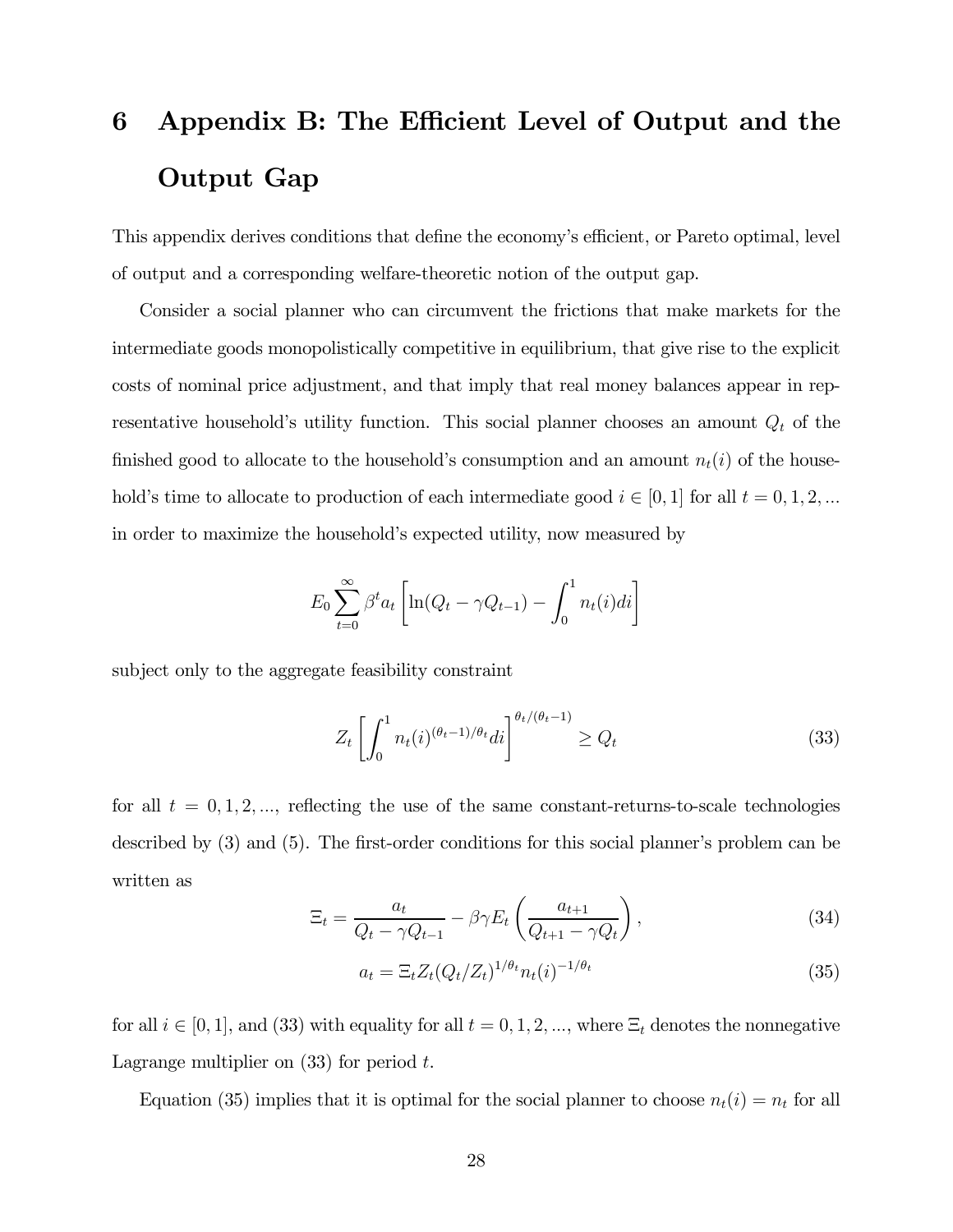$i \in [0, 1]$  and  $t = 0, 1, 2, ...,$  where

$$
n_t = (\Xi_t/a_t)^{\theta_t} Z_t^{\theta_t} (Q_t/Z_t).
$$

Substituting this last relationship into (33) yields

$$
\Xi_t = a_t/Z_t.
$$

Hence, (34) implies that the efficient level of output  $Q_t$  must satisfy

$$
\frac{1}{Z_t} = \frac{1}{Q_t - \gamma Q_{t-1}} - \beta \gamma E_t \left[ \left( \frac{a_{t+1}}{a_t} \right) \left( \frac{1}{Q_{t+1} - \gamma Q_t} \right) \right]
$$
(36)

for all  $t = 0, 1, 2, \dots$  Equation (36) implies that, like the equilibrium level of output  $Y_t$ , the efficient level of output  $Q_t$  inherits a unit root from the process (6) for technology. However, the transformed variable  $q_t = Q_t/Z_t$  remains stationary, as does the output gap

$$
x_t = Q_t/Y_t,\tag{37}
$$

defined as the ratio of the efficient and equilibrium levels of output. Log-linearized versions of  $(36)$  and  $(37)$  can be added to the system consisting of  $(13)-(24)$  to determine how this welfare-theoretic output gap responds to the model's exogenous shocks.

## 7 References

- Barro, Robert J. and David B. Gordon. "A Positive Theory of Monetary Policy in a Natural Rate Model." Journal of Political Economy 91 (August 1983): 589-610.
- Blanchard, Olivier Jean and Charles M. Kahn. "The Solution of Linear Difference Models Under Rational Expectations." Econometrica 48 (July 1980): 1305-1311.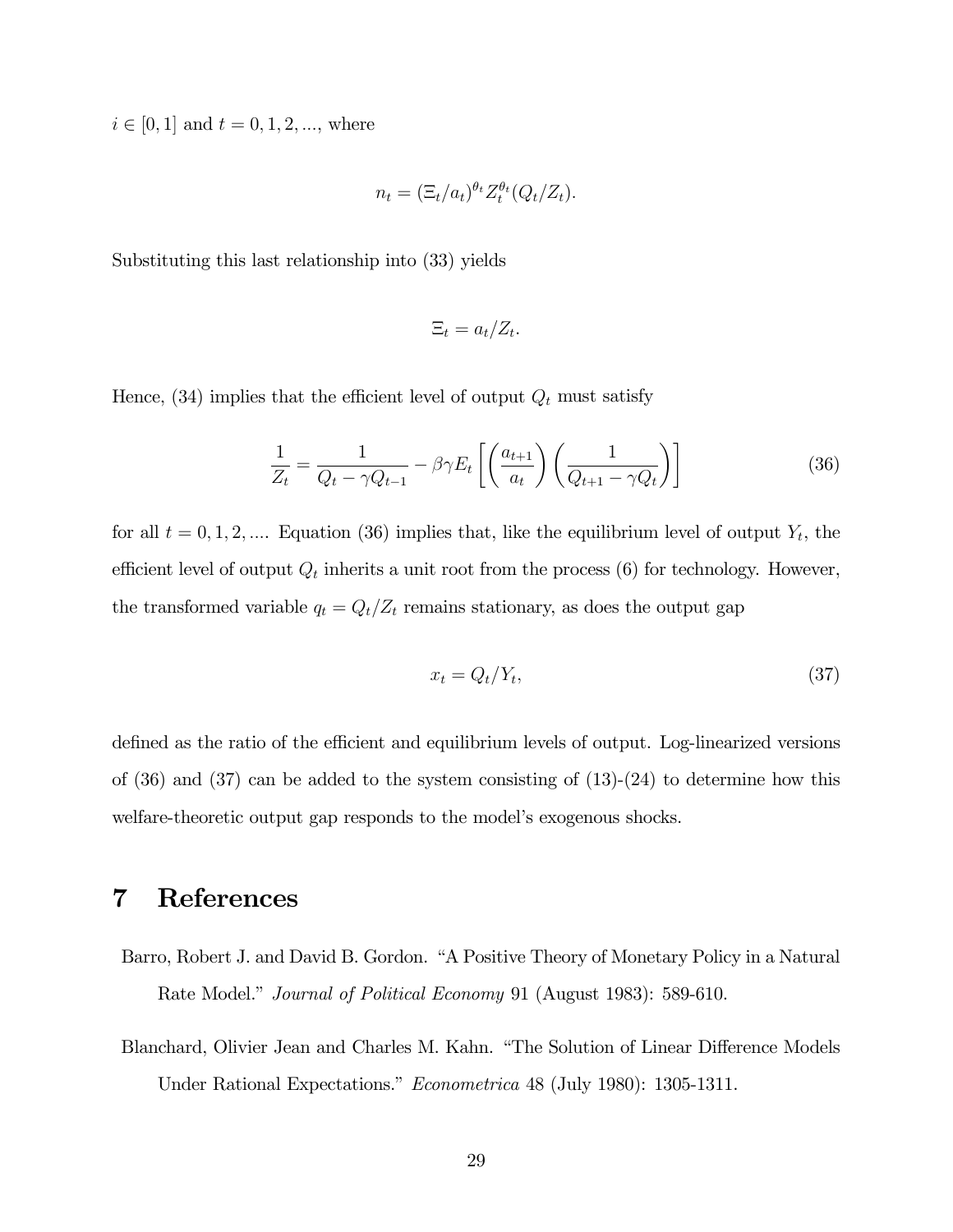- Blinder, Alan S. "The Anatomy of Double-Digit Inflation in the 1970s." In Robert E. Hall, ed. Inflation: Causes and Effects. Chicago: University of Chicago Press, 1982.
- Bomfim, Antulio N. and Glenn D. Rudebusch. "Opportunistic and Deliberate Disinflation Under Imperfect Credibility." *Journal of Money, Credit, and Banking* 32 (November 2000, Part 1): 707-721.
- Calvo, Guillermo A. "Staggered Prices in a Utility-Maximizing Framework." Journal of Monetary Economics 12 (September 1983): 383-398.
- Chappell, Henry W., Jr. and Rob Roy McGregor. "Did Time Inconsistency Contribute to the Great Inflation? Evidence from the FOMC Transcripts." Economics and Politics 16 (November 2004): 233-251.
- Cho, Seonghoon and Antonio Moreno. "A Small-Sample Study of the New Keynesian Macro Model." Journal of Money, Credit, and Banking 38 (September 2006): 1461-1481.
- Clarida, Richard, Jordi Gali, and Mark Gertler. "The Science of Monetary Policy: A New Keynesian Perspective." Journal of Economic Literature 37 (December 1999): 1661- 1707.
- Cogley, Timothy and Argia M. Sbordone. "A Search for a Structural Phillips Curve." Staff Report 203. New York: Federal Reserve Bank of New York, March 2005.
- Dewachter, Hans and Marco Lyrio. "Macro Factors and the Term Structure of Interest Rates." Journal of Money, Credit, and Banking 38 (February 2006): 119-140.
- Driscoll, John C. "On the Microfoundations of Aggregate Demand and Aggregate Supply." Manuscript. Providence: Brown University, October 2000.
- Efron, Bradley and Robert J. Tibshirani. An Introduction to the Bootstrap. Boca Raton: Chapman and Hall/CRC Press, 1993.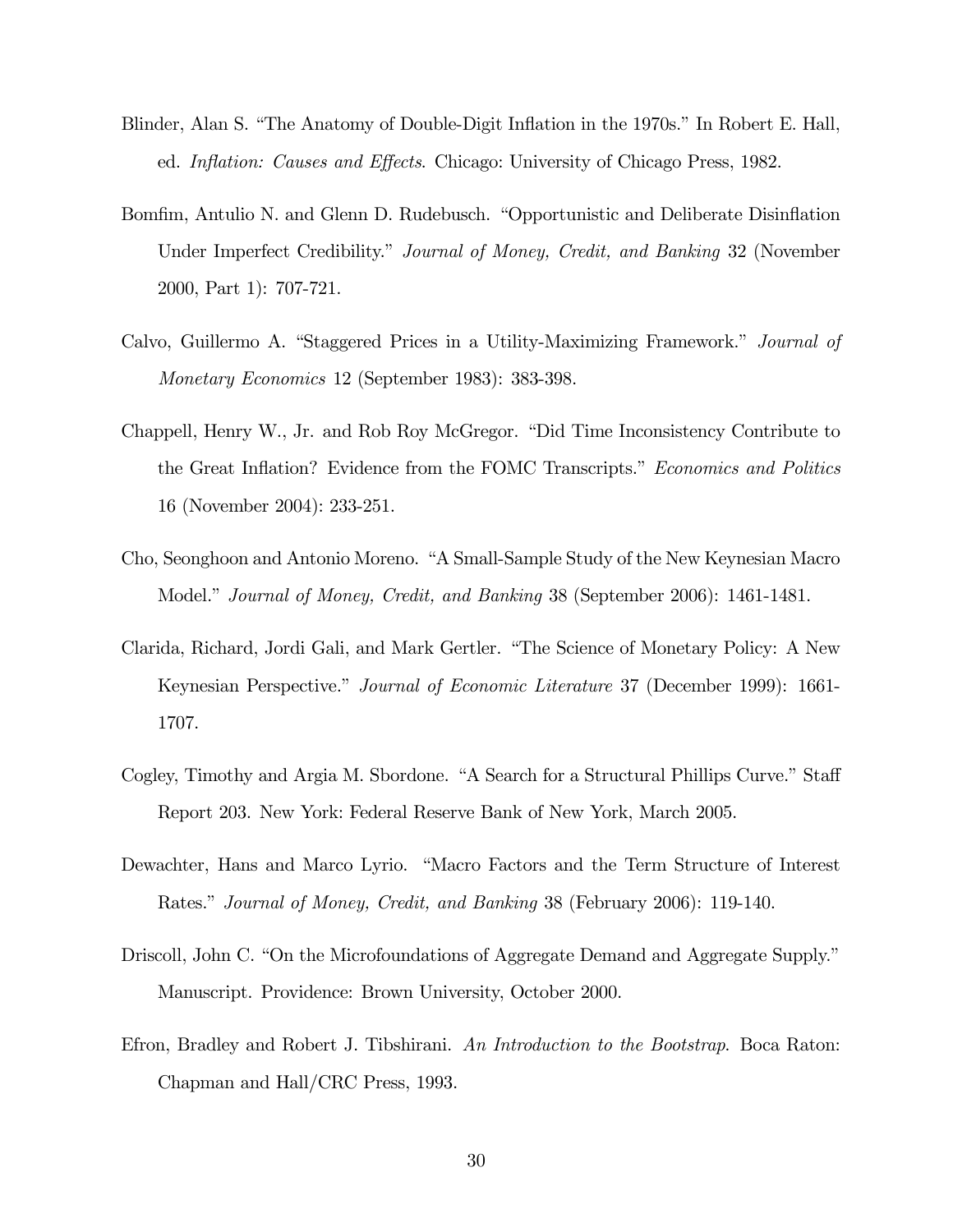- Erceg, Christopher J. and Andrew T. Levin. "Imperfect Credibility and Inflation Persistence." Journal of Monetary Economics 50 (May 2003): 915-944.
- Friedman, Milton. "Inflation: Causes and Consequences." In *Dollars and Deficits: Living* With America's Economic Problems. Englewood Cliffs: Prentice-Hall, 1968.
- Fuhrer, Jeffrey C. "Habit Formation in Consumption and Its Implications for Monetary-Policy Models." American Economic Review 90 (June 2000): 367-390.
- Fuhrer, Jeffrey C. and George R. Moore. "Inflation Persistence." Quarterly Journal of Economics 110 (February 1995a): 127-159.
- Fuhrer, Jeffrey C. and George R. Moore. "Monetary Policy Trade-offs and the Correlation between Nominal Interest Rates and Real Output." American Economic Review 85 (March 1995b): 219-239.
- Gali, Jordi. "New Perspectives on Monetary Policy, Inflation, and the Business Cycle." In Mathias Dewatripont, Lars Peter Hansen, and Stephen J. Turnovsky, eds. Advances in Economics and Econometrics: Theory and Applications, Eighth World Congress, Volume III. Cambridge: Cambridge University Press, 2003.
- Gali, Jordi and Mark Gertler. "Inflation Dynamics: A Structural Econometric Analysis." Journal of Monetary Economics 44 (October 1999): 195-222.
- Gavin, William T., Benjamin D. Keen, and Michael R. Pakko. "The Monetary Instrument Matters." Federal Reserve Bank of St. Louis Review 87 (September/October 2005): 633-658.
- Gurkaynak, Refet S., Brian Sack, and Eric Swanson. "The Sensitivity of Long-Term Interest Rates to Economic News: Evidence and Implications for Macroeconomic Models." American Economic Review 95 (March 2005): 425-436.

Hamilton, James D. Time Series Analysis. Princeton: Princeton University Press, 1994.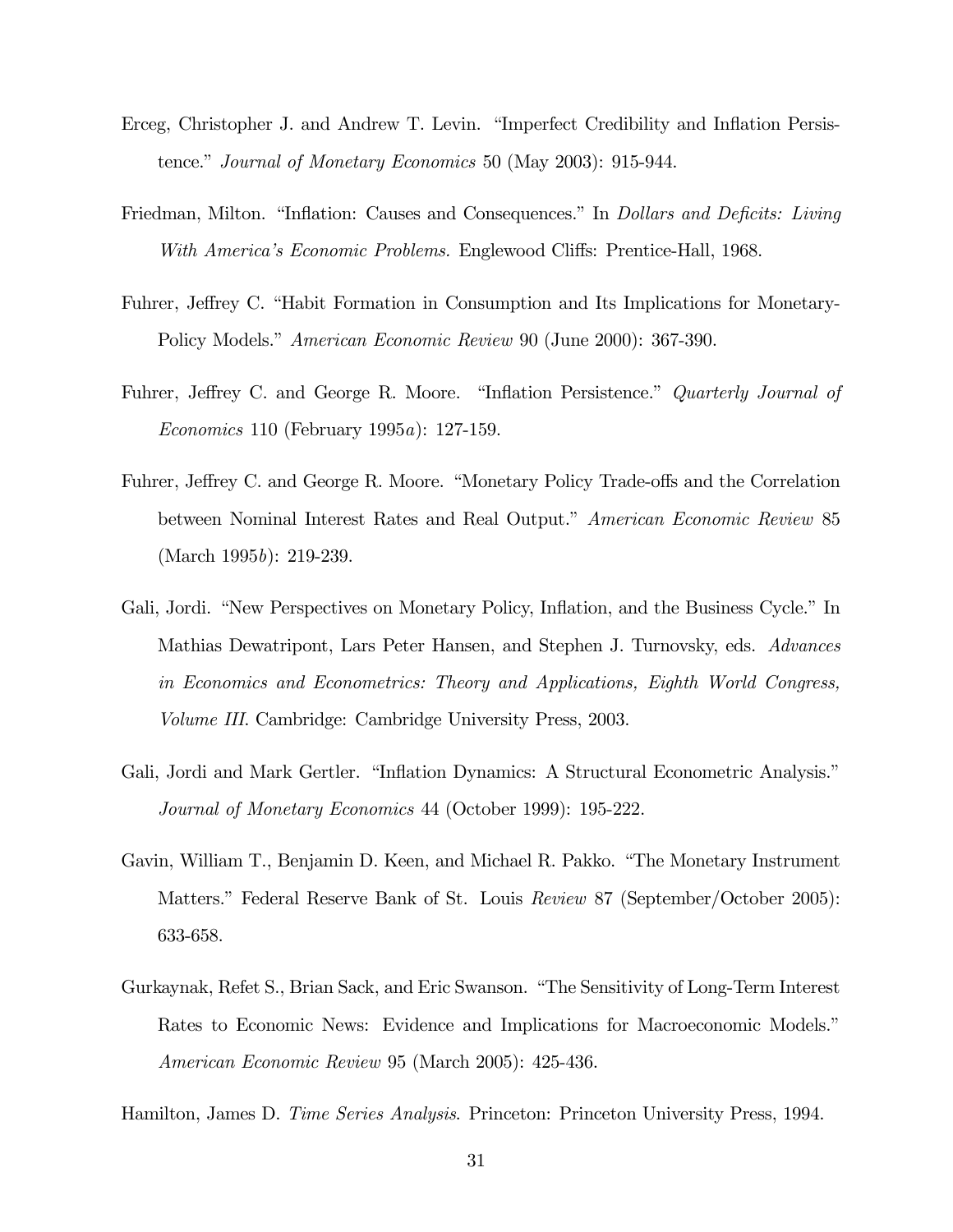- Hetzel, Robert L. "Arthur Burns and Inflation." Federal Reserve Bank of Richmond Economic Quarterly 84 (Winter 1998): 21-44.
- Ireland, Peter N. "Does the Time-Consistency Problem Explain the Behavior of Inflation in the United States?" Journal of Monetary Economics 44 (October 1999): 279-291.
- Ireland, Peter N. "Technology Shocks in the New Keynesian Model." Review of Economics and Statistics 86 (November 2004a): 923-936.
- Ireland, Peter N. "Money's Role in the Monetary Business Cycle." Journal of Money, Credit, and Banking 36 (December 2004b): 969-983.
- King, Robert G., Charles I. Plosser, and Sergio T. Rebelo. "Production, Growth, and Business Cycles: I. The Basic Neoclassical Model." Journal of Monetary Economics 21 (March/May 1988): 195-232.
- Klein, Paul. "Using the Generalized Schur Form to Solve a Multivariate Linear Rational Expectations Model." Journal of Economic Dynamics and Control 24 (September 2000): 1405-1423.
- Kohn, Robert and Craig F. Ansley. "Fixed Interval Estimation in State Space Models when Some of the Data are Missing or Aggregated." *Biometrika* 70 (December 1983): 683-688.
- Kozicki, Sharon and Peter A. Tinsley. "Shifting Endpoints in the Term Structure of Interest Rates." Journal of Monetary Economics 47 (June 2001): 613-652.
- Kozicki, Sharon and Peter A. Tinsley. "Alternative Sources of the Lag Dynamics of Inflation." In Price Adjustment and Monetary Policy: Proceedings of a Conference Held By the bank of Canada, November 2002. Ottawa: Bank of Canada, 2003.
- Kozicki, Sharon and Peter A. Tinsley. "Permanent and Transitory Policy Shocks in an Empirical Macro Model with Asymmetric Information." Journal of Economic Dynamics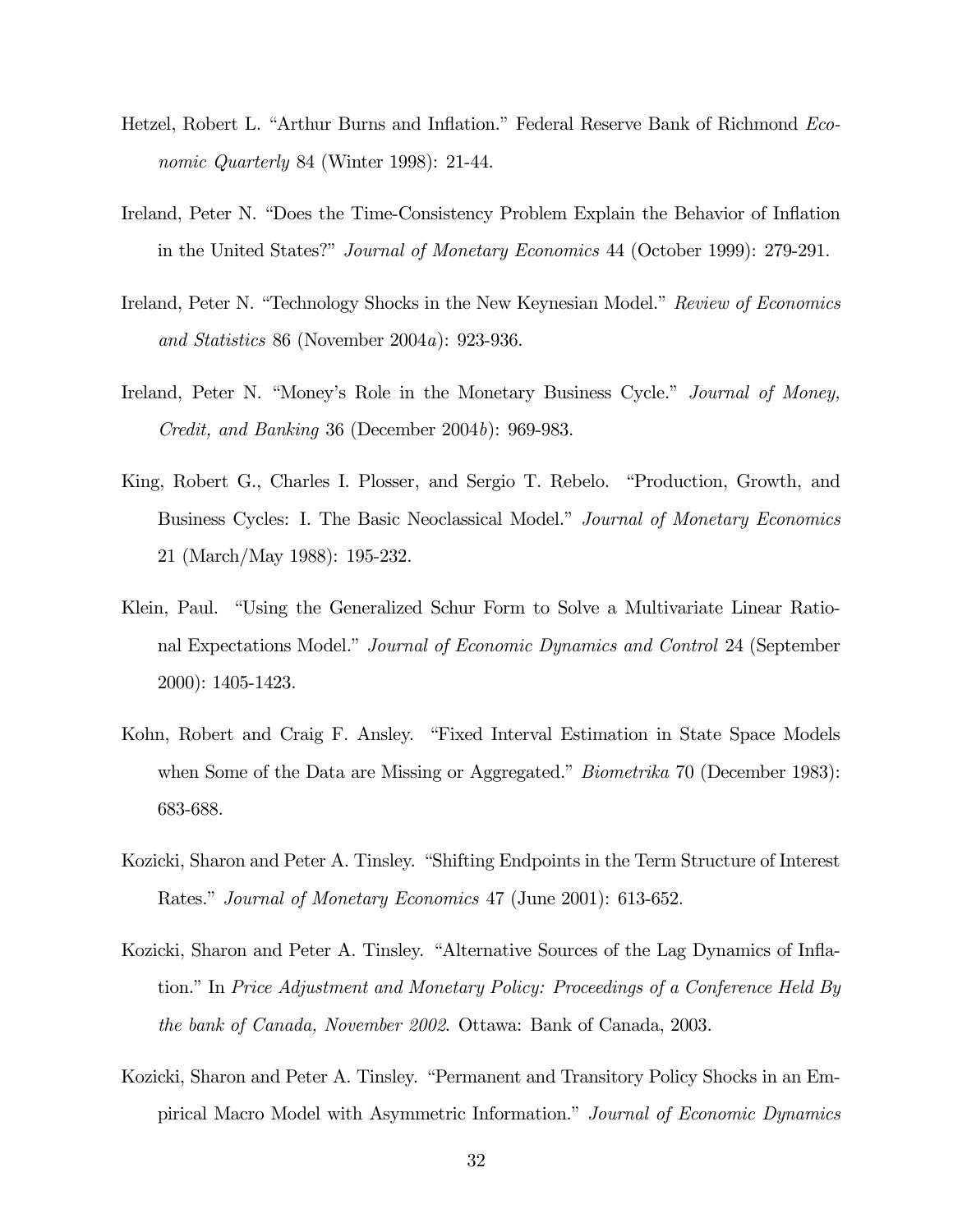and Control 29 (November 2005): 1985-2015.

- Kydland, Finn E. and Edward C. Prescott. "Rules Rather than Discretion: The Inconsistency of Optimal Plans." Journal of Political Economy 85 (June 1977): 473-491.
- Lucas, Robert E., Jr. "Econometric Policy Evaluation: A Critique." Carnegie-Rochester Conference Series on Public Policy 1 (1976): 19-46.
- Malley, Jim, Apostolis Philippopoulos, and Ulrich Woitek. "Electoral Uncertainty, Fiscal Policy and Macroeconomic Fluctuations." Working Paper 1593. Munich: CESifo, November 2005.
- Mayer, Thomas. Monetary Policy and the Great Inflation in the United States: The Federal Reserve and the Failure of Macroeconomic Policy, 1965-79. Cheltenham: Edward Elgar, 1998.
- Orphanides, Athanasios. "Monetary Policy Rules and the Great Inflation." American Economic Review 92 (May 2002): 115-120.
- Orphanides, Athanasios and David W. Wilcox. "The Opportunistic Approach to Disinflation." International Finance 5 (Spring 2002): 47-71.
- Roberts, John M. "Monetary Policy and Inflation Dynamics." Finance and Economics Discussion Series 2004-62. Washington: Federal Reserve Board, October 2004.
- Rotemberg, Julio J. "Sticky Prices in the United States." Journal of Political Economy 90 (December 1982): 1187-1211.
- Rotemberg, Julio J. "Towards a Compact, Empirically-Verified Rational Expectations Model for Monetary Policy Analysis: A Comment." Carnegie-Rochester Conference Series on Public Policy 47 (December 1997): 231-241.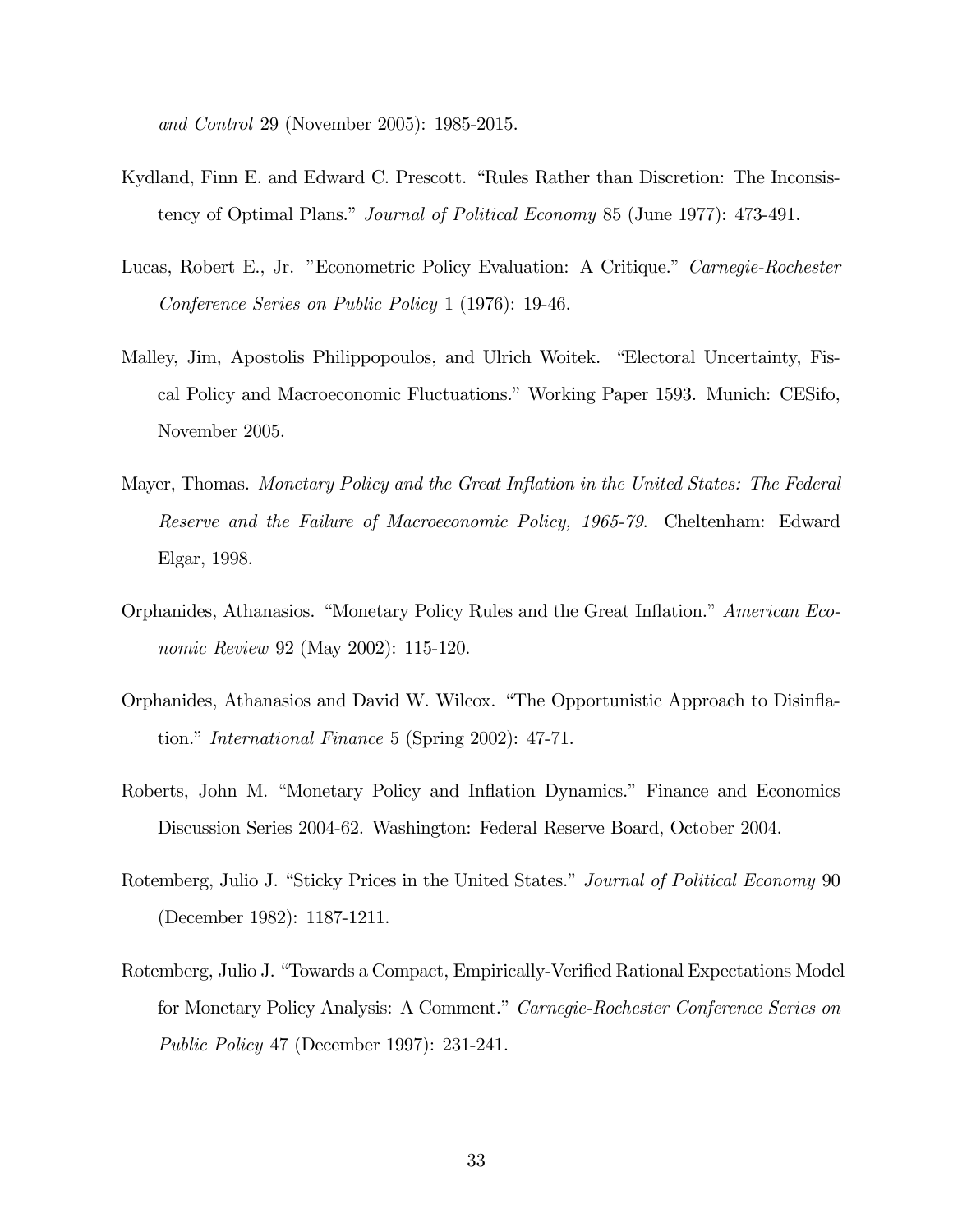- Rudebusch, Glenn D. and Tao Wu. "A Macro-Finance Model of the Term Structure, Monetary Policy, and the Economy." Manuscript. San Francisco: Federal Reserve Bank of San Francisco, December 2004.
- Salemi, Michael K. "Econometric Policy Evaluation and Inverse Control." Manuscript. Chapel Hill: University of North Carolina, July 2005.
- Sargent, Thomas J. The Conquest of American Inflation. Princeton: Princeton University Press, 1999.
- Smets, Frank and Raf Wouters. "Shocks and Frictions in US Business Cycles: A Bayesian DSGE Approach." Manuscript. Frankfurt: European Central Bank, May 2003.
- Steinsson, Jon. "Optimal Monetary Policy in an Economy with Inflation Persistence." Journal of Monetary Economics 50 (October 2003): 1425-1456.
- Taylor, John B. "Discretion Versus Policy Rules in Practice." Carnegie-Rochester Conference Series on Public Policy 39 (December 1993): 195-214.
- Woodford, Michael. Interest and Prices: Foundations of a Theory of Monetary Policy. Princeton: Princeton University Press, 2003.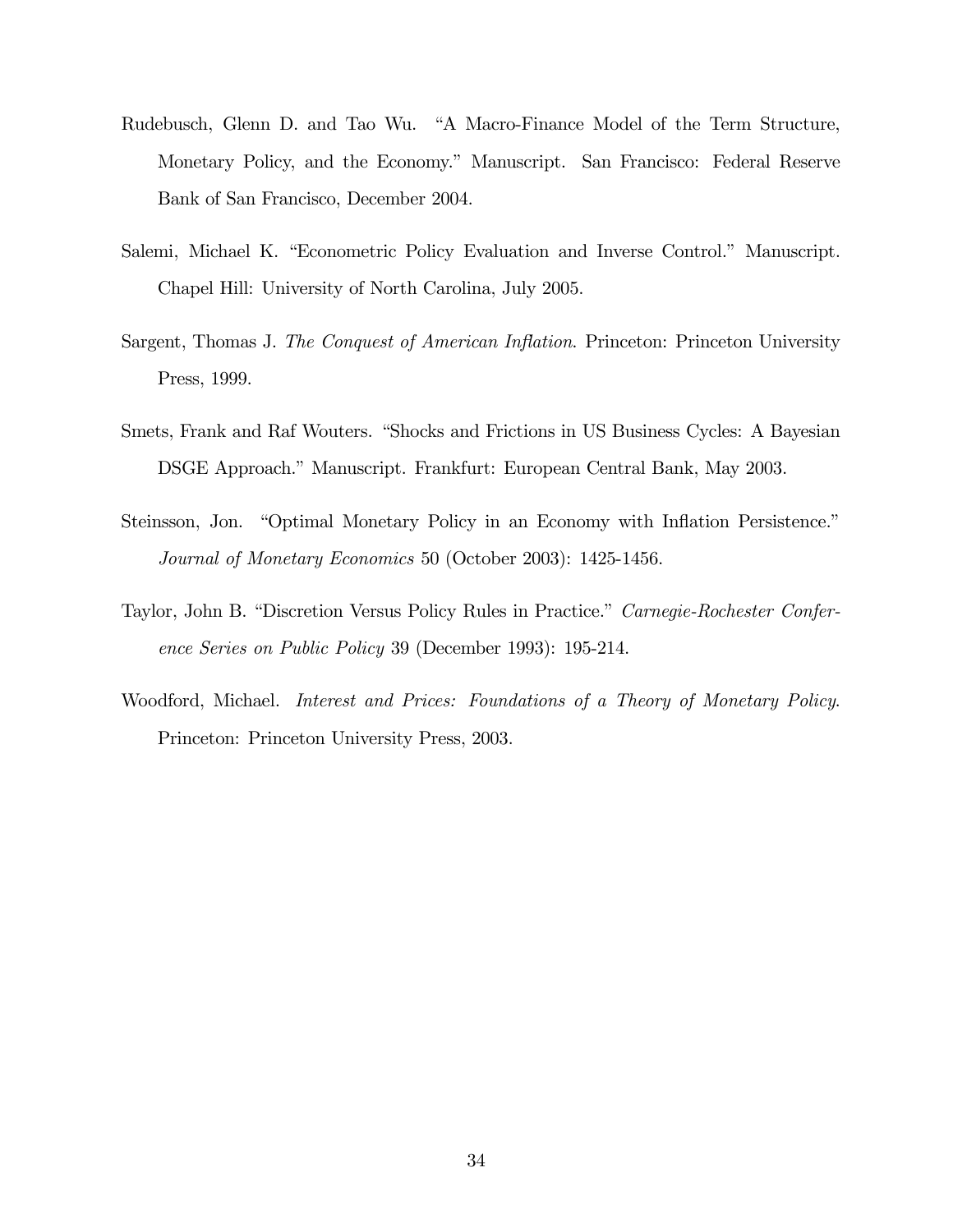| Unconstrained<br>Model with<br>Endogenous Target |                   |                                | Constrained<br>Model with<br>Exogenous Target |                                 | Constrained<br>Model with<br>Backward-Looking<br>Price Setting |                                       |  |
|--------------------------------------------------|-------------------|--------------------------------|-----------------------------------------------|---------------------------------|----------------------------------------------------------------|---------------------------------------|--|
| Parameter                                        | Estimate          | Bootstrapped<br>Standard Error | Estimate                                      | Bootstrapped<br>Standard Error  | Estimate                                                       | Bootstrapped<br><b>Standard Error</b> |  |
| $\gamma$                                         | 0.2553            | 0.0776                         | 0.2433                                        | 0.0705                          | 0.2374                                                         | 0.0709                                |  |
| $\alpha$                                         | 0.0000            | 0.0764                         | 0.0000                                        | 0.0855                          | 1.0000                                                         |                                       |  |
| $\rho_\pi$                                       | 0.9069            | 0.1435                         | 0.8594                                        | 0.1623                          | 0.5798                                                         | 0.0690                                |  |
| $\rho_{gy}$                                      | 0.2347            | 0.0465                         | 0.2617                                        | 0.0533                          | 0.2527                                                         | 0.0433                                |  |
| $\rho_a$                                         | 0.9105            | 0.0475                         | 0.9097                                        | 0.0500                          | 0.8935                                                         | 0.0496                                |  |
| $\rho_e$                                         | 0.0060            | 0.2103                         | 0.1310                                        | 0.2503                          | 0.0000                                                         | 0.0632                                |  |
| $\rho_v$                                         | 0.0546            | 0.0743                         | 0.0711                                        | 0.0823                          | 0.0132                                                         | 0.0548                                |  |
| $\sigma_a$                                       | 0.0281            | 0.0091                         | 0.0279                                        | 0.0092                          | 0.0286                                                         | 0.0070                                |  |
| $\sigma_e$                                       | 0.0007            | 0.0004                         | 0.0015                                        | 0.0003                          | 0.0038                                                         | 0.0003                                |  |
| $\sigma_z$                                       | 0.0134            | 0.0017                         | 0.0128                                        | 0.0023                          | 0.0109                                                         | 0.0016                                |  |
| $\sigma_v$                                       | 0.0027            | 0.0003                         | 0.0028                                        | 0.0004                          | 0.0024                                                         | 0.0003                                |  |
| $\sigma_{\pi}$                                   | 0.0000            | 0.0004                         | 0.0010                                        | 0.0002                          | 0.0006                                                         | 0.0003                                |  |
| $\delta_e$                                       | 0.0010            | 0.0004                         | 0.0000                                        |                                 | 0.0004                                                         | 0.0002                                |  |
| $\delta_z$                                       | 0.0002            | 0.0002                         | 0.0000                                        | $\hspace{0.1mm}-\hspace{0.1mm}$ | 0.0000                                                         | 0.0001                                |  |
|                                                  | $L^* = 2310.6812$ |                                | $L^* = 2309.8728$                             |                                 | $L^* = 2295.4659$                                              |                                       |  |

#### Table 1. Maximum Likelihood Estimates and Standard Errors

Notes: Where no standard error is reported, the parameter value has been constrained as indicated. L<sup>\*</sup> denotes the maximized value of the log likelihood function.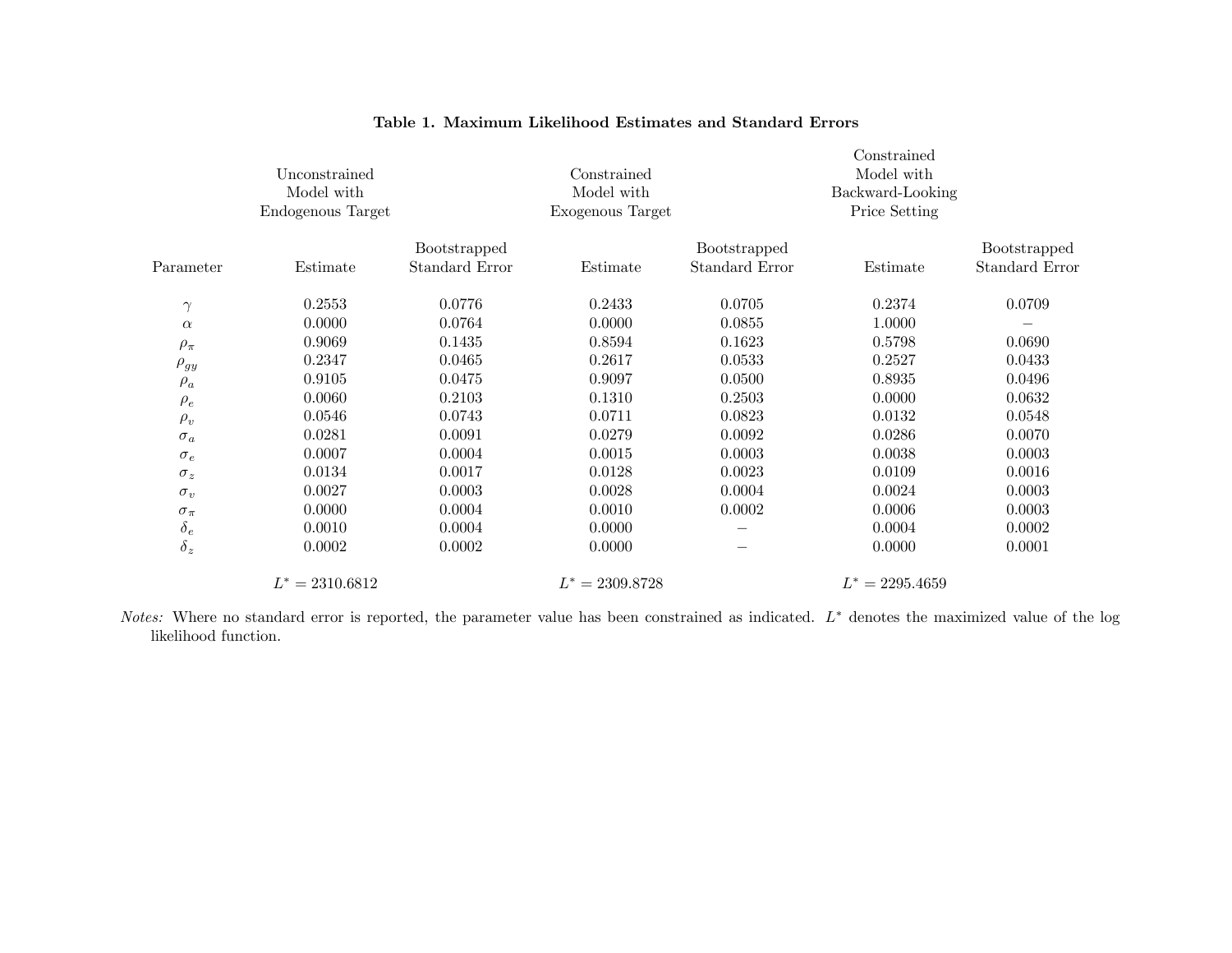| Quarters<br>Ahead | Preference | $Cost-Push$ | Technology | Monetary<br>Policy | Inflation<br>Target |
|-------------------|------------|-------------|------------|--------------------|---------------------|
| 1                 | 13.1       | 0.2         | 74.5       | 12.2               | 0.0                 |
| 4                 | 4.7        | 0.1         | 91.2       | 4.0                | 0.0                 |
| 8                 | 2.1        | 0.0         | 96.1       | 1.7                | 0.0                 |
| 12                | 1.3        | 0.0         | 97.6       | 1.0                | 0.0                 |
| 20                | 0.7        | 0.0         | 98.7       | 0.6                | 0.0                 |
| 40                | (0.4)      | 0.0         | 99.4       | 0.3                | 0.0                 |

### Table 2. Forecast Error Variance Decompositions, Unconstrained Model with Endogenous Inflation Target

### Inflation

Output

| Quarters<br>Ahead | Preference | $Cost-Push$ | Technology | Monetary<br>Policy | Inflation<br>Target |
|-------------------|------------|-------------|------------|--------------------|---------------------|
|                   | 7.3        | 47.5        | 28.0       | 17.2               | 0.0                 |
| 4                 | 5.3        | 51.4        | 28.1       | 15.1               | 0.0                 |
| 8                 | 4.1        | 61.5        | 22.9       | 11.6               | 0.0                 |
| 12                | 3.4        | 68.1        | 19.1       | 9.4                | 0.0                 |
| 20                | 2.6        | 76.1        | 14.6       | 6.8                | 0.0                 |
| 40                | 1.5        | 84.7        | 9.7        | 4.1                | 0.0                 |

### Interest

Rate

| Quarters |            |             |            | Monetary | Inflation |
|----------|------------|-------------|------------|----------|-----------|
| Ahead    | Preference | $Cost-Push$ | Technology | Policy   | Target    |
|          | 49.4       | 20.6        | 5.8        | 24.2     | 0.0       |
| 4        | 64.6       | 24.0        | 2.5        | 8.8      | 0.0       |
| 8        | 64.0       | 29.3        | 1.6        | 5.1      | 0.0       |
| 12       | 59.9       | 34.7        | 1.5        | 4.0      | 0.0       |
| 20       | 50.9       | 44.6        | 1.6        | 3.0      | 0.0       |
| 40       | 35.3       | 60.9        | 1.8        | 2.0      | 0.0       |

Note: Entries decompose the forecast error variance at each horizon into percentages due to each of the model's five shocks.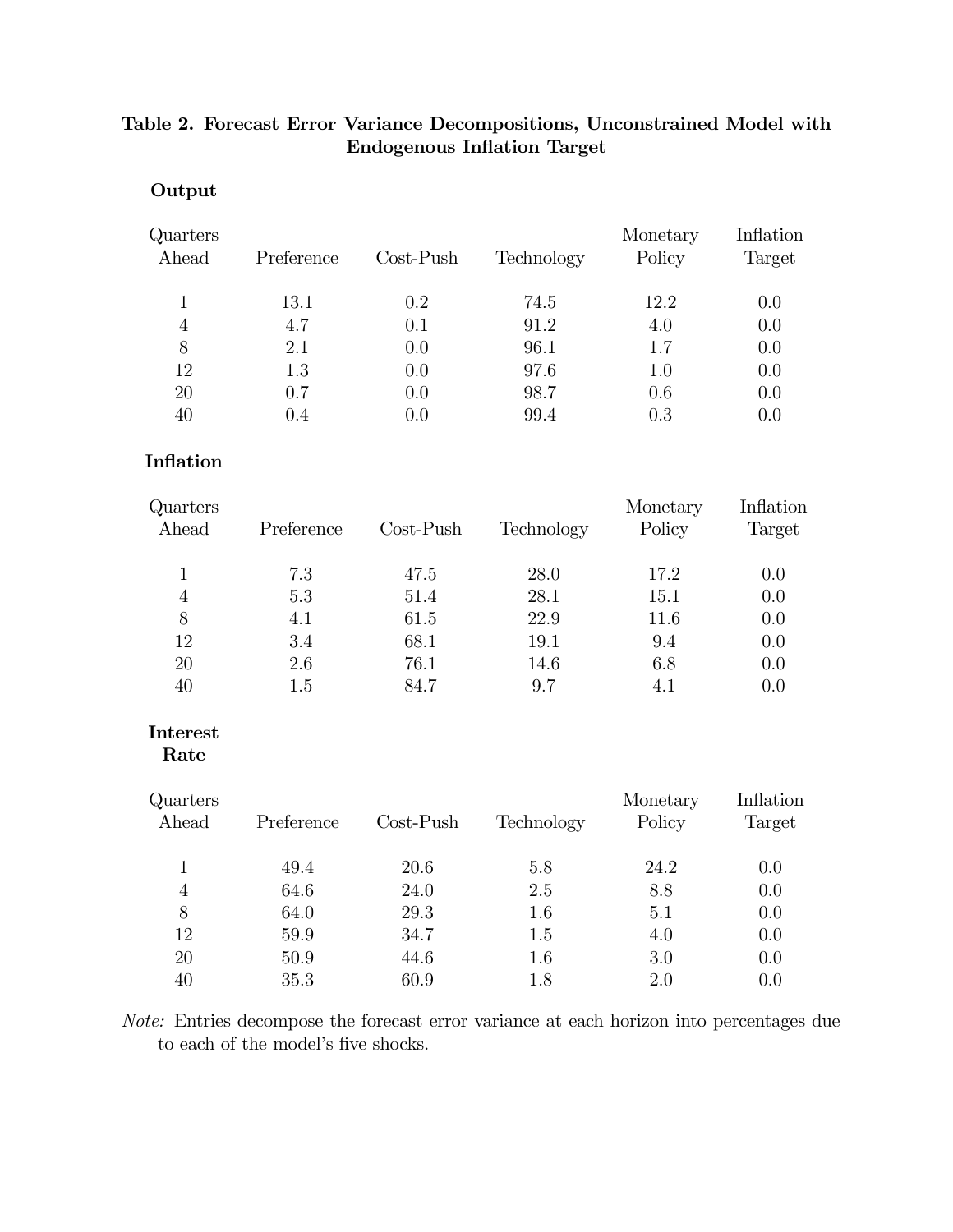| Quarters<br>Ahead | Preference | $Cost-Push$ | Technology | Monetary<br>Policy | Inflation<br>Target |
|-------------------|------------|-------------|------------|--------------------|---------------------|
|                   | 13.5       | 3.9         | 66.7       | 14.3               | 1.6                 |
| 4                 | 5.1        | 1.5         | 87.7       | 5.1                | 0.6                 |
| 8                 | 2.3        | 0.7         | 94.6       | 2.2                | 0.2                 |
| 12                | 1.4        | 0.4         | 96.7       | 1.3                | 0.1                 |
| 20                | 0.8        | 0.2         | 98.1       | 0.8                | 0.1                 |
| 40                | 0.4        | 0.1         | 99.1       | (0.4)              | 0.0                 |

### Table 3. Forecast Error Variance Decompositions, Constrained Model with Exogenous Inflation Target

### Inflation

Output

| Quarters<br>Ahead | Preference | $Cost-Push$ | Technology | Monetary<br>Policy | Inflation<br>Target |
|-------------------|------------|-------------|------------|--------------------|---------------------|
|                   | 8.2        | 15.3        | 26.4       | 22.2               | 27.8                |
| 4                 | 5.7        | 9.0         | 23.0       | 18.6               | 43.7                |
| 8                 | 4.4        | 6.9         | 18.0       | 14.5               | 56.2                |
| 12                | 3.7        | 5.7         | 14.8       | 11.9               | 63.8                |
| 20                | 2.9        | 4.2         | 10.9       | 8.8                | 73.2                |
| 40                | 1.8        | 2.6         | 6.6        | 5.4                | 83.7                |

### Interest

Rate

| Quarters |            |             |            | Monetary | Inflation |
|----------|------------|-------------|------------|----------|-----------|
| Ahead    | Preference | $Cost-Push$ | Technology | Policy   | Target    |
| 1        | 53.8       | 5.9         | 8.5        | 21.6     | 10.3      |
| 4        | 67.4       | 2.4         | 4.7        | 8.1      | 17.4      |
| 8        | 66.8       | 1.4         | 2.9        | 4.8      | 24.1      |
| 12       | 62.7       | 1.1         | 2.2        | 3.8      | 30.2      |
| 20       | 53.9       | 0.8         | 1.7        | 2.9      | 40.7      |
| 40       | 38.1       | 0.6         | 12         | 2.0      | 58.1      |

Note: Entries decompose the forecast error variance at each horizon into percentages due to each of the model's five shocks.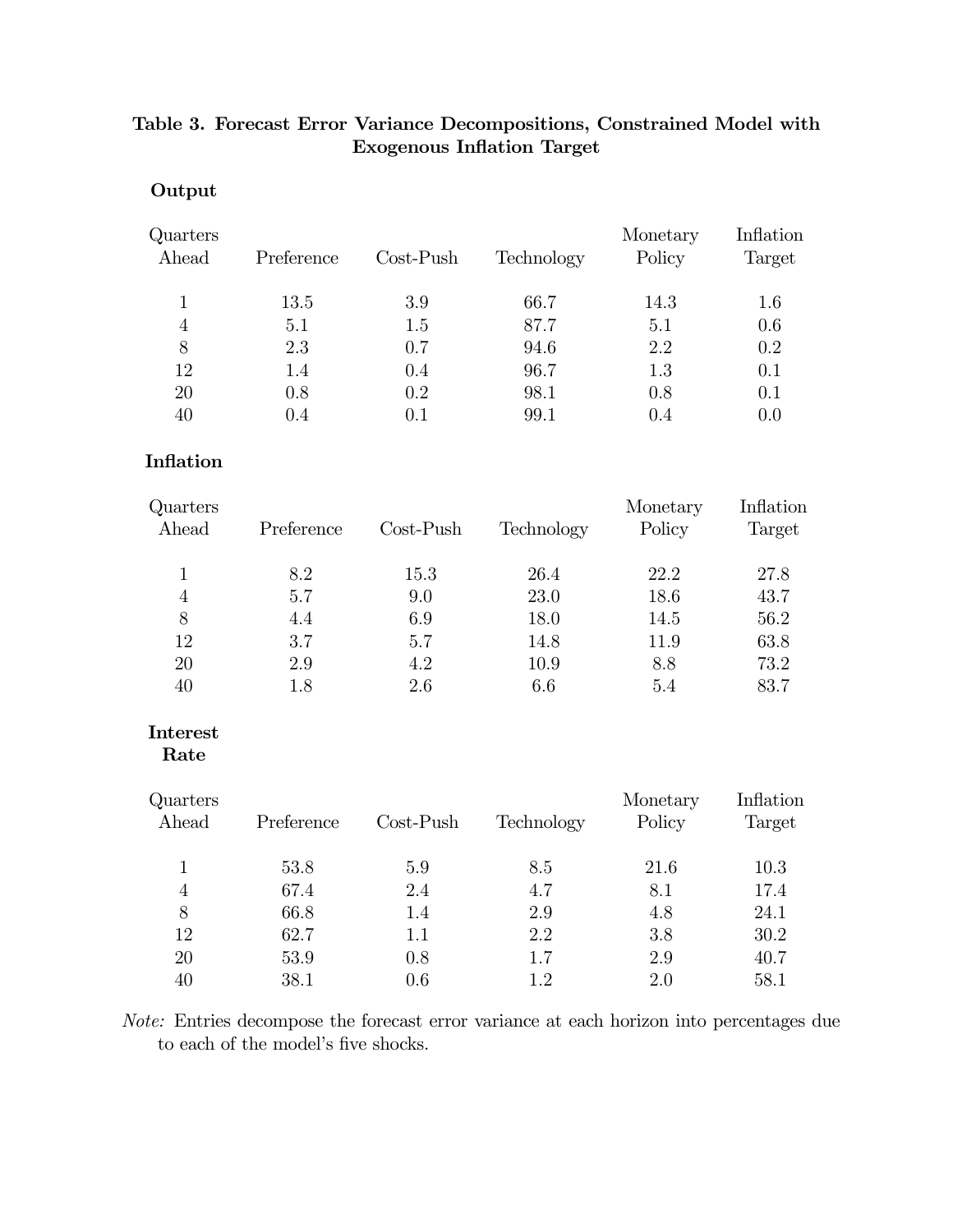

Figure 1. Inflation, United States. Measured by annualized, quarter-to-quarter percentage changes in the GDP implicit price deflator.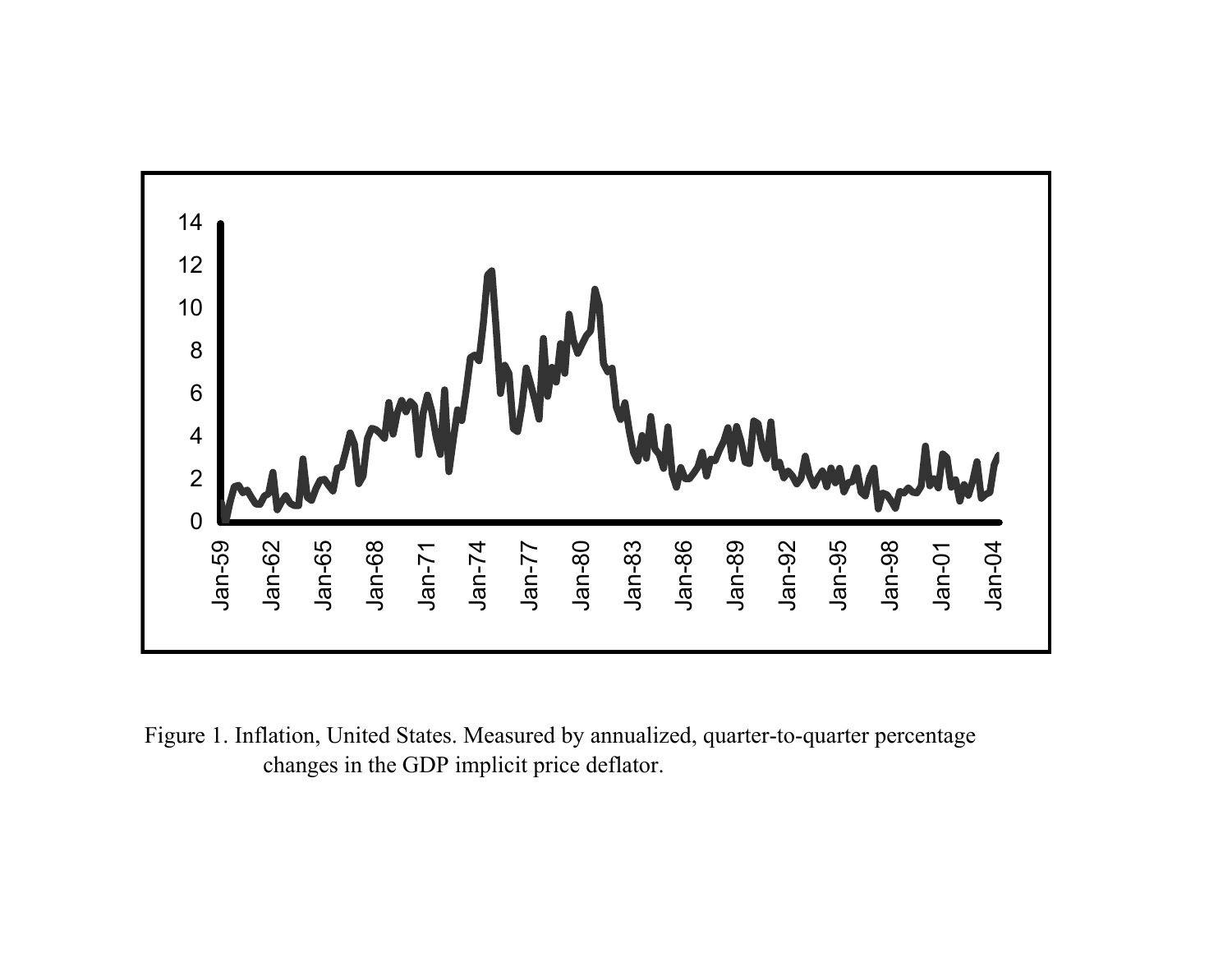

Figure 2. Impulse responses from the unconstrained model with an endogenous inflation target. Each panel shows the percentage-point response of one of the model's variables to a one-standard-deviation shock. The inflation and interest rates are expressed in annualized terms.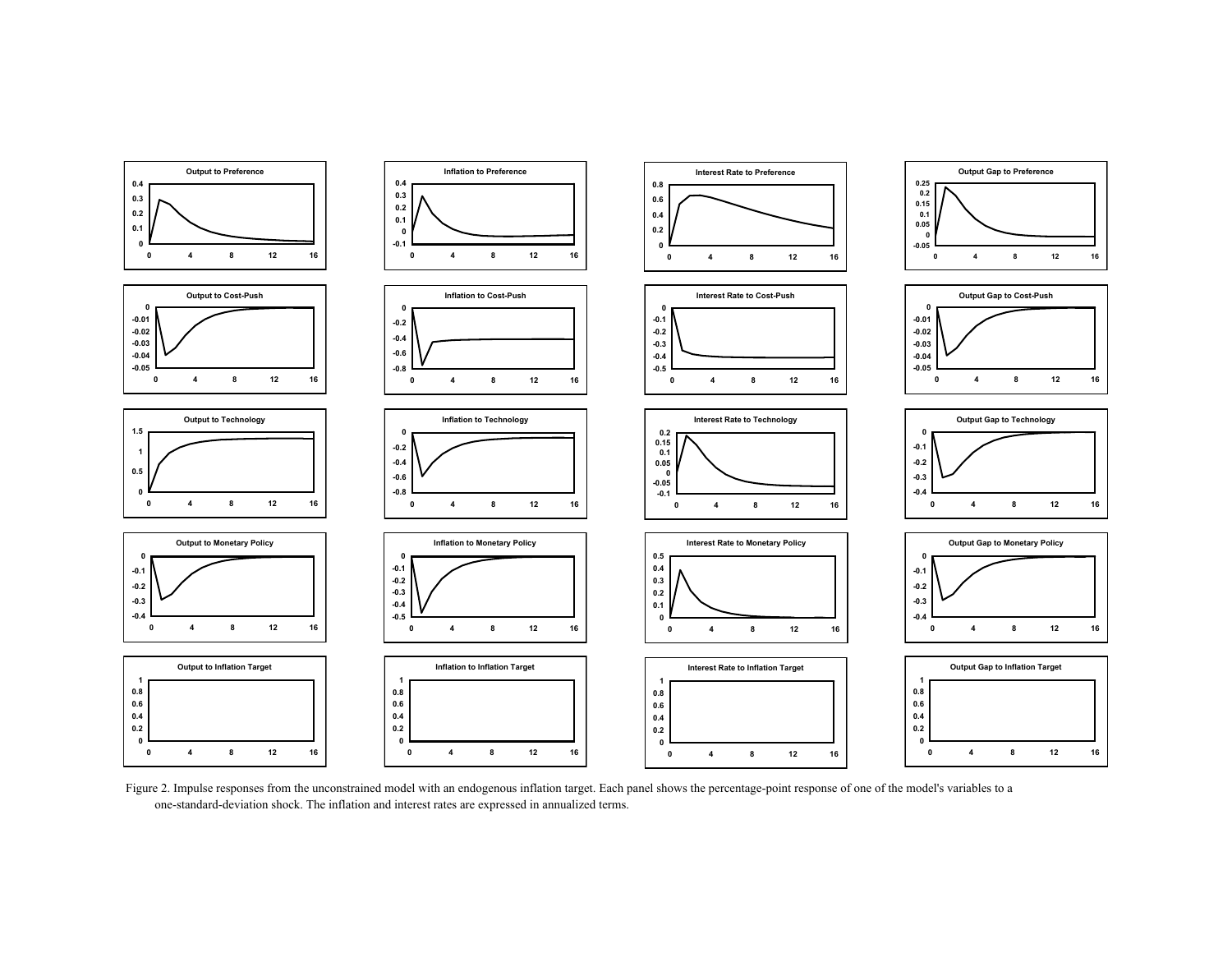

Figure 3. Impulse responses from the constrained model with an exogenous inflation target. Each panel shows the percentage-point response of one of the model's variables to a one-standard-deviation shock. The inflation and interest rates are expressed in annualized terms.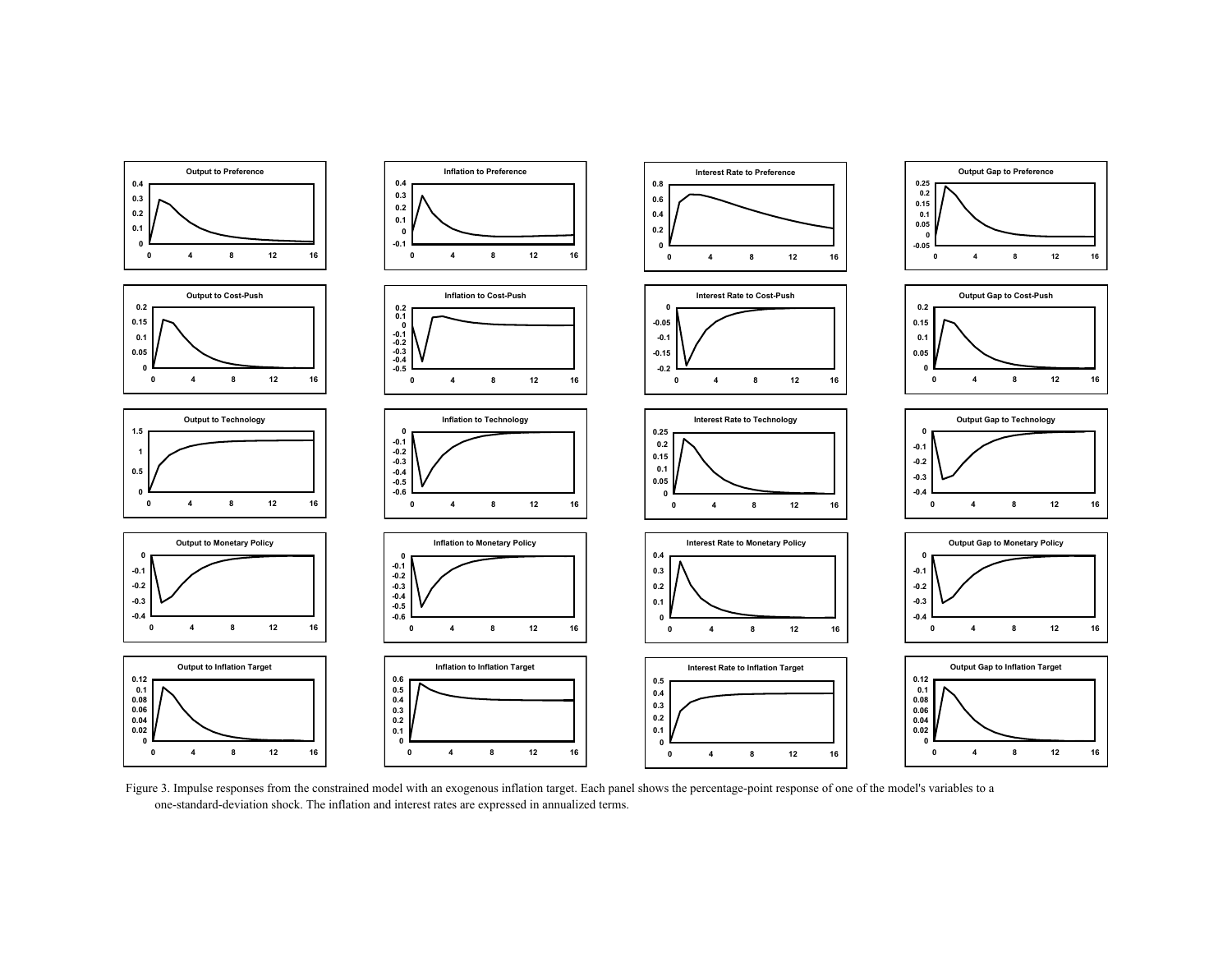

Figure 4. Actual inflation (thin black line) and the Federal Reserve's target (thick red line), as implied by the unconstrained model with an endogenous inflation target.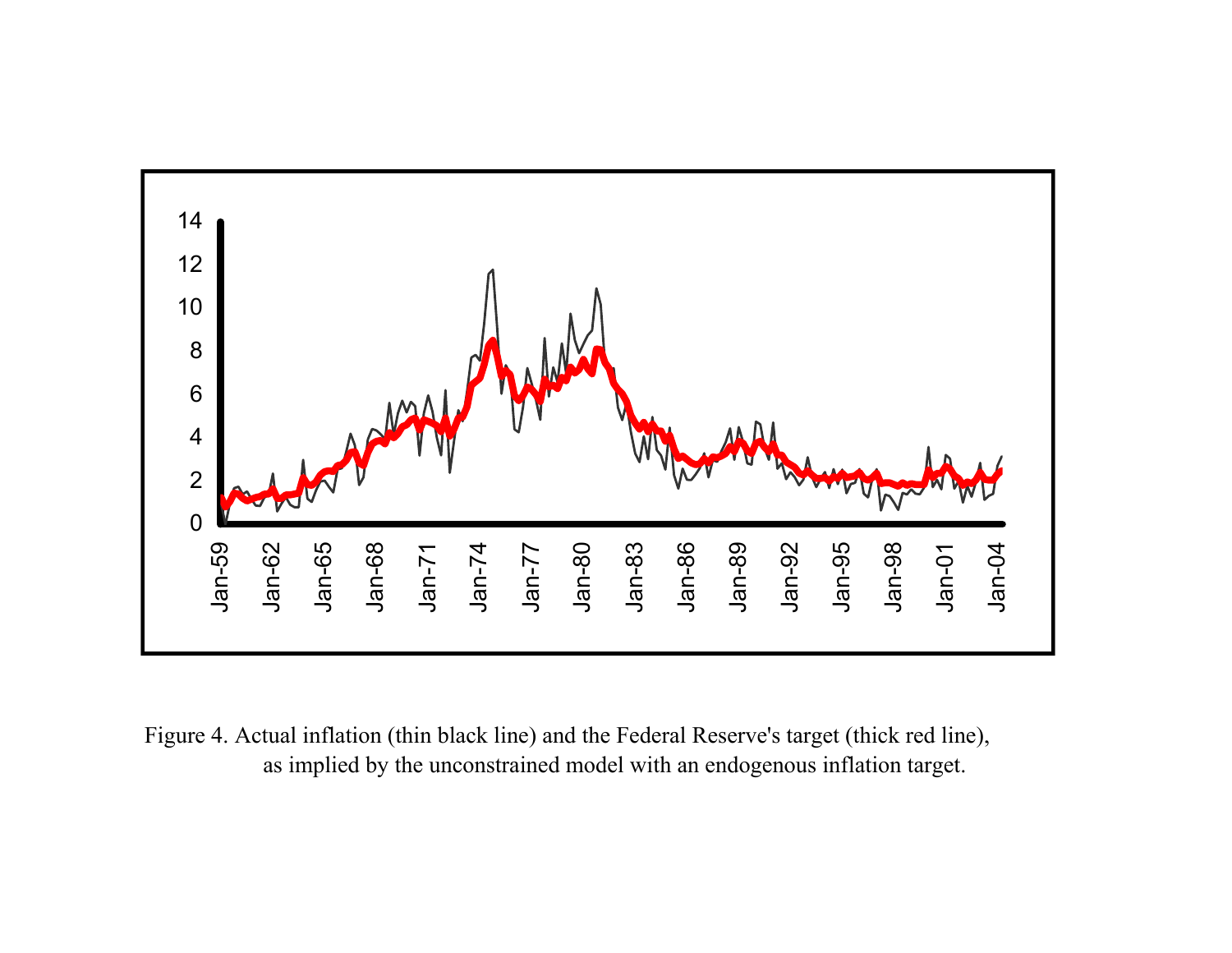

Figure 5. Actual inflation (thin black line) and the Federal Reserve's target (thick red line), as implied by the constrained model with an exogenous inflation target.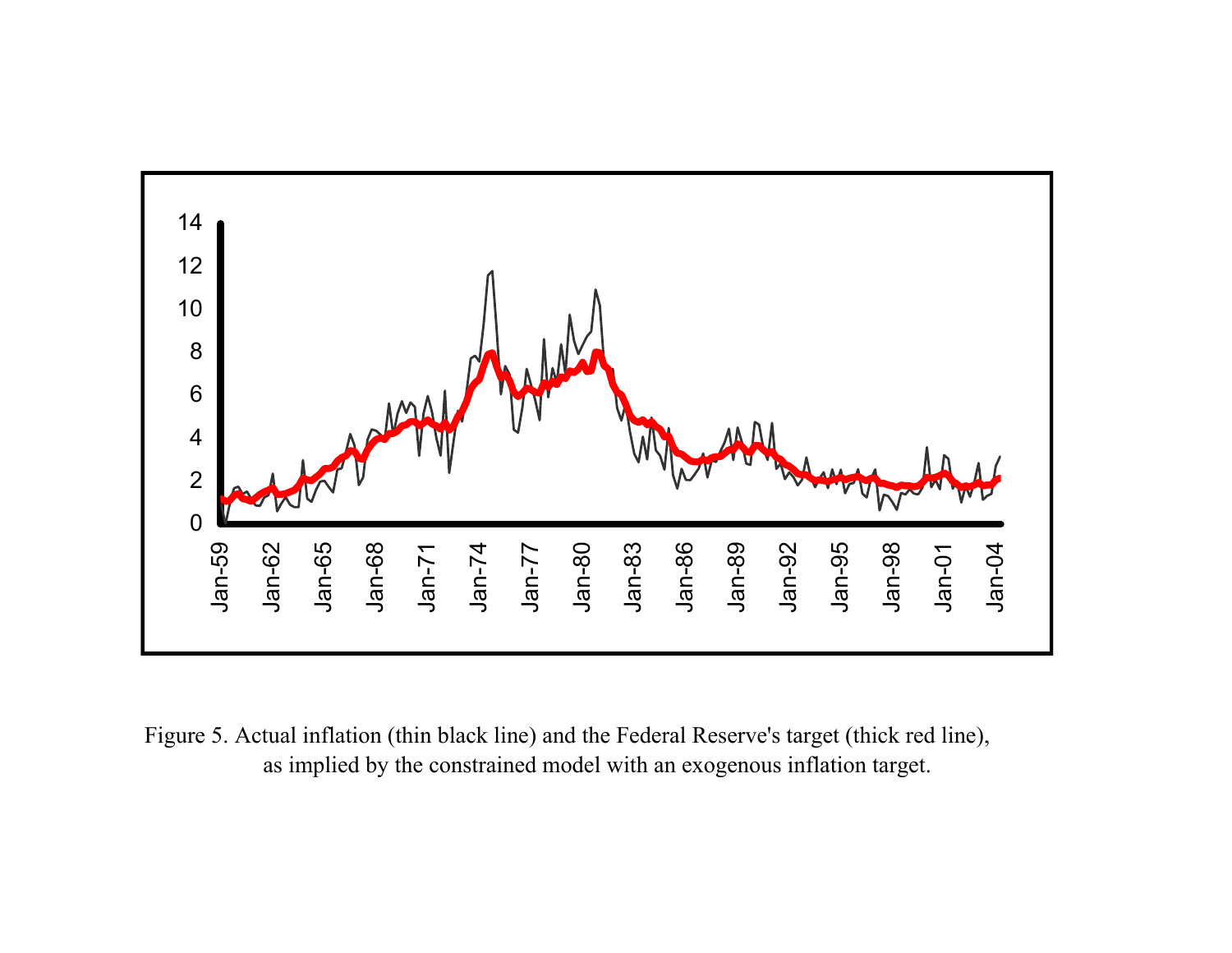

Figure 6. Actual US data (thin black lines) and counterfactual paths (thick red lines) generated under a constant inflation target using the unconstrained model with an endogenous inflation target.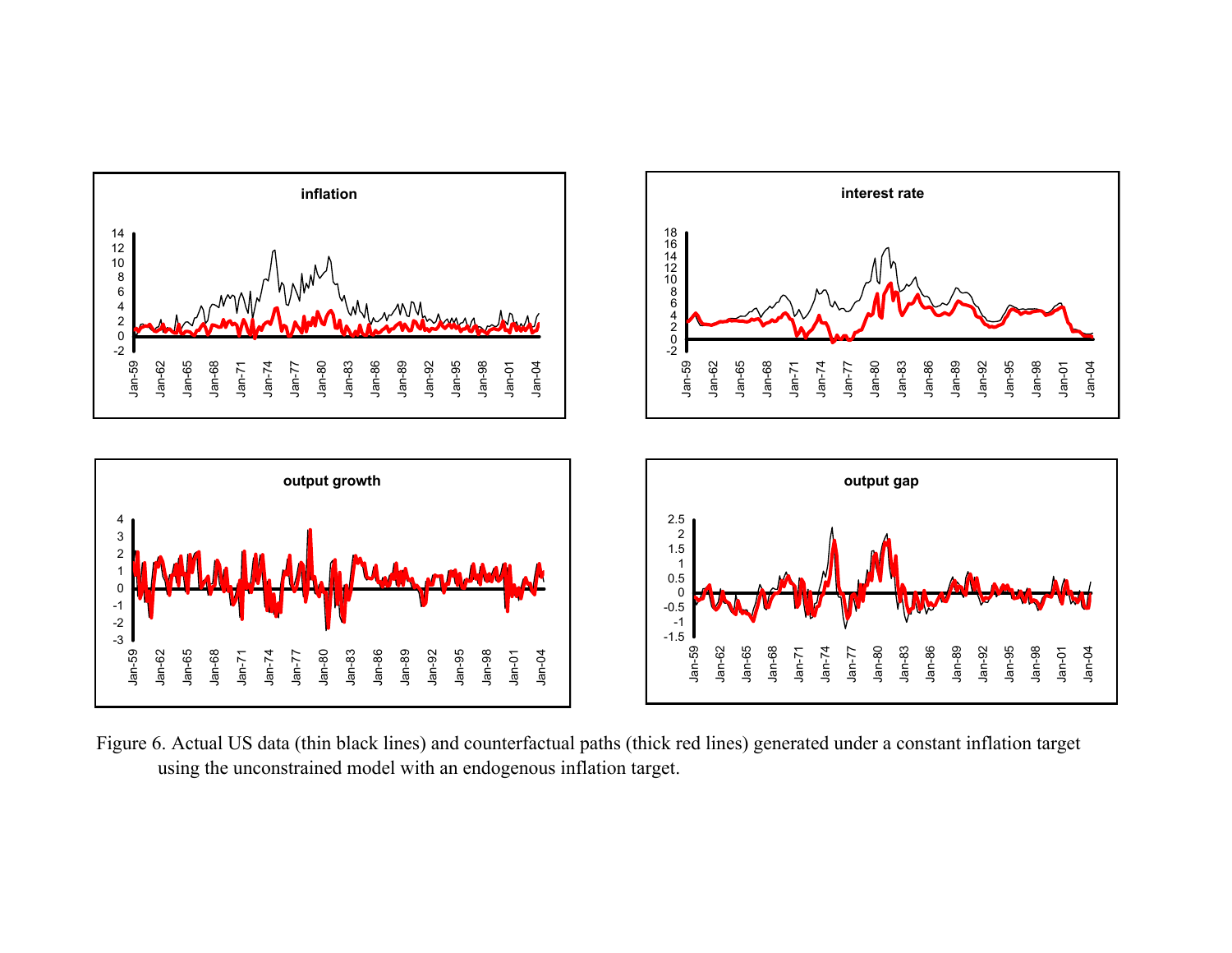

Figure 7. Actual US data (thin black lines) and counterfactual paths (thick red lines) generated under a constant inflation target using the constrained model with an exogenous inflation target.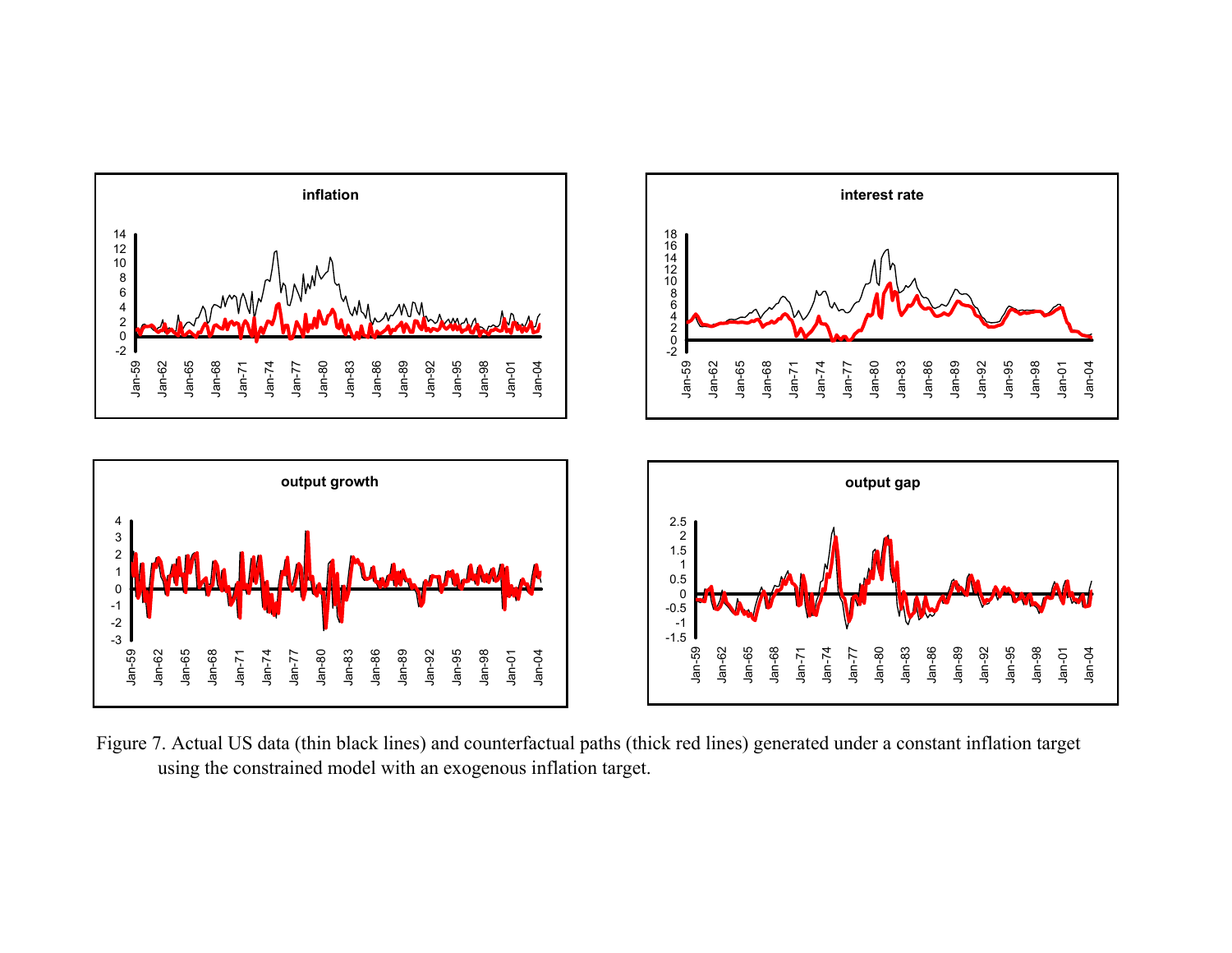

Figure 8. Impulse responses from the constrained model with backward-looking price setting. Each panel shows the percentage-point response of one of the model's variables to a one-standard-deviation shock. The inflation and interest rates are expressed in annualized terms.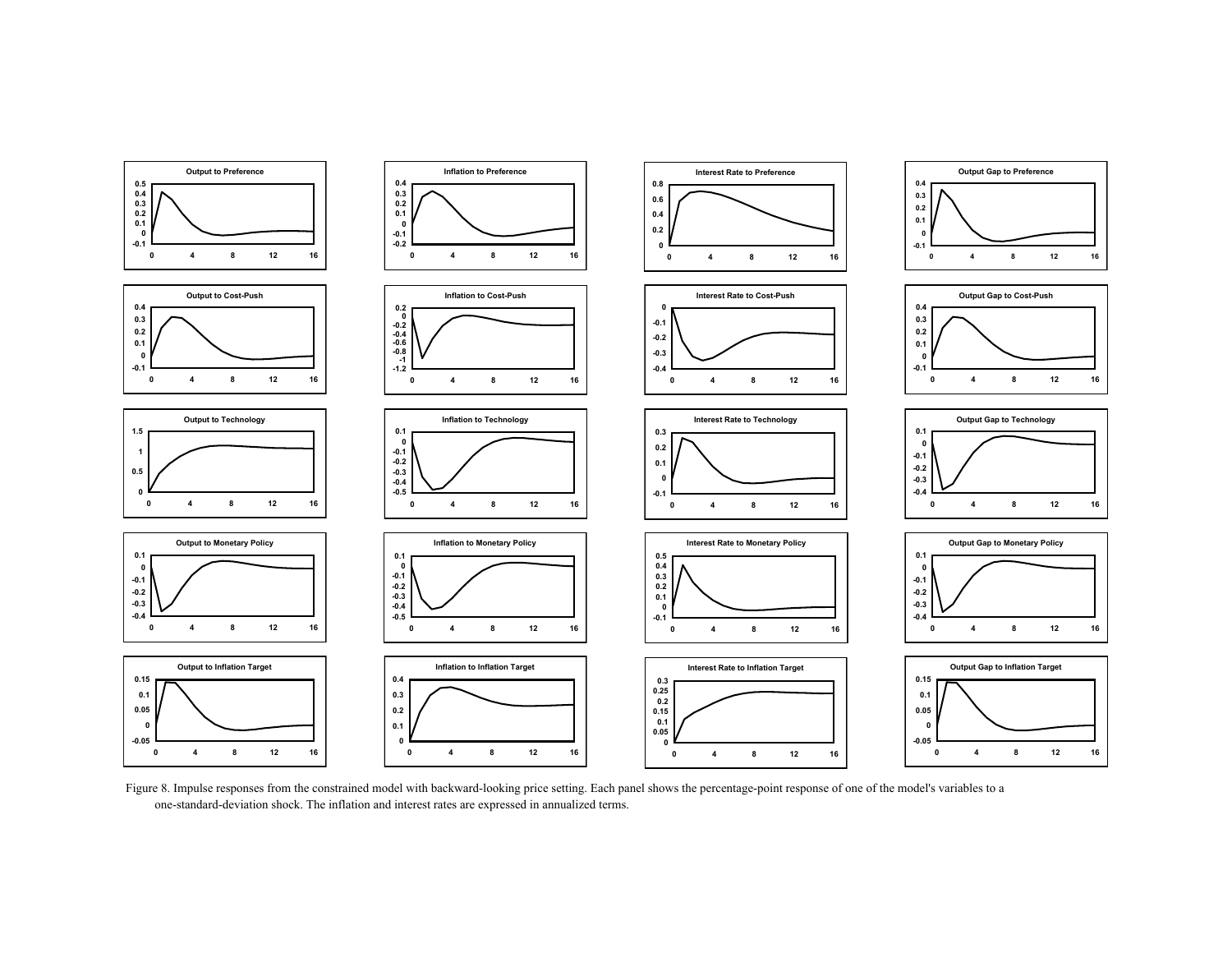

Figure 9. Actual inflation (thin black line) and the Federal Reserve's target (thick red line), as implied by the constrained model with backward-looking price setting.